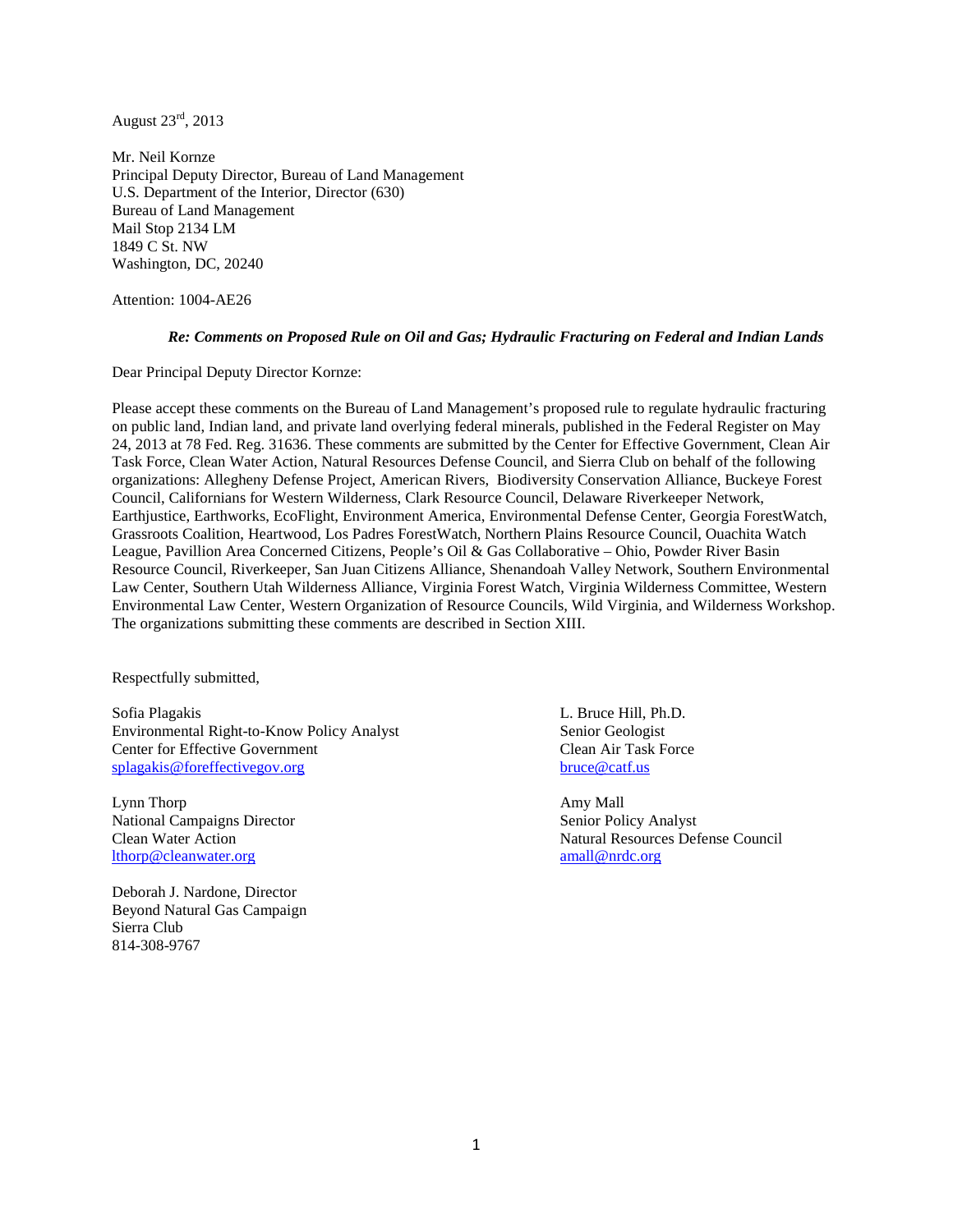### **Contents**

| L.   |                                                                                               |  |
|------|-----------------------------------------------------------------------------------------------|--|
| П.   |                                                                                               |  |
| III. |                                                                                               |  |
| IV.  |                                                                                               |  |
| V.   |                                                                                               |  |
| VI.  | Monitoring of Cementing Operations and Cement Evaluation Log Prior to Hydraulic Fracturing 14 |  |
| VII. |                                                                                               |  |
|      |                                                                                               |  |
| IX.  |                                                                                               |  |
| X.   |                                                                                               |  |
| XI.  |                                                                                               |  |
| XII. |                                                                                               |  |
|      |                                                                                               |  |

## <span id="page-1-0"></span>**I. Introduction**

The undersigned groups are extremely concerned about the risks to the environment and human health from oil and gas well development activities, including hydraulic fracturing and other forms of well stimulation. As a result, we are highly disappointed in the proposed rule published in May 2013 by the Bureau of Land Management (BLM). The re-proposed rule fails to remedy significant deficiencies in existing regulations. As with the initial proposal, the BLM has failed to address important aspects of well stimulation that present risks to groundwater, surface water, air, soil, fish and wildlife habitat, and human and animal health.

The BLM has not even proposed to require operators on federal lands to adhere to practices called for by this administration's own advisory board on shale gas extraction more than two years ago, such as full disclosure of all hydraulic fracturing chemicals with a high bar for trade secrecy protection, baseline water testing, strong rules for cement evaluation logs and remedial cementing, declaring unique and/or sensitive areas off-limits to operations, tracking water flows, analyzing wastewater, and prohibiting use of diesel as a well stimulation fluid.<sup>[1](#page-1-1)</sup> Please see our comments submitted in September 2012, pp 4-6, for further discussion of the important need to place unique or sensitive areas of federal lands off-limits to drilling and well stimulation. In addition, the BLM is silent on other related issues such as the air quality impacts of well stimulation, failing to consider measures that would reduce the emissions of stimulated wells or setbacks that would protect the public from the worst impacts of air emissions.

As the BLM recognizes, existing BLM regulations do not adequately address the environmental and public health risks from oil and gas production currently occurring on federal lands. The advent of horizontal drilling and hydraulic fracturing and other well stimulation techniques used to access unconventional resources has dramatically changed U.S. oil and gas production, including production on the 759 million acres of mineral estate administered by the BLM. Indeed, the BLM estimates that roughly 90% of new wells on federal lands are hydraulically

<span id="page-1-1"></span><sup>&</sup>lt;sup>1</sup> USDOE, Secretary of Energy Advisory Board (August 18, 2011). Shale Gas Production Subcommittee 90-day Report.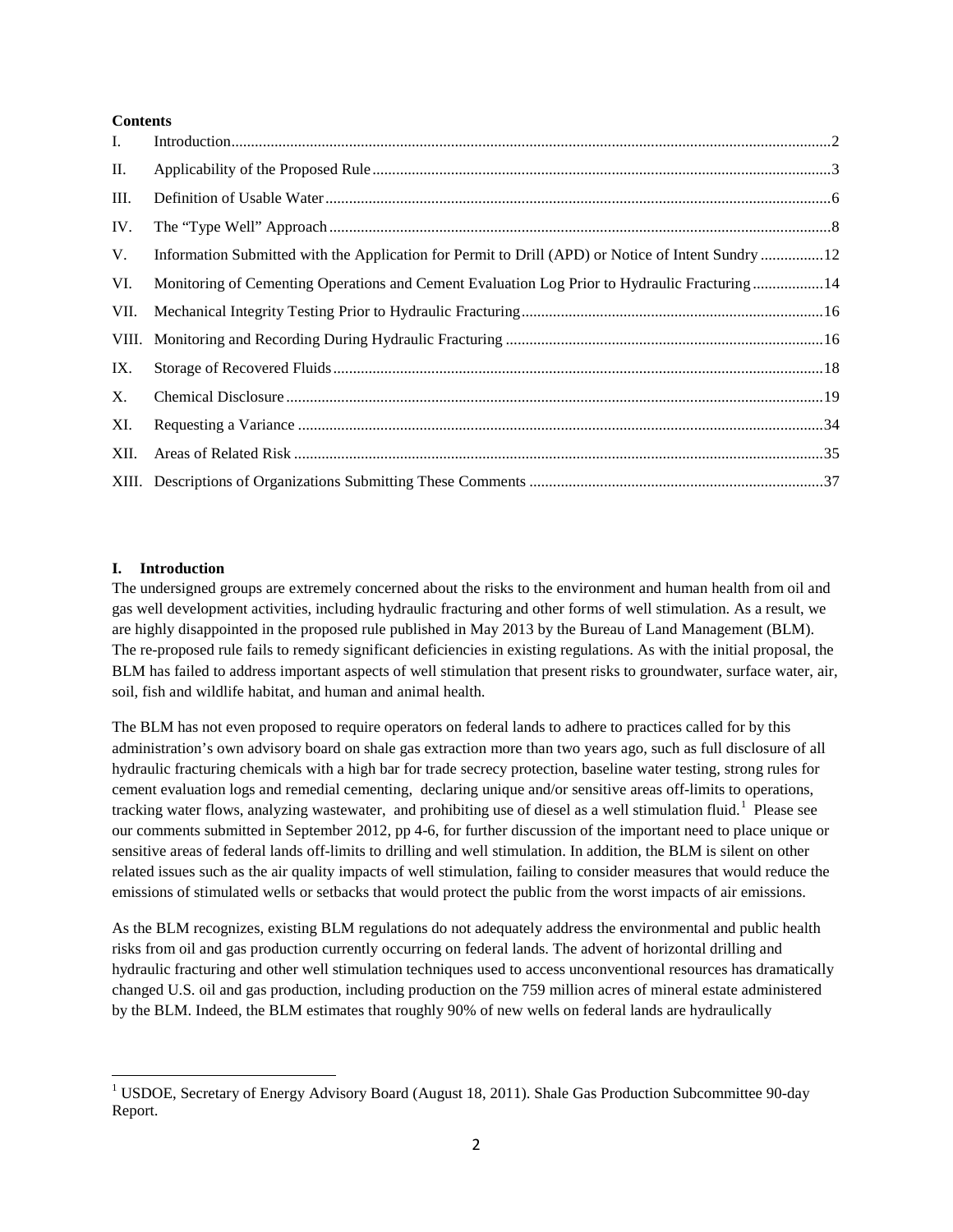fractured.[2](#page-2-1) The BLM's regulations for oil and gas production, however, were last updated in 1988—in the BLM's words, "long before the latest hydraulic fracturing technologies became widely used."<sup>[3](#page-2-2)</sup> It is no surprise that these rules did not foresee the development and prevalent adoption of well stimulation techniques used today, nor did the environmental review of the 1988 rules consider the impact of these practices.

Accordingly, it is urgent that the BLM update its regulations to address well stimulation. However, the BLM must do much more than it has currently proposed. It must also update its regulations that pertain to related areas of risk including but not limited to geologic site characterization, baseline water testing and ongoing monitoring, well construction, and air and climate impacts. Due to the failure of these proposed rules and existing rules to provide effective safeguards against the environmental and public health risks of oil and gas extraction, we oppose opening up new federal landscapes to drilling if the draft rules are finalized in their current form. Furthermore, because even the most stringent rules can not completely eliminate environmental and public health risks, certain environmentally sensitive areas should be completely off limits to oil and gas development regardless of what rules are in place. Categories of lands where oil and gas development is not permitted should be identified in the final rule, consistent with the BLM's multiple use mandate. All oil and gas operations on public lands must adhere to stringent standards, which we discuss in detail below.

### <span id="page-2-0"></span>**II. Applicability of the Proposed Rule**

The BLM should reverse its proposal to narrow the scope of the rule to include only hydraulic fracturing. Acid stimulation<sup>[4](#page-2-3)</sup> is one of the two primary stimulation techniques used by the oil and gas industry today, the other being hydraulic fracturing.<sup>[5](#page-2-4)</sup> In 2000, it was estimated that matrix stimulation, which includes matrix acidizing, accounted for 75%-80% of all stimulation treatments worldwide (both matrix and fracturing), and that more than 40,000 acid stimulation treatments are performed in oil and gas wells every year.<sup>[6](#page-2-5)</sup>

*a. Other well stimulation techniques, including acidizing, can present the same environmental and public health risks as hydraulic fracturing and should be regulated similarly*

Like hydraulic fracturing, acid stimulation uses chemicals hazardous to the environment and public health, requires careful management of hazardous waste fluid, and may require large volumes of fluid. Accordingly, many of the risks of acid stimulation should be addressed by the same rules the BLM proposed for hydraulic fracturing. Indeed, other states have demonstrated the feasibility of regulating all well stimulation techniques together.<sup>[7](#page-2-6)</sup> The BLM should do so here, as it originally proposed.

Acid stimulates production by dissolving minerals in the target formation to restore and/or increase permeability. Multiple different types of acid are used in acid stimulation, depending on the function and the geology, including but not limited to:

- Hydrochloric acid;
- A mixture of hydrochloric and hydrofluoric acids, often referred to as "mud acid";
- Acetic acid; and
- Formic acid.

<span id="page-2-5"></span><span id="page-2-4"></span> $<sup>6</sup>$  Ibid.</sup>

<span id="page-2-1"></span><sup>&</sup>lt;sup>2</sup> "Oil and Gas; Hydraulic Fracturing on Federal and Indian Lands; Proposed Rule." Federal Register 78:101 (May 24, 2013) p. 31638/3.<br> $\frac{3}{1}$ Id.

<span id="page-2-3"></span><span id="page-2-2"></span><sup>&</sup>lt;sup>4</sup> The terms "acid stimulation" or "acidizing" may refer to a set of practices including acid washes (sometimes referred to as "pickling"), matrix acidizing, and acid fracturing.<br><sup>5</sup> Economides, M.J.; Nolte, K.G. (Eds.), Reservoir Stimulation, 3rd ed., Wiley: New York, 2000.

<span id="page-2-6"></span><sup>7</sup> See, e.g., Wyoming Oil and Gas Conservation Commission Rules, Chapter 3, passim.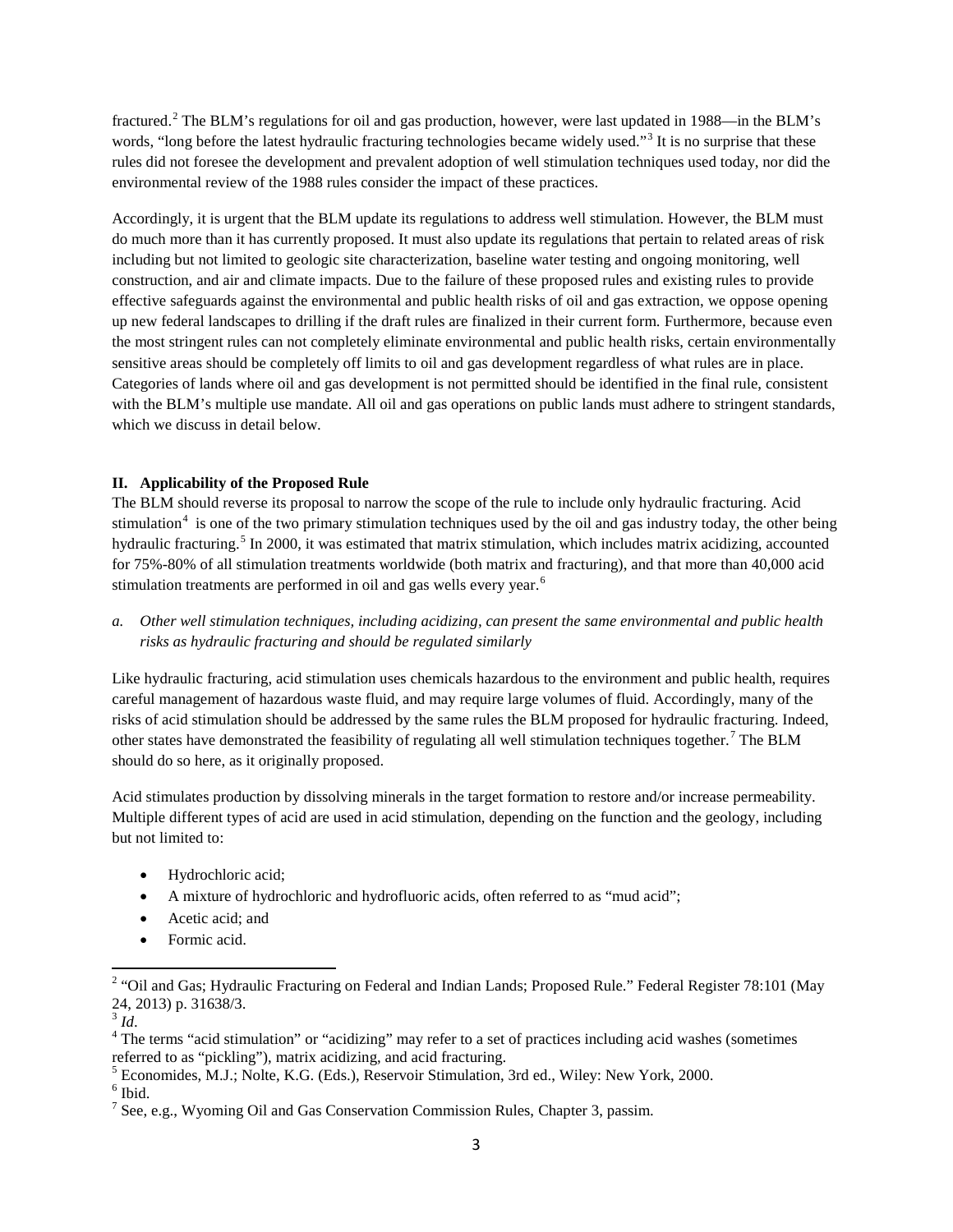The concentration of acid varies depending on the function and geology. Hydrochloric acid concentration generally ranges from about 5% - 30%. The mixture of hydrochloric and hydrofluoric typically ranges up to 12% HCl mixed with 3% HF although operators have also experimented with higher concentrations.<sup>[8](#page-3-0)</sup>

Hydrofluoric acid in particular is extremely toxic and exposure to it can be life threatening. The hazards of hydrofluoric acid are unique among other inorganic acids because the fluoride ions penetrate quickly and deeply into the body. Fluoride is a calcium scavenger, pulling calcium from bodily tissue and eventually from bone, causing severe damage. Low concentrations, such as those used in the oil and gas industry, can still cause health risks, but the symptoms of exposure may be delayed by up to a day, meaning that extensive damage may be done before the person seeks medical attention.<sup>[9](#page-3-1)</sup>

In addition to acid, other chemicals are used in acid stimulation fluids including but not limited to corrosion inhibitors, surfactants, clay-stabilizers, solvents, and iron control agents.<sup>[10](#page-3-2)</sup> These products are composed of a range of chemicals, some of which may be toxic or otherwise hazardous. Many are the exact same products used in hydraulic fracturing fluids.

The total volume of acid used depends on multiple factors including the type of acid stimulation being performed and the volume of rock targeted for stimulation. Operators in California have experimented with using very large volumes of acid to stimulate production in the Monterey Shale, which is an emerging tight oil play thought to contain up to 15 billion barrels of oil.<sup>[11](#page-3-3)</sup> A paper published in 2004 by the Society of Petroleum Engineers describes one such experiment in the Elk Hills Field in Kern County, CA.[12](#page-3-4) After initial disappointing production rates from both horizontal and vertical wells drilled into the Monterey Shale, the operator used acid stimulation as part of a program to increase production. The operator initially experimented with injecting 5.5 gallons per foot of net pay (gpnf) of 17% concentration hydrochloric acid (HCl). When this did not achieve the desired production rates, the acid volume was increased and a hydrofluoric acid (HF) blend (12% HCl + 3% HF) was added, eventually using up to 135 gpnf of hydrofluoric acid blend in horizontal wells and up to 250 gallons per foot of perforations in vertical wells. The operator reported using 2,024,351 gallons of acid to acidize 49 vertical wells (the total volume of acid used in the horizontal wells was not reported). Due to the success of these large volume acid stimulation jobs, this technique was adopted widely throughout the field. The BLM must consider the possibility that such high volume acidizing could be widely used to stimulate oil production in the Monterey and potentially also in other formations.

Other states have demonstrated that acid stimulation and hydraulic fracturing can be regulated under a single well stimulation framework. The state of Wyoming regulates all forms of well stimulation, requiring approval in order to "acidize, cleanout, flush, fracture, or stimulate a well."<sup>[13](#page-3-5)</sup> The application for a permit to drill must include a "[d]escription of the anticipated completion and stimulation program, including the base stimulation fluid and its source, the chemical additives and proposed concentrations to be mixed..."<sup>[14](#page-3-6)</sup> Wyoming's rules for disclosure of chemicals and stimulation design, monitoring, operation, and reporting apply to all forms of well stimulation, not

<span id="page-3-0"></span><sup>8</sup> See, e.g., use of 10% HCl/5% HF in the South Belridge Field, Kern County, CA: Dominquez, F. E., & Lawson, J. B. (1992, October). Foamed High-Concentration/High-Volume Mud Acid Stimulations at South Belridge Field. In SPE Annual Technical Conference and Exhibition.

<span id="page-3-1"></span><sup>&</sup>lt;sup>9</sup> "Facts About Hydrogen Fluoride (Hydrofluoric Acid)." Centers for Disease Control and Prevention. n.p. 22 April 2013. Web. 2 August 2013. <http://www.bt.cdc.gov/agent/hydrofluoricacid/basics/facts.asp>.

<span id="page-3-3"></span><span id="page-3-2"></span><sup>&</sup>lt;sup>10</sup> *Ibid.* supra note 5.<br><sup>11</sup> U.S. Energy Information Administration. (2011, July). Review of Emerging Resources: U.S. Shale Gas and Shale Oil Plays. 82 p.

<sup>&</sup>lt;sup>12</sup> Greg, R., Robert, H., & Norman, J. (2004, March). Unlocking the Monterey Shale Potential at Elk Hills: A Case

<span id="page-3-6"></span><span id="page-3-5"></span><span id="page-3-4"></span>Study. In *SPE International Thermal Operations and Heavy Oil Symposium and Western Regional Meeting*.<br><sup>13</sup> Weil's Code of Wyo. Rules, Oil and Gas Conserv. Comm'n, Gen. Agency, Bd or Comm'n Rules, ch. 3, § 1(a).<br><sup>14</sup> *Id.*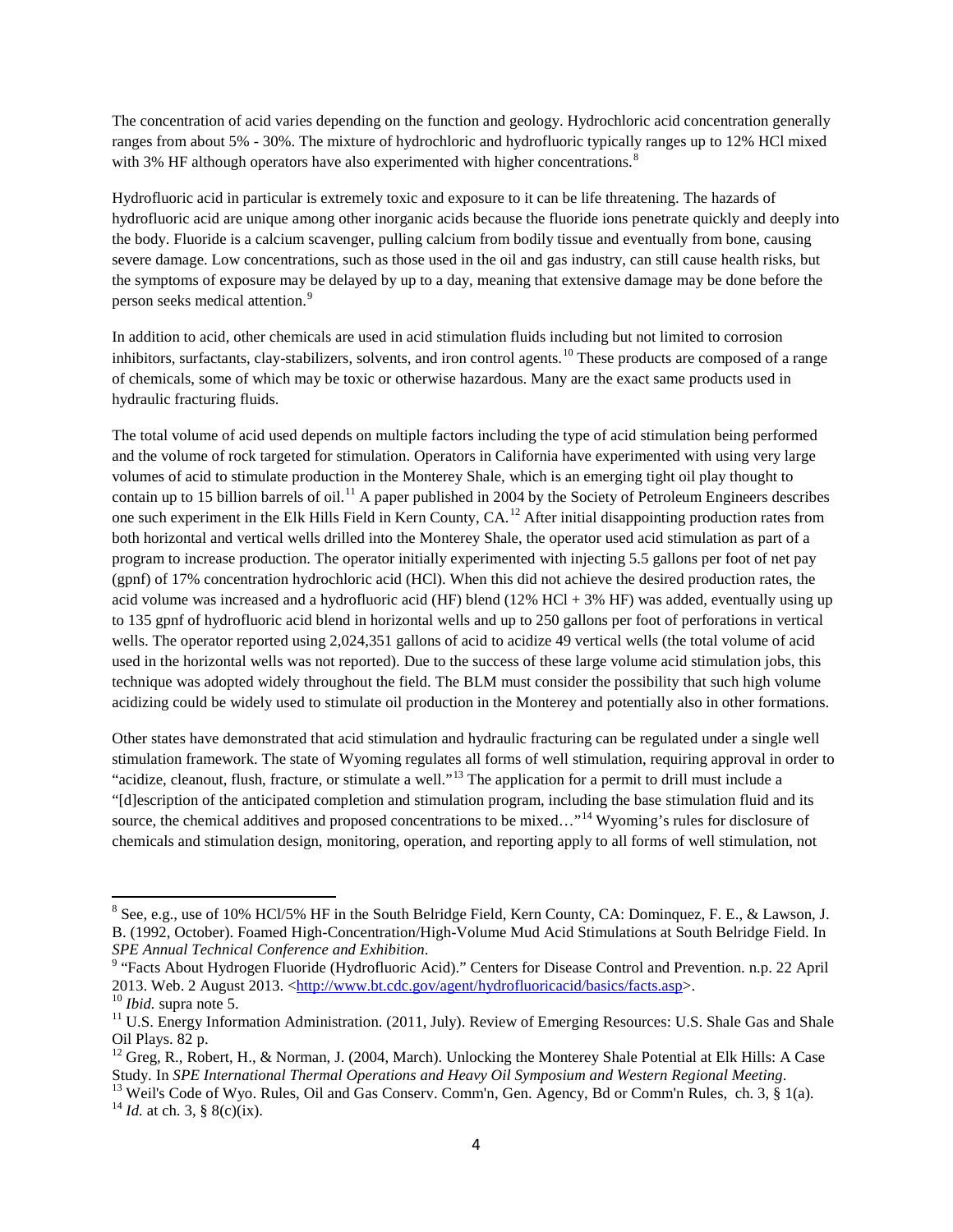only hydraulic fracturing.<sup>[15](#page-4-0)</sup> Wyoming was the first state in the nation to institute such requirements, and the oil and gas industry has continued to flourish there and there is no evidence that the industry has even complained about this approach.

# *b. The BLM's reasoning for narrowing the scope of the proposed rule to cover only hydraulic fracturing rather than well stimulation broadly is scientifically unsupportable.*

The BLM provides multiple lines of reasoning for narrowing the scope of the rule to cover only hydraulic fracturing rather than well stimulation techniques more broadly, none of which are scientifically supported in its proposal. The BLM's proposal fails to address the risks posed by well stimulation techniques other than hydraulic fracturing and the inadequacy of the environmental protection provided by the BLM's current outdated regulation (which does not include any requirements for the design, operation, or monitoring of any will stimulation activities).

## i. Practices not intended to be covered

In the preamble to the rule, the BLM justifies narrowing the scope by stating that the definition of well stimulation in the initial proposed regulations "could also be interpreted to mean other operations such as thermal stimulation and maintenance fracturing, designed to open up fractures near the wellbore."<sup>[16](#page-4-1)</sup>

First, it is unclear why the BLM believes these activities, which pose many of the same risks, should not be covered by this rule. The BLM has not provided sufficient justification for why the environmental and public health risks from all forms of well stimulation should not be managed by these regulations. Furthermore, it is unclear to which practices the proposed rules will apply. The language above from the preamble implies that, even though it is a form of hydraulic fracturing, "maintenance fracturing" will not be covered even under the new definition of "hydraulic fracturing." Additionally, while it appears that acidizing treatments that are performed above the reservoir fracture pressure would be subject to the proposed rule based on the definition of "hydraulic fracturing," the BLM creates ambiguity by stating that the term "does not include … acidizing." The BLM should clarify its intent and the scope of the rule.

Second, if there are justifications for excluding particular practices from the rule, the BLM should exclude those particular practices, rather than adopt a blanket narrowing that excludes all practices other than hydraulic fracturing. Existing rules include several such exclusions, stating that "No prior approval or a subsequent report is required for well cleanout work, routine well maintenance, or bottom hole pressure surveys."<sup>[17](#page-4-2)</sup> If the BLM agrees with commenters who argued that the "requirements in the proposed rule were too onerous for what they considered to be routine maintenance operations,"<sup>[18](#page-4-3)</sup> the appropriate response is to exclude those particular practices, as is done under existing regulations, rather than to narrow the rule so as to exclude all well stimulation other than hydraulic fracturing. Although acid may be used in well maintenance activities, matrix acidizing and acid fracturing are not routine well maintenance – they are indeed forms of well stimulation.

### ii. Acidizing as a workover activity and impacts

In the Environmental Assessment for the proposed rule, the BLM justifies omitting acidizing by stating that, "…acidizing is a procedure that is considered to be a workover activity on a well that does not result in the types of downhole impacts that have been attributed to hydraulic fracturing."[19](#page-4-4) This sentence contains several

<span id="page-4-2"></span>

<span id="page-4-1"></span><span id="page-4-0"></span><sup>&</sup>lt;sup>15</sup> *Id.* at ch. 3, § 45.<br><sup>16</sup> *Id.* supra note 2 at 31645.<br><sup>17</sup> 43 C.F.R. § 3162.3-2(c).<br><sup>18</sup> *Id.* supra note 2 at 31645.

<span id="page-4-4"></span><span id="page-4-3"></span><sup>&</sup>lt;sup>19</sup> "Environmental Assessment U.S. Department of the Interior Bureau of Land Management Proposed Hydraulic Fracturing Rule." Docket ID: BLM-2013-0002-0011. (May 24, 2013).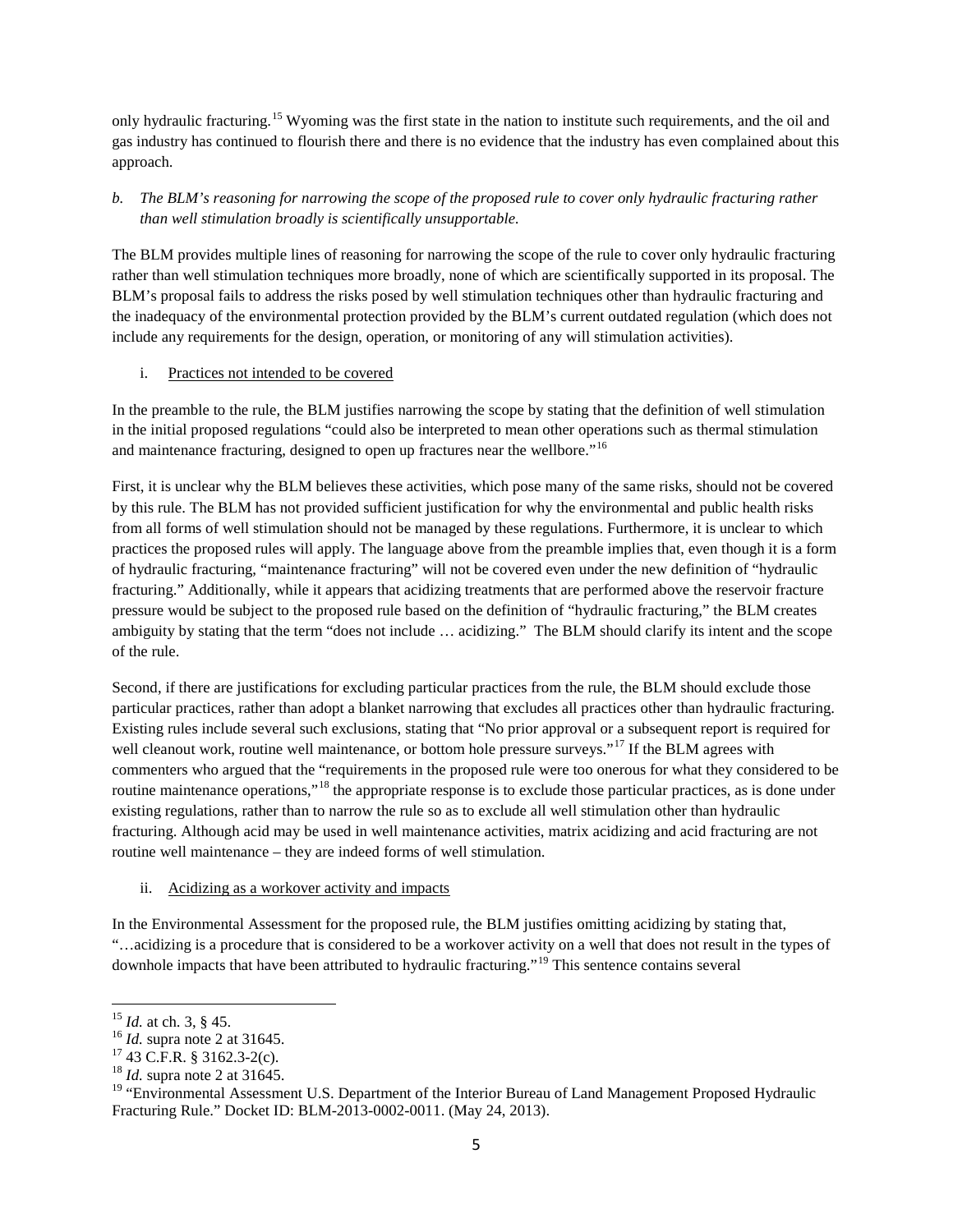misconceptions. First, matrix acidizing and acid fracturing are forms of well stimulation. Well stimulation, including acidizing and hydraulic fracturing, may be performed at any time during the life of the well, whether as part of the initial completion, recompletion, restimulation, a workover program, or other activities. Second, acidizing can result in some of the same "downhole impacts" as hydraulic fracturing. Just like with hydraulic fracturing, the acid is injected into the well under pressure, whether for matrix acidizing or acid fracturing. In addition, the acids used in acidizing treatments are corrosive and present a risk to well integrity. Just like with hydraulic fracturing, mechanical integrity must be established and maintained before, during, and after acid stimulation. Finally, "downhole impacts" are not the only environmental and public health risks posed by acidizing. Like hydraulic fracturing, acid stimulation presents risks below ground and at the surface. The spent acid that returns to the surface after acidizing poses similar environmental risks as produced water and hydraulic fracturing flowback and must also be properly handled, transported, and disposed of. Like with hydraulic fracturing, the chemicals used in the stimulation fluid must be disclosed in order to properly manage the associated environmental and public health risks.

The BLM's stated reasoning for narrowing the applicability of the proposed rules is not sufficiently justified and is inconsistent with its existing regulations. All forms of well stimulation must be subject to common sense rules, including rules for chemical disclosure, mechanical integrity, and waste water handling. Such standards are necessary to reduce environmental and public health risks. One of the BLM's stated reasons for proposing these new rules is that it's current regulations are now 30 years out of date and do not reflect modern technology. In fact, the BLM's existing rules do not include any standards that apply to well stimulation of any kind. Failing to restore the more broad definition of well stimulation included in the 2012 proposed rule will mean that BLM rules will continue to be outdated and the BLM's regulations will continue to lag behind any new stimulation technology that is developed. As such, the BLM should restore applicability of these proposed rules to all forms of well stimulation.

### <span id="page-5-0"></span>**III. Definition of Usable Water**

Nothing is more important to public health or the environment than clean water. Therefore, we support the BLM's decision to remove the definition of "fresh water" and references thereto, and its critical clarification that all usable waters are protected.<sup>[20](#page-5-1)</sup> We also generally support the BLM's proposal to broadly define usable water, and to thereby protect a wide range of water resources. The BLM should clarify, however, the relationship between the subparts of the proposed usable water definition and the scope of the exemptions thereto in order to ensure the highest level of protection for water sources.

Under the proposed definition, water is defined as "usable water," and therefore subject to protection under the proposed regulation, if it falls into any one of the following four categories:  $^{21}$  $^{21}$  $^{21}$ 

- (1) Underground sources of drinking water as defined by the U.S. Environmental Protection Agency or by State law (for Federal lands) or tribal law (for Indian lands);
- (2) Zones in use for supplying water for agricultural or industrial purposes, regardless of the concentration of total dissolved solids, unless the operator demonstrates that the existing agricultural or industrial user would not be adversely affected;
- (3) Zones designated by a State (for Federal lands) or a tribe (for Indian lands) as requiring isolation or protection from oil and gas operations; and
- (4) Zones containing up to 10,000 ppm of total dissolved solids that are not excluded by paragraphs (A), (B), or (C) of this definition. . . .

<span id="page-5-2"></span><span id="page-5-1"></span><sup>&</sup>lt;sup>20</sup> Id. supra note 2 at 31646.<br><sup>21</sup> Id. supra note 2 at 31674.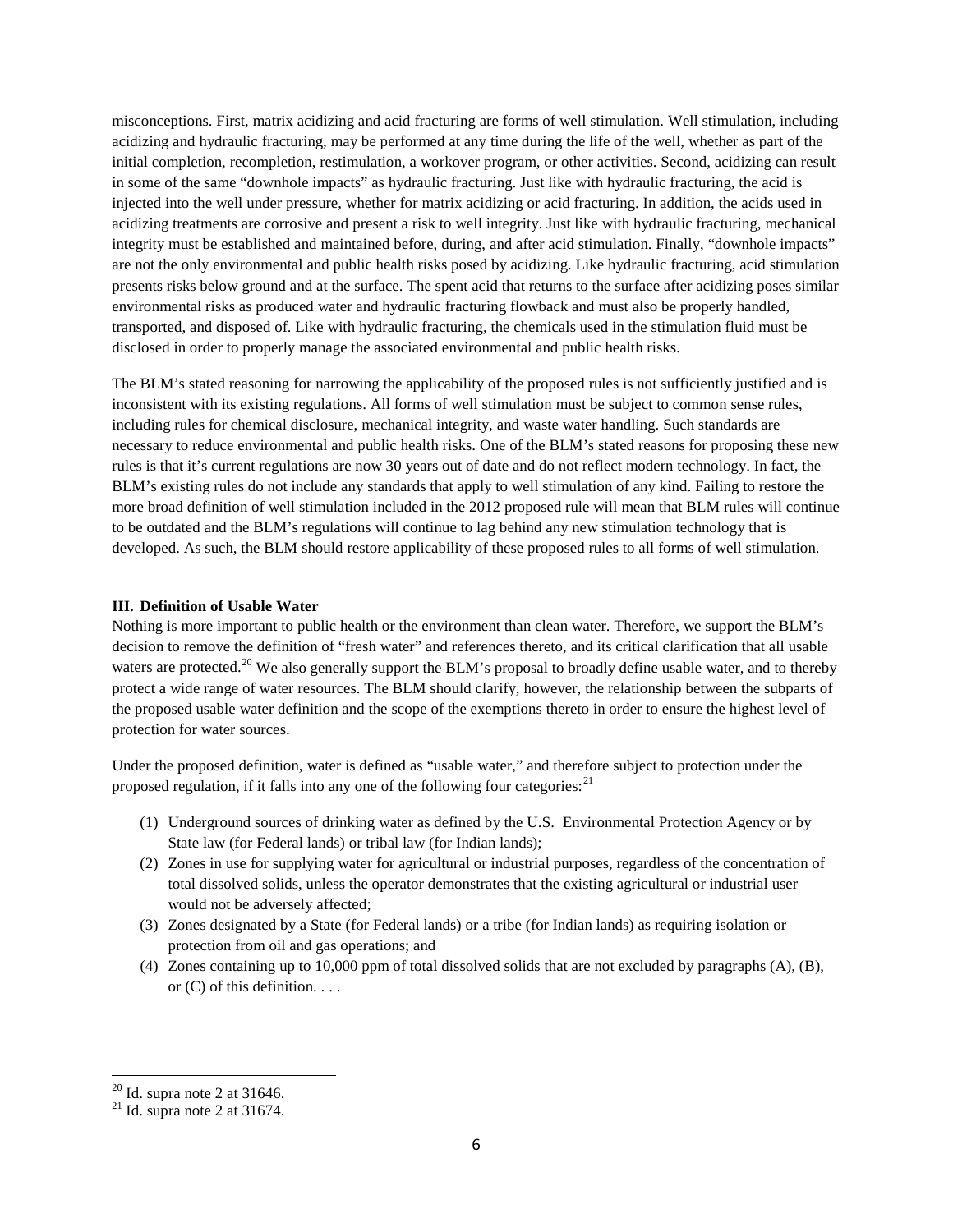The most natural reading of the proposed definition is that a zone or water that falls into any one of these categories is a usable water, regardless of whether it would fall into an exception contained in another category. The BLM should clarify the proposed regulation to make this explicit.

This interpretation is necessary to give proper effect to subsections (1) and (3), because the BLM's regulations must, at an absolute minimum, be at least as protective as any standards set by federal, state, or tribal law, whether those standards are set under the Safe Drinking Water Act (SDWA) or more stringent protections of another law. Accordingly, a zone or water falling into subsection (1) or (3) must be recognized as a usable water, regardless of whether the operator "demonstrates that the existing agricultural or industrial user would not be adversely affected" by use of the water or that the zone falls into the exceptions to subsection 4 contained in paragraphs  $(4)(A)$ ,  $(4)(B)$ , and (4)(C). The BLM cannot exempt zones that have been designated for protection under other law. The BLM should also clarify that under subsection (1), a zone is protected if it meets either the Environmental Protection Agency's (EPA) definition of an Underground Source of Drinking Water (USDW) or, as appropriate a more expansive definition under applicable state or tribal law. Any exemptions to subsections (1) and (3) would be unnecessary as well as unlawful, because these subsections implicitly include the exemptions already embodied in other law: if a zone meets the criteria for exemption under the SDWA, for example, then the zone will not be an "underground source of drinking water as defined by" any of the listed authorities, and the zone will already be outside the ambit of subsection (1).

The BLM should also clarify subsections (2) and (4), and, as above, explicitly confirm that the exceptions to subsection (2) do not apply to a zone otherwise meeting the criteria under subsection (4), and vice versa. Subsections (2) and (4) serve important and complimentary purposes. Section (4) effectuates the BLM's conclusion that, in addition to zones specifically designated as protected under other law, all waters with less than 10,000 part per million (ppm) of total dissolved solids (TDS) should be protected unless specifically designated as exempt.<sup>[22](#page-6-0)</sup> Environmental commenters do not object to the exceptions contained in paragraphs  $(4)(B)$  and  $(4)(C)$ , provided that the BLM clarifies that these exceptions do not apply to other subsections. For example, as explained above, a zone designated as an underground source of drinking water by the EPA, and thus satisfying subsection (1), cannot be removed from the ambit of the BLM's definition simply because a state or tribe has designated the water as exempt, as described by paragraph  $(4)(C)$ . As to paragraph  $(4)(A)$ , the BLM should clarify what type of authorization falls within the scope of this definition.

Subsection (2) serves an important independent function. Even if a zone is not designated as protected pursuant to subsections (1) and (3), and the water is outside the scope of subsection (4) (whether because it contains 10,000 ppm or more of total dissolved solids or because it falls into the exceptions contained in paragraphs  $(4)(A)-(C)$ , if that zone supplies water that is actually being used for agricultural or industrial purposes, the zone is self-evidently "usable." Such use should be protected from interference by oil or gas operations regardless of whether the supplying zone meets other definitions of usability. Importantly, subsection (2), as drafted, protects waters in actual use even when these waters contain more than 10,000 ppm TDS.<sup>[23](#page-6-1)</sup> The exemption contained in subsection (2), however, is unworkably vague as proposed. The BLM proposes to exempt zones eligible for protection as a usable water *solely* because of existing use by agriculture or industry where such use "would not be adversely affected" by well stimulation, but the BLM has not articulated standards that an operator would need to meet to show that no

<span id="page-6-1"></span><span id="page-6-0"></span><sup>&</sup>lt;sup>22</sup> Id. supra note 2 at 31647.<br><sup>23</sup> The proposed regulation would, on its face, protect water over 10,000 ppm TDS when in actual agricultural or industrial use. We note that the preamble to the re-proposed rule repeatedly refers to protecting water "up to" 10,000 ppm TDS. 78 Fed. Reg. 31646-31647. Water containing less than 10,000 ppm TDS must be protected regardless of whether it is presently used for any purpose, and proposed subsections  $(1)$ ,  $(3)$ , and  $(4)$  will generally protect such waters. BLM should clarify that subsection (2) does not contain a salinity limit. As explained above, if water is in actual use, it is usable, regardless of its salinity.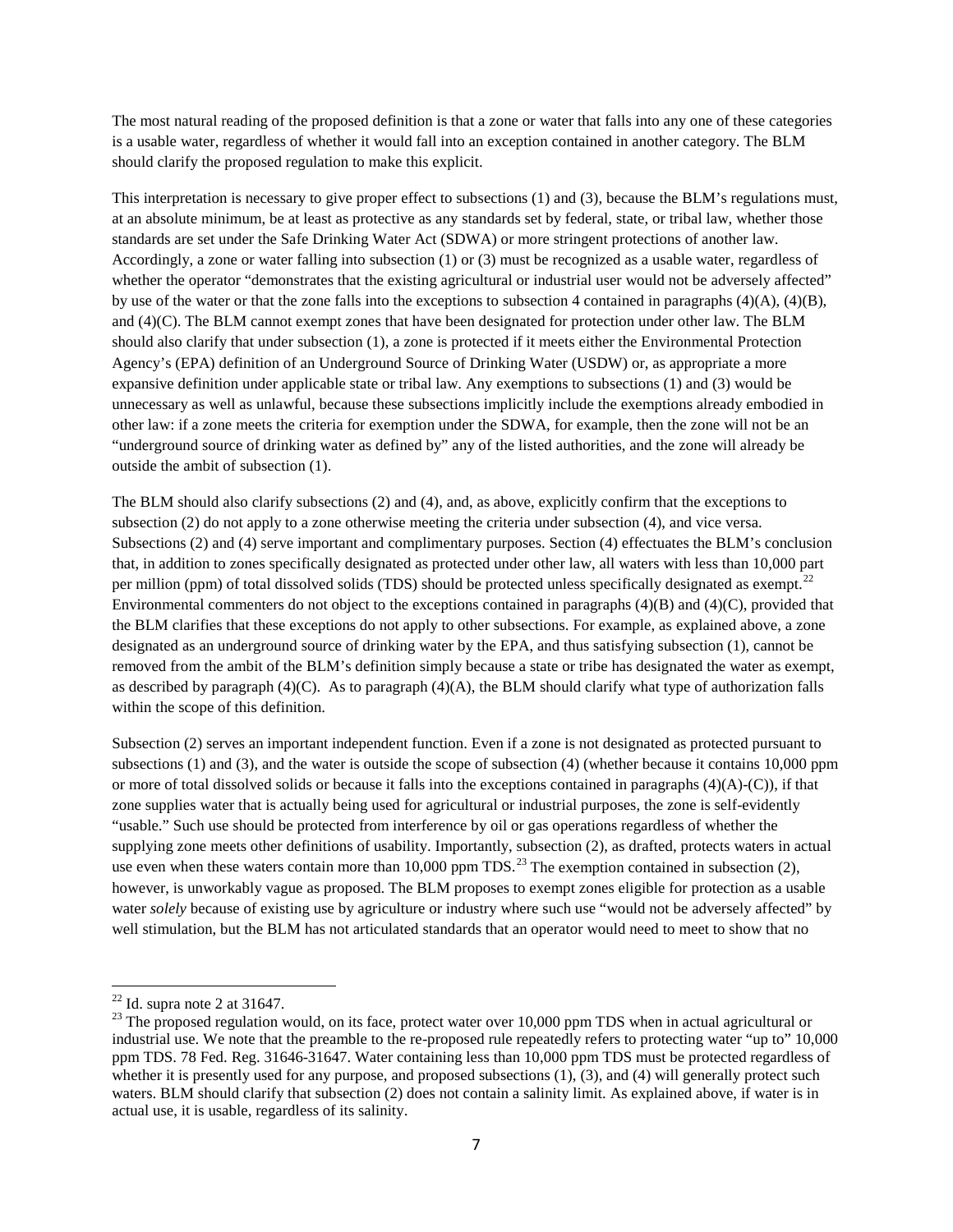adverse effect would occur. Indeed, in light of the uncertainty inherent in well stimulation, it is unclear how such a showing could be possible. Accordingly, the BLM should remove this exemption from subsection (2).

### <span id="page-7-0"></span>**IV. The "Type Well" Approach**

A major change from the initially proposed rules is the BLM's new "type well" approach, which allows operators to submit a single APD or notice of intent sundry for a group of wells and to run a cement evaluation log (CEL) on only certain wells in a field. The BLM must abandon this approach, because it unreasonably eliminates important groundwater protections. In fulfilling its general duty to "prevent unnecessary or undue degradation" to public lands, the BLM must take "*any* action necessary to prevent unnecessary or undue degradation" to the public lands, including water resources.<sup>[24](#page-7-1)</sup> Cement and casing failures are recognized as one of the most likely ways by which contaminants may reach groundwater. CELs are an important tool for reducing these failures. Yet the BLM anticipates that under this type well approach, initial CELs will be performed for less than 9% of new wells.<sup>[25](#page-7-2)</sup> To justify this approach, the BLM assumes that if an operator adequately cements one well in a field, as demonstrated by a CEL, then the cement bond will also be adequate in other wells cemented using the same procedure. The BLM has fully acknowledged that there is uncertainty about the effectiveness of this approach and has not conducted any analysis to support this assumption. Furthermore, scientific principles and available evidence indicate that this is a poor assumption. Differences in geologic, environmental, and operational settings necessitate differences in well design and construction, and industry acknowledges that "every basin, play, *well and pay zone* may require a unique treatment."<sup>[26](#page-7-3)</sup> Accordingly, the BLM cannot rationally conclude that a positive CEL for one well indicates that the same cementing process will achieve adequate cementing in other wells in the same field. The final rule must omit the type well approach.

#### *a. Cement failure is a critical problem*

The need to evaluate and confirm cement integrity is illustrated by widespread mechanical integrity failures in oil and gas wells. A study<sup>[27](#page-7-4)</sup> published in 2009 examined records of more than  $315,000$  oil and gas production and injection wells drilled through 2004 in Alberta, Canada. The researchers collected information including but not limited to well configuration; production, stimulation, and abandonment methods; producing formation; and instances of surface casing vent flow (SCVF), gas migration (GM), casing failures, and non-routine abandonment. The researchers documented an occurrence rate of SCVF/GM of 4.6% for the entire province of Alberta, and 15.5% in their test area. Low cement top or exposed casing was the most important factor for the occurrence of SCVF/GM. Low cement top/poor cement quality were also key factors in external casing corrosion. Failure to isolate formations behind cement caused the vast majority of SCVF/GM and casing failures.

There are also many examples of well integrity failure in U.S. oil and gas operations, some with disastrous consequences. For example, 65 wells in the Pennsylvania Marcellus were cited for faulty casing and cementing during the first eight months of 2011. In August of that year alone Pennsylvania DEP inspectors found defective or inadequate casing or cement at 8 wells.<sup>[28](#page-7-5)</sup> A 2012 study suggests a well integrity failure rate of seven percent in the Pennsylvania Marcellus: 111 well integrity failures in 2010 (of 1,609) and 142 well integrity failures in 2011 (of

<span id="page-7-1"></span><sup>24</sup> See 43 U.S.C. § 1732(b) (emphasis added).<br><sup>25</sup> BLM, *Economic Analysis for Hydraulic Fracturing Rule*, BLM-2013-0002-0002, at 44.<br><sup>26</sup> U.S. Shale Gas, White Paper, Halliburton, Page 2 (emphasis added), Available at:<br>

<span id="page-7-3"></span><span id="page-7-2"></span>

<span id="page-7-4"></span><sup>&</sup>lt;sup>27</sup> Watson, T., & Bachu, S. (2009). Evaluation of the Potential for Gas and CO2 Leakage along Wellbores. *SPE Drilling & Completion*, 24(1), 115-126.<br><sup>28</sup> Legere, Laura. "DEP inspections show more shale well cement problems." *The Scranton Times Tribune* 18

<span id="page-7-5"></span>September 2011: n.p. Web. 18 August 2013.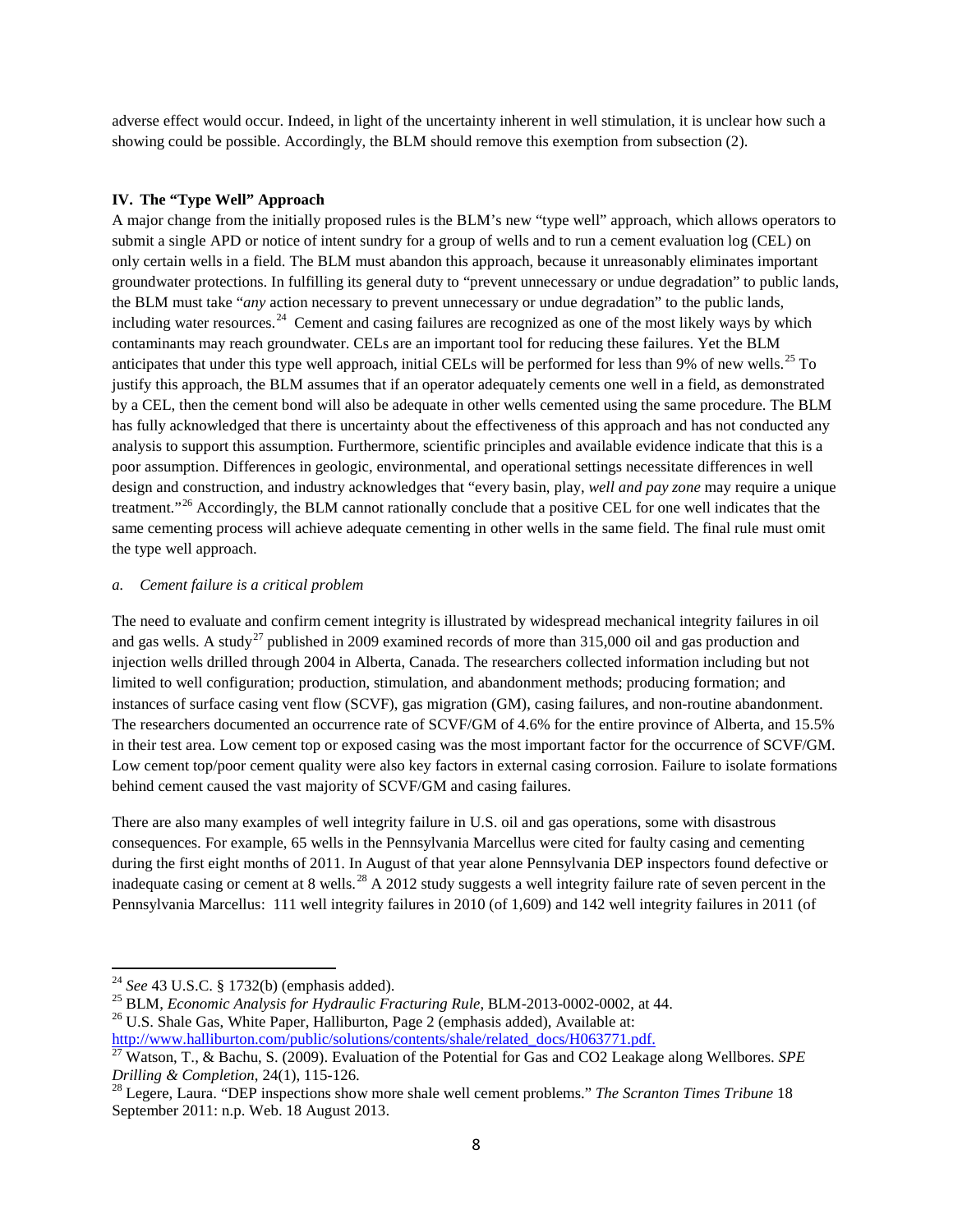1,979).[29](#page-8-0) Improper well construction and mechanical well failures and attendant gas migration have also resulted in catastrophic events as reported in a number of states, including Wyoming<sup>[30](#page-8-1)</sup>, Colorado<sup>[31](#page-8-2)</sup>, West Virginia<sup>32</sup>, Ohio<sup>33</sup>, Texas<sup>34</sup>. A survey of the Texas Railroad Commission's Blowouts and Well Control Problems database highlights the importance of well integrity; according to the Railroad Commission, since January 2011 there have been approximately a half-dozen blowouts during hydraulic fracturing resulting from mechanical integrity failures.<sup>[35](#page-8-6)</sup> See our comments submitted in September 2012 for additional cases where improper well construction led to groundwater contamination.

# *b. The type well approach fails to address risk by ignoring fundamental geologic principles and sound engineering practice*

The BLM defines a type well as "an oil and gas well that can be used as a model for well completion in a field where geologic characteristics are substantially similar within the same field, and where operations such as drilling, cementing, and hydraulic fracturing are likely to be successfully replicated using the same design."[36](#page-8-7)

The type well approach is predicated on the incorrect assumption that the geology and mechanical properties of a rock sequence in even a small area will be homogeneous and therefore repetitive across adjacent wells; "type wells" treat rocks as a compositionally, texturally and mechanically homogeneous media. It is scientifically incorrect to assume that the geology and attendant wellbore geometry of a single well can reasonably serve as a proxy for multiple associated wells in a field.

Facies heterogeneity is a fundamental concept in geology. It is well-known that sedimentary depositional facies can change over very small distances and therefore the particular geologic sequence in one well will not generally be the same in a nearby adjacent well. Neither state-of-the-art modeling nor seismic imaging nor correlations can accurately predict a rock sequence in the subsurface to the level of detail needed to assess the "substantially similar" criteria proposed by the BLM. According to Walther's Law,<sup>[37](#page-8-8)</sup> horizontal facies variability is reflected in the corresponding vertical sequence and translates to vertical heterogeneity.<sup>[38](#page-8-9)</sup> Figure 1, Lower Minturn Formation, photographed by the commenters in August 2013 along Highway 24 near Minturn Colorado, illustrates how a sandstone (left) can abruptly interface with a shale (right) along a very sharp contact in a laterally continuous (unfaulted) horizontal sequence. This is hardly an uncommon relationship. Drilling two wells even only feet away

<span id="page-8-0"></span> $^{29}$  Ingraffea, A. (2012) Fluid migration mechanisms due to faulty well-designed and/or construction: an overview of recent experiences in the Pennsylvania Mar Available at:<br>http://catskillcitizens.org/learnmore/PSECementFailureCausesRateAnalysisIngraffea.pdf.

<span id="page-8-1"></span><sup>&</sup>lt;sup>30</sup> Legere, Laura. "Wyoming County well malfunction causes spill, evacuation" *The Scranton Times Tribune* 15 March 2013: n.p. Web. 18 August 2013.

<span id="page-8-2"></span><sup>31</sup> Coffman, Keith. "Natural Gas Well Burst Kills One, Injures Three In Colorado" *Reuters* 15 August 2012: n.p. *The* 

<span id="page-8-3"></span><sup>&</sup>lt;sup>32</sup> Gutman, David. "Doddridge County gas fracking explosion injures at least 7" *The Charleston Gazette* 7 July 2013: n.p. *Sunday Gazette-Mail*. Web. 18 August 2013.<br><sup>33</sup> OH DNR Letter to GWPC, May 27, 2009, available in appendix at: [http://energyindepth.org/wp-](http://energyindepth.org/wp-content/uploads/2009/03/gwpc-06-04-09.pdf)

<span id="page-8-4"></span>[content/uploads/2009/03/gwpc-06-04-09.pdf.](http://energyindepth.org/wp-content/uploads/2009/03/gwpc-06-04-09.pdf) <sup>34</sup> Cavnar, Bob. "Major Failure: A Graphic Example of the Risks of Modern Well Completion" *This Small Planet* <sup>27</sup>

<span id="page-8-5"></span>March 2013: n.p. Web. 18 August 2013.

<span id="page-8-6"></span><sup>&</sup>lt;sup>35</sup> Texas Railroad Commission Blowouts page:  $\frac{http://www.rrc.state.tx.us/data/drilling/blowouts/allblowouts11-15.php.}$ <br>Id. supra note 2 at 31636, 31674.

<span id="page-8-8"></span><span id="page-8-7"></span><sup>&</sup>lt;sup>37</sup> Walther's law states that lithologies conformably overlying one another must have formed in adjacent depositional environments and that the vertical sequence can be translated to a horizontal depositional pattern. The significance of this is that in all depositional environments that can be very rapid changes in geologic sequences over short distances. Imagine for example, a meandering river sequence with interbedded sands and muds.

<span id="page-8-9"></span><sup>&</sup>lt;sup>38</sup> Catuneanu, O. (2006). Principles of sequence stratigraphy. Access Online via Elsevier.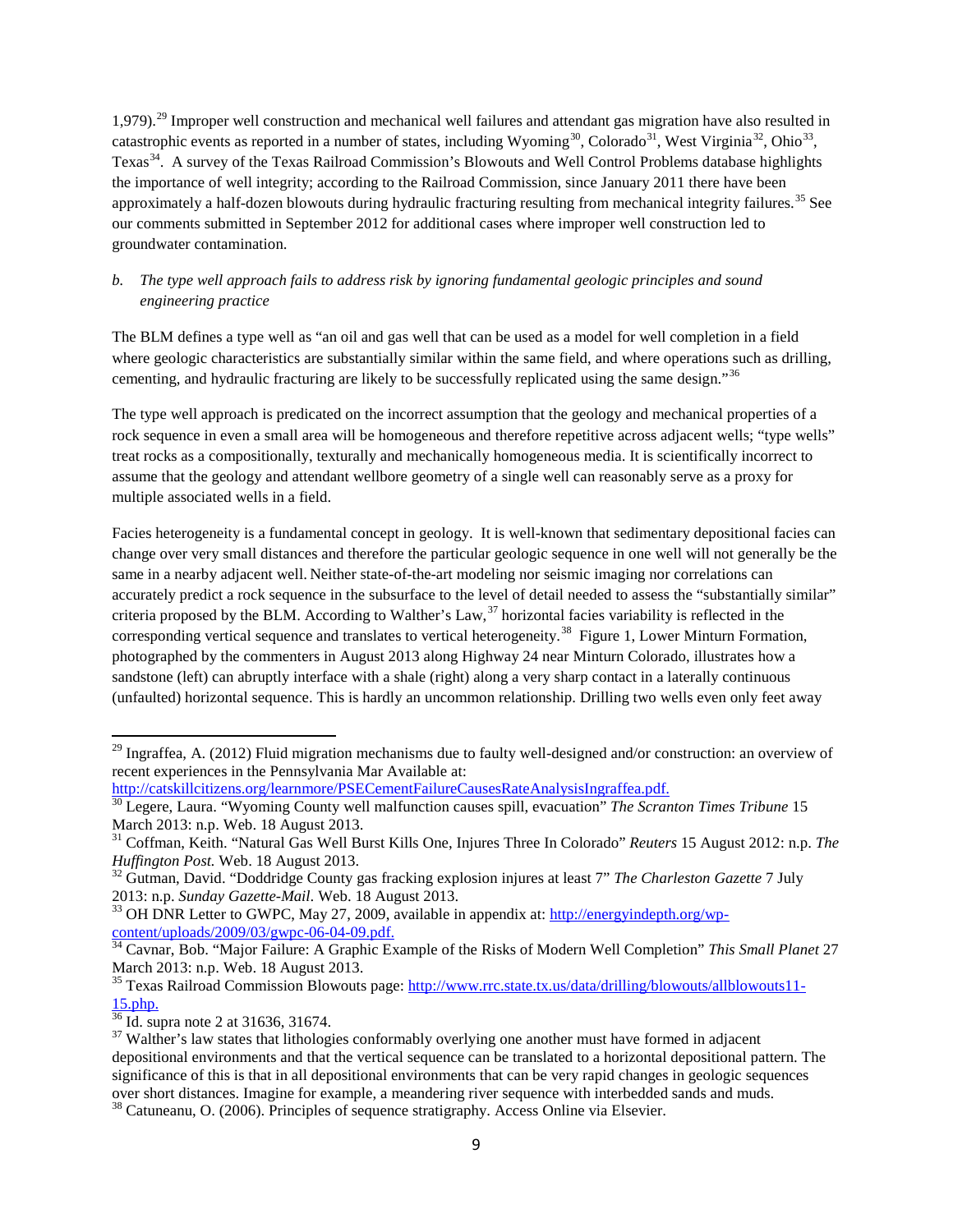from each other through a sequence such as this may result in wells that penetrate rocks with very different geologic properties. It is likely not possible to predict such heterogeneity prior to drilling the well and collecting actual data, meaning that an operator would likely assume that the two wells envisioned in this example are "substantially similar," when in fact they are not. Another failing of the proposed type well approach is that the rules fail to define the term "substantially similar" or provide any criteria for how operators or regulators should interpret this phrase. While one might suggest the careful interpretation of mud logs and petrophysical logs as a way to determine geologic similarity, abrupt changes over several feet, such as in this photo, could go undetected.



**Figure 1. Lower Minturn Formation, photographed August 2013, Highway 24, Minturn, CO**

Different rock types such as sandstone, shale, and carbonate have different rheological and mechanical properties and will therefore behave differently during drilling. Fracture and joint sets are not distributed homogeneously but occur in clusters known to geologists as "swarms." Faults can remove or add sections of rock over short distances resulting in an adjacent well missing a section of rock that the "type well" shows. Folding can result in reoriented or repeated sections such as is seen in the Rocky Mountain fold and thrust belt. Tilting will result in formations being at differing depths in adjacent wells. And missing sections could also result from the presence of unconformities. In sum, the geology across wells will rarely be perfectly correlated, except in the most homogeneous flat-lying rock sequences. The resulting geologic heterogeneity will impact borehole geometry and, as a result, casing and cement design and placement. Therefore, the "geologic characteristics" of the rocks in one drilled well will not necessarily be similar to the "geologic characteristics" in an adjacent well, and the similarities or differences will be difficult to judge prior to actually drilling the well and collecting data.

The nuances of local geology affect the quality of the wellbore, or hole, and this in turn affects many aspects of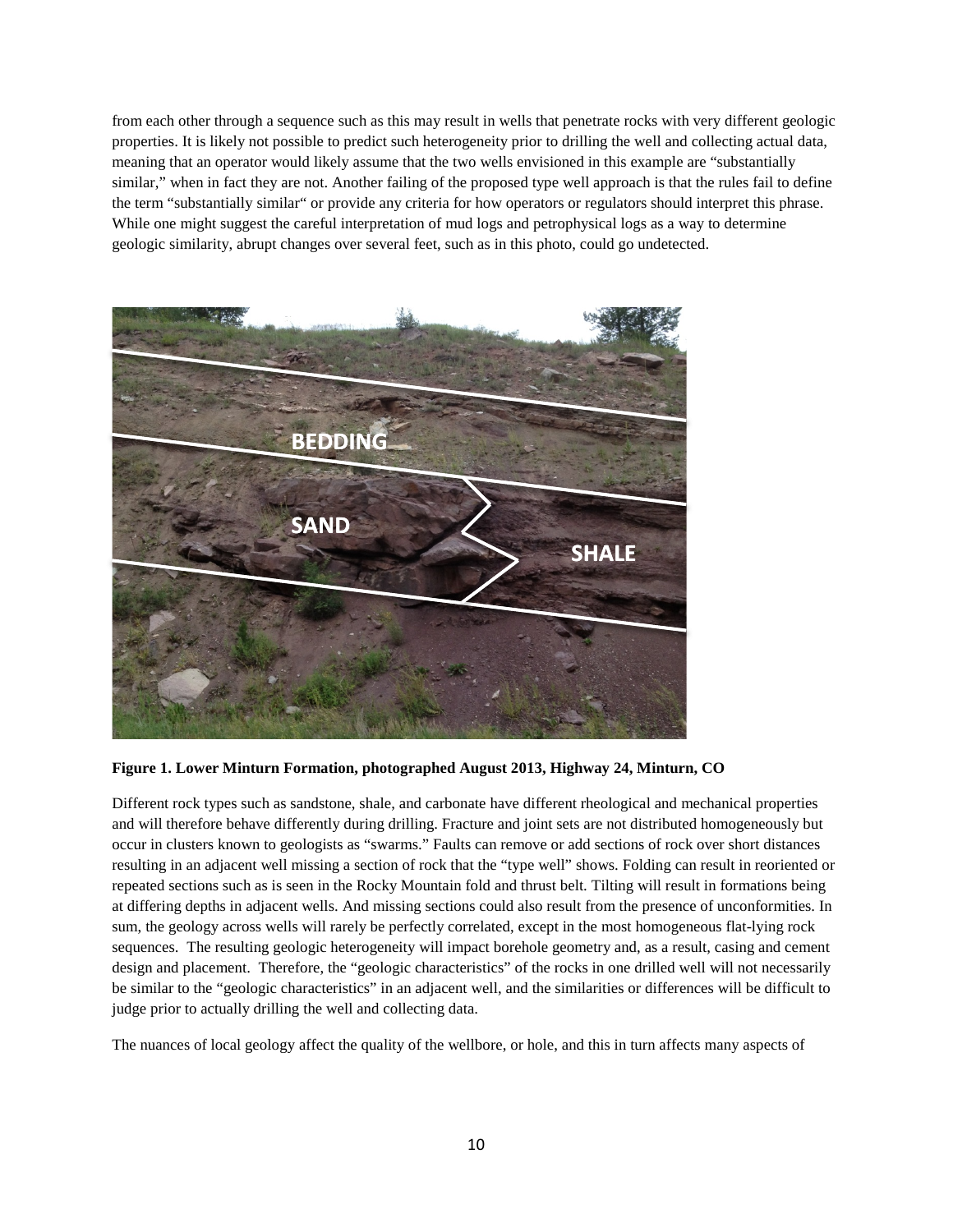cementing operations.[39](#page-10-0) Hole quality will vary from well-to-well in part because geologic sequences are not homogeneous laterally and, thus, the mineralogy, petrology, stratigraphy, structure, and rock properties in one well will be different from those properties in an adjacent well. Rock layers are complex and heterolithic—they horizontally pinch and inter-finger, resulting from the processes by which they were formed.

The above evidence demonstrates that field-wide conditions will not frequently, if ever, be so similar as to support the assumption that CELs on every well in a field are superfluous.

# *c. BLM has not analyzed the likelihood of "successfully replicat[ing]" operations even where geology is similar*

The second unsupported assumption underlying the type well approach is the assumption that, where geology is in fact similar, replication of the drilling and cementing process used in a single well that achieved a good cement bond is sufficiently likely to result in the same cement integrity in a different well. To support this assumption, the BLM would need to perform a statistical analysis. This would require gathering data on the listed operations from a statistically significant sample of wells with the same design, and then analyzing the similarities and differences in operational parameters. The BLM has not conducted such an analysis. The proposed rules simply assume that wells with the same design will perform similarly. The BLM has no basis for this assumption, as the characteristics of a single well are not predictive of the characteristics of multiple other wells.

Indeed, the BLM itself questions the effectiveness of the type well approach, noting: "There is uncertainty about the effectiveness of the type well concept, and how reliably the CEL results on casing strings of a type well assure adequate cementing for subsequent wells in the same geologic area."<sup>[40](#page-10-1)</sup> Given the great pressures and fluid volumes utilized in injecting hydraulic fracturing fluids, superior well construction must be demonstrated for every well, not presumed by proxy as BLM's proposed "type well" approach will allow.

# *d. Requiring CELs when there is evidence of cementing problems is not an adequate substitute for requiring CELs for all wells*

In lieu of requiring a CEL for every well, the proposed regulation would require a CEL for wells where there is evidence of inadequate cementing, for which there are minimal objective criteria in the rule: lost returns, cement channeling, gas cut mud, or failure of equipment.<sup>[41](#page-10-2)</sup> Though pressure tests required by the BLM rule are essential, for geological reasons described in detail above, only proper well design and construction can ensure that mechanical integrity is achieved in the first place. And while Onshore Order No. 2 requires remedial cementing if cement is not circulated back to the surface, voids, channels, or other cement bond problems can occur even when cement is circulated to surface. Therefore CELs should be performed for all strings of cemented casing that isolate protected water, potential flow zones, or through which stimulation will be performed.

Confirmation of mechanical integrity in a properly cased well requires that, among other things, drillers ensure full displacement of the drilling mud prior to cementing, correctly-installed casing, and a tight cement job. An important tool in evaluating mechanical integrity is cement evaluation logging. The BLM's "type well" approach falls well short of best engineering practices by allowing operators to demonstrate cement integrity in one representative well, rather than to prove up the cement bond in each and every well. This approach rests on unwarranted assumptions regarding geological similarity from well-site to well-site and consistency of cementing operations. Cement bond needs to be evaluated for every well and BLM should not finalize any kind of "type wells" approach to this issue.

<span id="page-10-0"></span> $39$  API (2010). Isolating potential flow zones during well construction, page 18. Available at: [http://www.shalegas.energy.gov/resources/65-2\\_e2.pdf.](http://www.shalegas.energy.gov/resources/65-2_e2.pdf)<br><sup>40</sup> *Id.* supra note 2 at 31664.<br><sup>41</sup> *Id.* supra note 2 at 31676.

<span id="page-10-1"></span>

<span id="page-10-2"></span>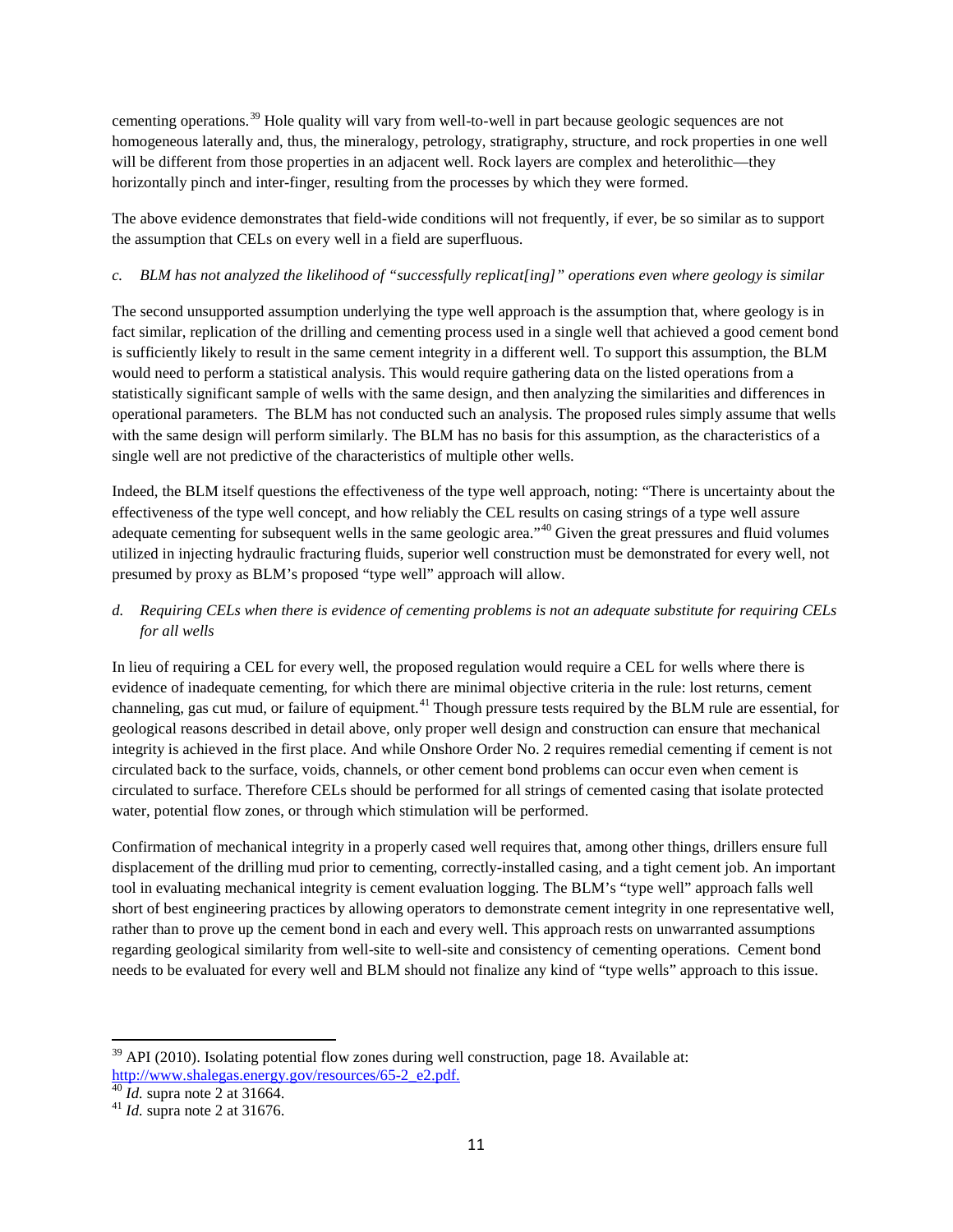### <span id="page-11-0"></span>**V. Information Submitted with the Application for Permit to Drill (APD) or Notice of Intent Sundry**

#### *a. Submission of "type well" information*

We object to the provision in the rules that would allow operators to submit an APD or a sundry notice for "a group of wells within the same geologic formation." Under this proposed rule, BLM regulators would be making decisions to issue permits without critical information about drilling and fracturing operations, and therefore without a complete understanding of the environmental and public health risks. Under current regulations, all information that must be submitted with a permit application must be unique to the well for which a permit is being sought. This same standard should be applied to all well stimulation operations governed by any new rules. The BLM should restore the requirements in the initial proposed rules that required unique information to be submitted for each well.

See Section IV for a complete discussion of concerns about the type well approach.

#### *b. Information that must be submitted*

We support the following revisions from the initial proposed draft:

- 43 CFR § 3162.3–3(d)(2): Requirement to estimate the depth of usable water from a drill log
- 43 CFR § 3162.3–3(d)(3): Inclusion of reused and recycled water among the potential sources of water for well stimulation
- 43 CFR §  $3162.3-3(d)(4)(iv)$ : Inclusion of fracture direction in the proposed hydraulic fracturing design plan, and requirement to plot anticipated fracture characteristics on the well schematic and on a map
- 43 CFR §  $3162.3-3(d)(4)(v)$ : Requirement to report the estimated vertical distance between the fracture zone and usable water

We recommend the following additions and clarifying revisions to the requirements in proposed 43 C.F.R. 3162.3-3(d): (*In these suggested revisions, additions to proposed regulations are indicated by underlined text while deletions are indicated by text with strikethrough*.)

(1) The geological names, a geological description, and the proposed measured and true vertical depth of the top and the bottom of the formation into which well stimulation hydraulic fracturing fluids are to be injected and of an independent confining zone;  $\frac{42}{ }$  $\frac{42}{ }$  $\frac{42}{ }$ 

(2) The measured or estimated depths (both top and bottom), reported as both measured depth and true vertical depth, of all occurrences of usable water by use of a drill log from the subject well or another well in the vicinity and within the same field;

(3) The proposed measured and true vertical depth of perforations or the open-hole interval,

- (4) Estimated pump pressures,
- (5) A water use plan, including:

(i) The proposed source(s), location(s), volume by location, and timing of withdrawal of the water to be used in the stimulation fluid or, if the base fluid is other than water, the proposed volume and trade name of the base fluid;

(ii) Planned cumulative water use over the life of the well;

<span id="page-11-1"></span> $42$  The following definition should be added to the proposed rules: "Confining zone" means a geological formation, group of formations, or part of a formation above a zone that will be hydraulically fractured that has sufficient areal extent and permeability to prevent the movement of injected or displaced fluids to protected water, is free of transmissive faults or fractures that could allow the movement of injected or displaced fluids to protected water, and with sufficient thickness and geomechanical properties to prevent or arrest the vertical propagation of fractures.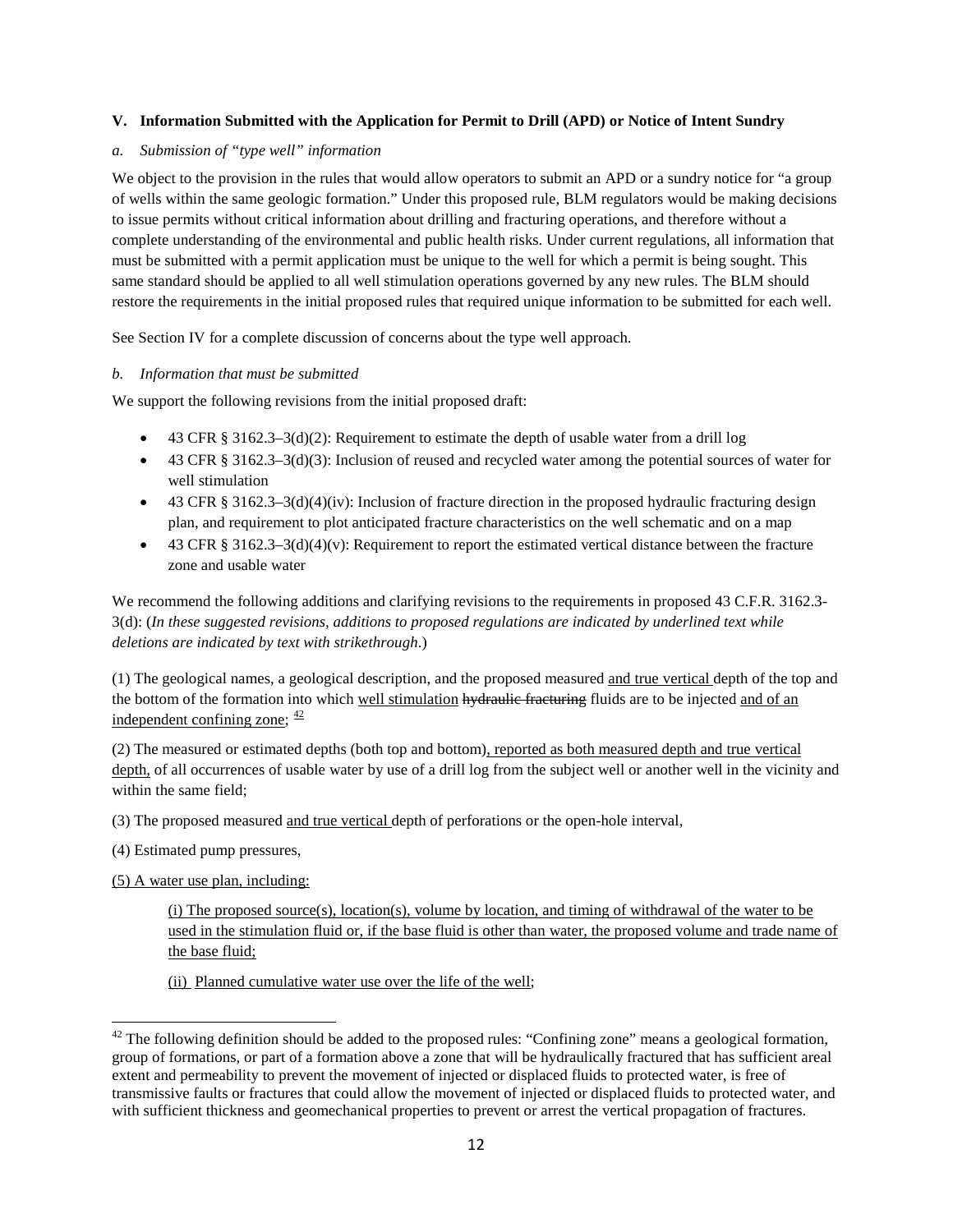(iii) information concerning the source and location of water supply, such as reused or recycled water, or rivers, creeks, springs, lakes, ponds, and wells, which may be shown by quarter-quarter section on a map or plat, or and which may also be described in writing;

(iv) It must also identify The anticipated access route, transport distances, and transportation method for all water planned for use in stimulating fracturing the well, and methods to minimize related impacts including but not limited to land disturbance, traffic, vehicle accidents, and air pollution;

(v) Anticipated on-site storage methods;

(vi) A description of methods the operator will use to maximize the use of non-potable water sources, including reuse and recycling of wastewater;

(vii) An evaluation of potential adverse impacts to aquatic species and habitat, surface water, groundwater, and wetlands, including the potential for the introduction of invasive species, and methods to minimize those impacts;

(6) A certification signed by the operator that the proposed treatment fluid complies with all applicable permitting and notice requirements as well as all applicable Federal, tribal, state, and local laws, rules, and regulations;

(7) A plan for the proposed stimulation hydraulic fracturing design that includes, but is not limited to, the following:

(i) The estimated total volume of fluid to be used;

(ii) The anticipated surface treating pressure range;

(iii) The maximum injection treating pressure;

(iv) The estimated or calculated fracture direction, length, and height, including the estimated fracture propagation plotted on the well schematics and on a map. The map must be of a scale no smaller than 1:24,000; and

(v) The estimated vertical distance to the nearest usable water aquifer above the fracture zone;

(vi) The operating procedure; and

(vii) The estimated or calculated fracture gradient of the producing and confining zone(s)

(8) A report (table) that discloses all anticipated additives of the stimulation fluid, by additive trade name, vendor, and purpose (such as, but not limited to, acid, biocide, breaker, brine, corrosion inhibitor, crosslinker, demulsifier, friction reducer, gel, iron control, oxygen scavenger, pH adjusting agent, proppant, scale inhibitor, or surfactant);

(9) A report (table) that discloses the complete chemical makeup of all materials anticipated to be used in the stimulation fluid without regard to original source additive. For each chemical, the operator must provide the Chemical Abstracts Service Registry Number as well as the percentage by mass. The percent mass value is the mass value for each component (Mc) divided by the value of the entire fluid mass (Mt) times 100. (Mc/Mt)\*100 = percent value. The percent mass values should be for the entire stimulation operation, not for the individual stages.

(10) The following information concerning the handling of recovered fluids:

(i) The estimated volume of fluid to be recovered during flow back, swabbing, and recovery from production facility vessels;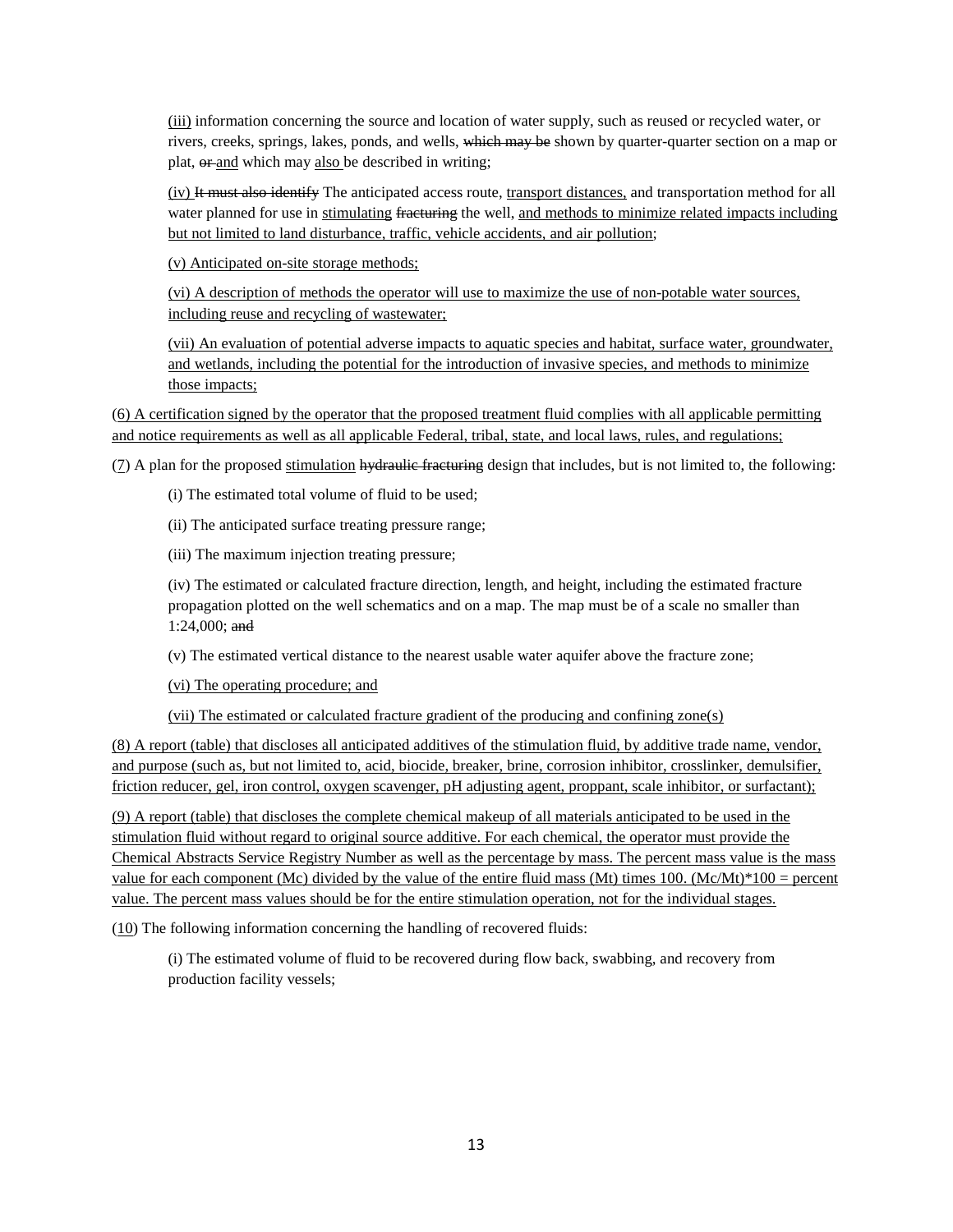(ii) The proposed methods of handling the recovered fluids, including, but not limited to, anticipated chemical composition of the fluid<sup>[43](#page-13-1)</sup> (based on offset wells), tanks, pit requirements, pipeline requirements, truck transport, or holding pond use, re use for other stimulation activities, or injection; and

(iii) The proposed disposal method and location of the recovered fluids, including, but not limited to, injection, recycling and reuse (including the purpose for which it is re-used), or discharge. hauling by truck, or transporting by pipeline; and

(11) Certification by the operator that notice of proposed well stimulation will be provided to public water systems within  $\frac{1}{2}$  mile of any part of the wellbore, the owner of the surface estate, if applicable, adjacent landowners, other landowners whose land lies within ½ mile of any part of the wellbore, and non-owning residents of any of the aforementioned lands, at least 30 days and not more than 90 days prior to commencement of well stimulation. Such notification shall include a form letter or brochure prepared by the BLM that includes basic information regarding available information.

(12) The authorized officer may request additional information prior to the approval of the Notice of Intent Sundry.

See also Section XII.a. of these comments.

See also our comments submitted in September 2012 for other recommended additions to the APD or Notice of Intent Sundry and an explanation of proposed changes.

### <span id="page-13-0"></span>**VI. Monitoring of Cementing Operations and Cement Evaluation Log Prior to Hydraulic Fracturing**

### *a. New cement monitoring provisions at 43 CFR § 3162.3–3(e)(1)*

We support the BLM's proposed requirements for parameters that must be monitored and recorded during cementing. These requirements are important to ensure that the cementing operation conforms to the design parameters. However, the required cement operation monitoring report prepared using this data should be submitted to the authorized officer prior to well stimulation rather than within 30 days after completion of the hydraulic fracturing operations. This information is necessary to help BLM regulators determine if the casing was cemented properly, so that any additional analysis or remedial operations that may be necessary to protect groundwater can be identified and implemented *prior* to stimulation.

### *b. Requirement to run cement evaluation logs at 43 CFR § 3162.3–3(e)(2)*

We support the BLM's revision to require the use of cement evaluation logs, rather than cement bond logs, on each casing that protects usable water. However, we object to the inclusion of the following tools as acceptable methods of verifying the integrity of annular cement bonding:

<span id="page-13-1"></span><sup>&</sup>lt;sup>43</sup> The BLM's original proposal required disclosure of estimated flowback fluid composition. The BLM's proffered justification for omitting this requirement from the re-proposed rule is flawed. 78 Fed. Reg. at 31649. As we explain elsewhere, the BLM should require full disclosure of all stimulation fluid constituents before approving well stimulation and require operators to seek new approval before deviating from approved stimulation plans. Accordingly, the BLM should not be concerned that disclosure of anticipated flowback composition will reveal stimulation fluid composition or be rendered unreliable because of post-approval changes in stimulation fluid composition. Nor should the BLM be concerned that estimates of flowback fluid composition will be imperfect because of uncertainty regarding the chemistry of the stimulated geologic zone. The composition of recovered fluid from offset wells can be used to help estimate fluid composition in the will for which a permit is being sought. Finally, the BLM argues that knowledge of flowback composition is not important for BLM's goals of ensuring "an adequate plan to manage and contain the recovered fluids." Id. This reasoning is not supported because the BLM must also ensure that a plan is in place to adequately dispose of recovered fluids, and disposal options necessarily depend on fluid composition.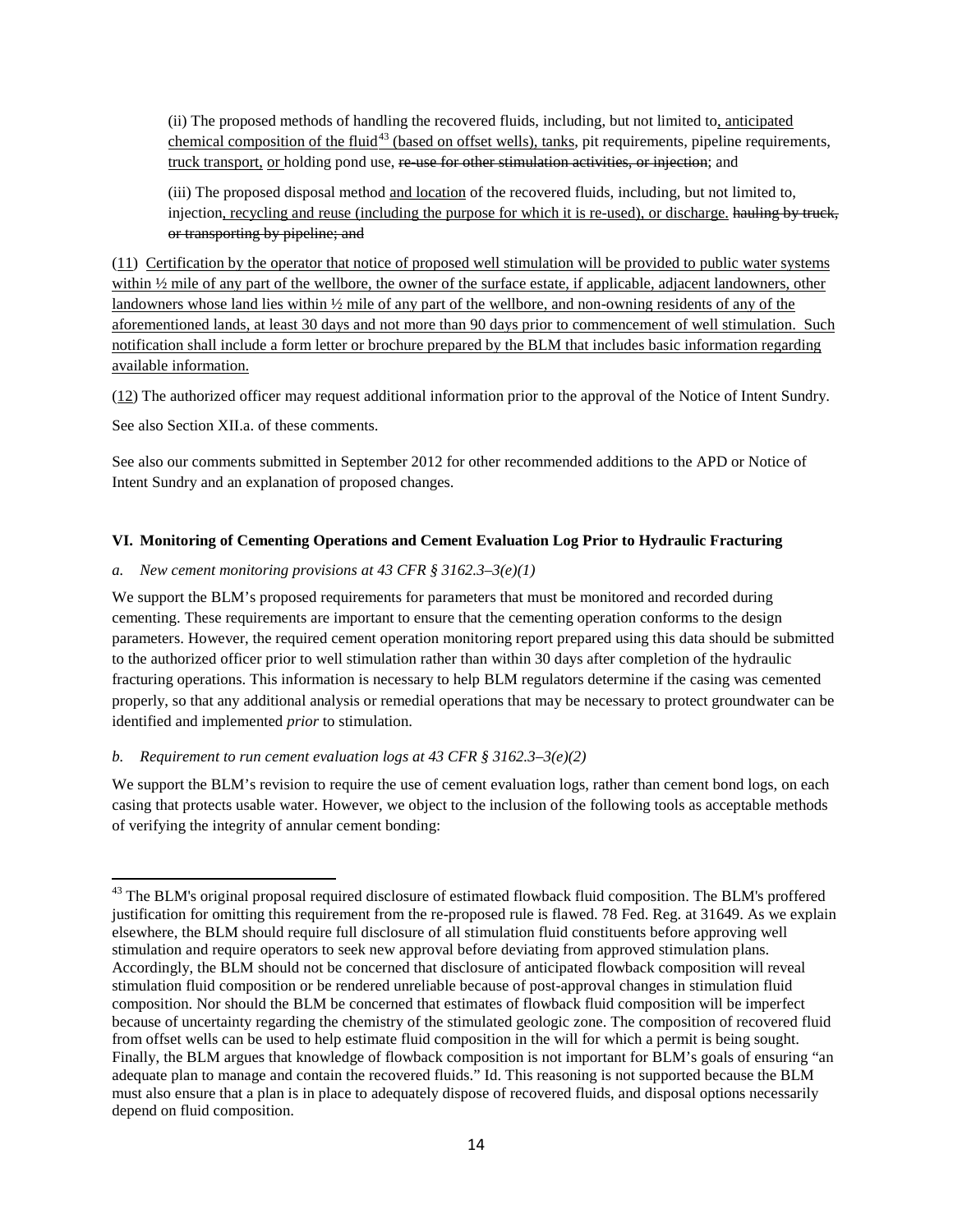- 1. Cement bond logs. Traditional bond logs cannot detect the fine scale channeling which may allow fluids to slowly migrate over years or decades and therefore the use of more advanced cement evaluation tools is crucial. Cement integrity and location must be verified using advanced cement evaluation tools only.
- 2. Micro-seismograms. It is unclear to which technology the BLM is referring. In current usage, the term microseismic typically refers to a technology used to monitor and map hydraulic fracturing operations, which is not a standard tool for evaluating cement integrity. Alternatively, if by micro-seismogram<sup>[44](#page-14-0)</sup> the BLM is referring to an acoustic log displayed as variable density, then it is using outdated terminology. In either case, this term should be dropped from the list of acceptable methods.

Additionally, cement evaluation logs should be submitted to the authorized officer prior to hydraulic fracturing rather than within 30 days after completion of the hydraulic fracturing operations. As with the cement monitoring provisions, the goal of running cement evaluation tools is to ensure that usable water is protected *before* stimulation operations begin. If drinking water isn't properly isolated, the well needs to be fixed before stimulation. However, under the proposed rules, BLM regulators may not know if there's a problem until after stimulation has happened – or they may not know at all, if the results submitted are for a different well. Only by requiring in the rule that operators demonstrate cement integrity for every well prior to injection will all operators be impelled to use best practices that will protect sources of water before permanent harm can be done.

### *c. Exemption from cement evaluation log requirements at 43 CFR § 3162.3–3(e)(3)*

We object to the BLM's decision to exempt certain wells from the cement evaluation log requirements. The BLM's logic for exempting these wells, by allowing the use of the cement evaluation results from a "type well" as a proxy, is flawed. The results of cement evaluation tools from a single well provide no information about the cement integrity of a completely different well.

Furthermore, the proposed rules do not provide sufficient clarity as to how these provisions would be implemented. How will the BLM ensure that its regulators have sufficient information to determine if the exempt well has the "same specifications and geologic characteristics as the type well?" The rules do not include any robust, objective standards that could be used to evaluate the similarity or dissimilarity of the characteristics of the exempt well to the type well.

This concept does not have scientific or technical merit and the BLM must abandon this provision. If finalized, this rule would set a dangerous precedent. The BLM's adoption of this provision could encourage other states to create rules that rely on the same flawed logic.

See Section IV for a complete discussion of concerns about the type well approach.

# *d. Requirements in the event of an inadequate cement job at 43 CFR § 3162.3–3(e)(4)*

We support the intent of the BLM's proposal that any indications of an inadequate cement job must be reported to the regulator and that a cement evaluation tool (CET) must be run to show that the problem has been corrected, but the proposed rule does not sufficiently reduce the risks to groundwater. The proposed timing of running the CET is problematic. The proposed rule states that the CET should be run "[p]rior to commencing hydraulic fracturing…" This wide timeframe would allow the CET to be run – and the problem to be remedied – any time between discovering the problem and hydraulically fracturing the well, which could equate to a period of days to months. Any problems with the cement should be remedied prior to drilling the next section of the well, and logs should be run in this same timeframe. After additional casing is installed, it is more difficult to access the surface casing because it will then be behind one or more additional layers of casing and possibly cement. Therefore any remedial work should be performed and documented to be successful before the next string of casing is installed in the well.

<span id="page-14-0"></span><sup>&</sup>lt;sup>44</sup> The term Micro-Seismogram® also refers to acoustic log technology trademarked by Halliburton in the 1960s.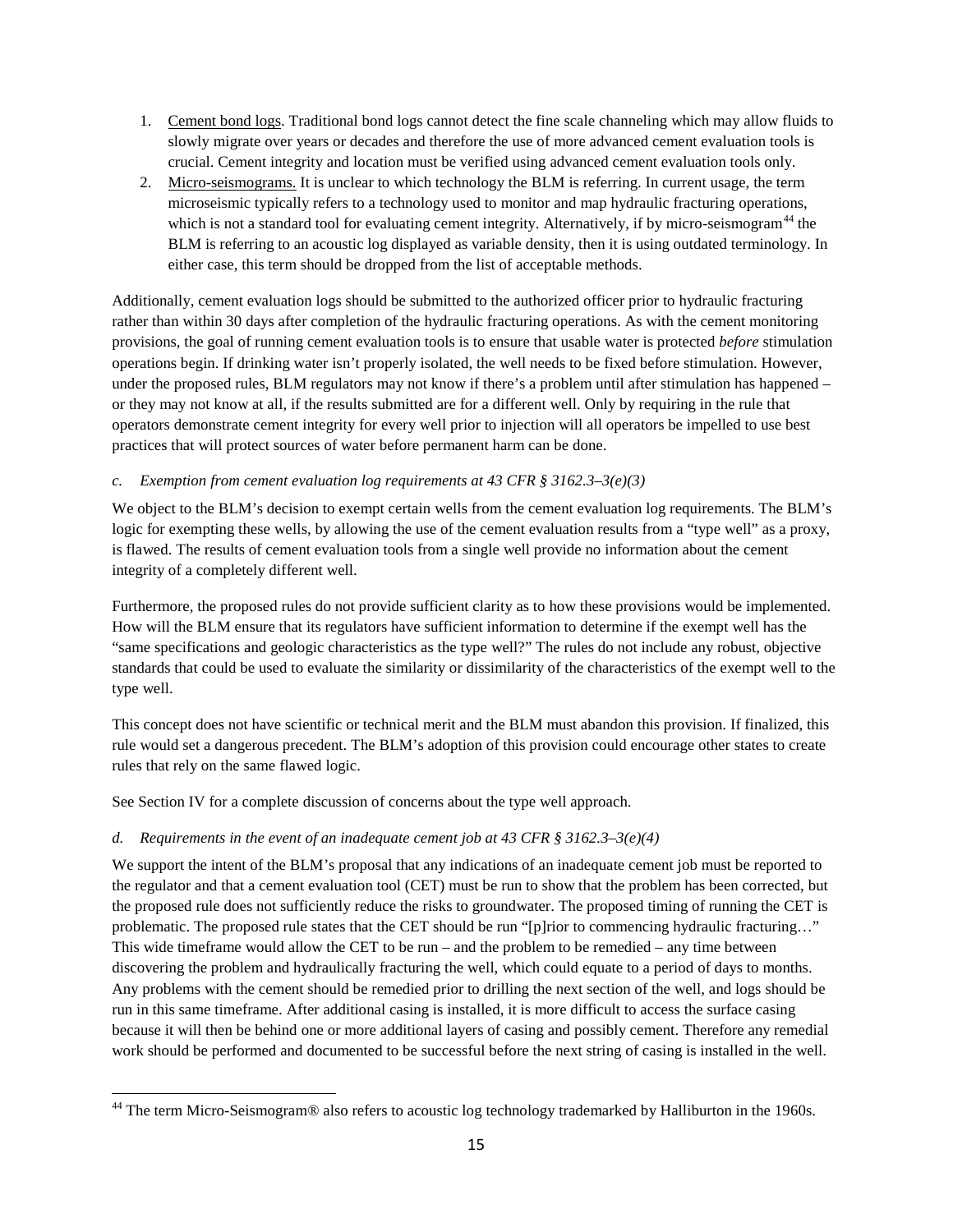Also, CETs cannot evaluate the cement bond through multiple layers of casing and cement. Therefore the CET should also be run before the next string of casing is installed in the well.

## *e. Recommended additions to proposed language at 43 CFR § 3162.3–3(e)*

In addition to the proposed rules, we recommend the following requirements:

Operators should be required to run cement evaluation logs to verify placement and integrity of cement behind any string of casing through which stimulation operations will be performed (i.e. intermediate or production casing) and to submit the results of such logs to the BLM. If stimulation operations occur through casing with improper or insufficient cement, a loss of mechanical integrity can occur, which may allow stimulation fluids, formation fluids, or hydrocarbons to migrate into protected water.

For any casing strings used to isolate potential flow zones<sup>[45](#page-15-2)</sup> (and where cement evaluation tools are not otherwise required to be run) if cement operation parameters such as fluid return volumes, displacement volumes, etc. indicate inadequate cement coverage, a cement evaluation tool must be run and the results submitted to the BLM.

If cement evaluation logs indicate inadequate cement coverage, remedial action must be performed prior to continuing operations and documentation of successful results submitted to the BLM. If the problem cannot be remediated, the well must be plugged and abandoned.

## <span id="page-15-0"></span>**VII.Mechanical Integrity Testing Prior to Hydraulic Fracturing**

Mechanical integrity testing prior to well stimulation is critically important and we support the intent of the proposed requirements but they are inadequate and do not go far enough to reduce the risks to groundwater. The proposed regulations do not include any steps that must be taken if the mechanical integrity test is not successful. In addition to the regulations proposed, BLM should include the following additional requirements:

### $§$  3162.3–3(f)(4) If the requirement at (f)(3) is not met, the operator must:

- (i) Orally notify the authorized officer as soon as practicable but no later than 24 hours following the failed test, and;
- (ii) Perform remedial work to restore mechanical integrity.

Stimulation operations may not begin until a successful mechanical integrity test is performed and the results are submitted to the BLM. If mechanical integrity cannot be restored, the well must be plugged and abandoned.

In the preamble to the rule, the BLM stated that it "does not believe that a requirement to notify the BLM of a failed MIT is necessary…" because, "if the MIT failed and the operator proceeded with hydraulic fracturing operations, the operator would be in violation of the rule and would be subject to enforcement actions."[46](#page-15-3) This reasoning is not sufficiently protective of the environment and public health. If an operator hydraulically fractured a well that lacked mechanical integrity, then groundwater contamination, catastrophic well failure, or other environmental and public health impacts may occur. The BLM rules should be written to prevent such impacts rather than issuing violations after the fact.

### <span id="page-15-1"></span>**VIII. Monitoring and Recording During Hydraulic Fracturing**

<span id="page-15-2"></span><sup>&</sup>lt;sup>45</sup> Defined in API Standard 65-Part 2 as, "Any zone in a well where flow is possible when wellbore pressure is less than pore pressure."

<span id="page-15-3"></span><sup>46</sup> *Id.* supra note 2 at 31654.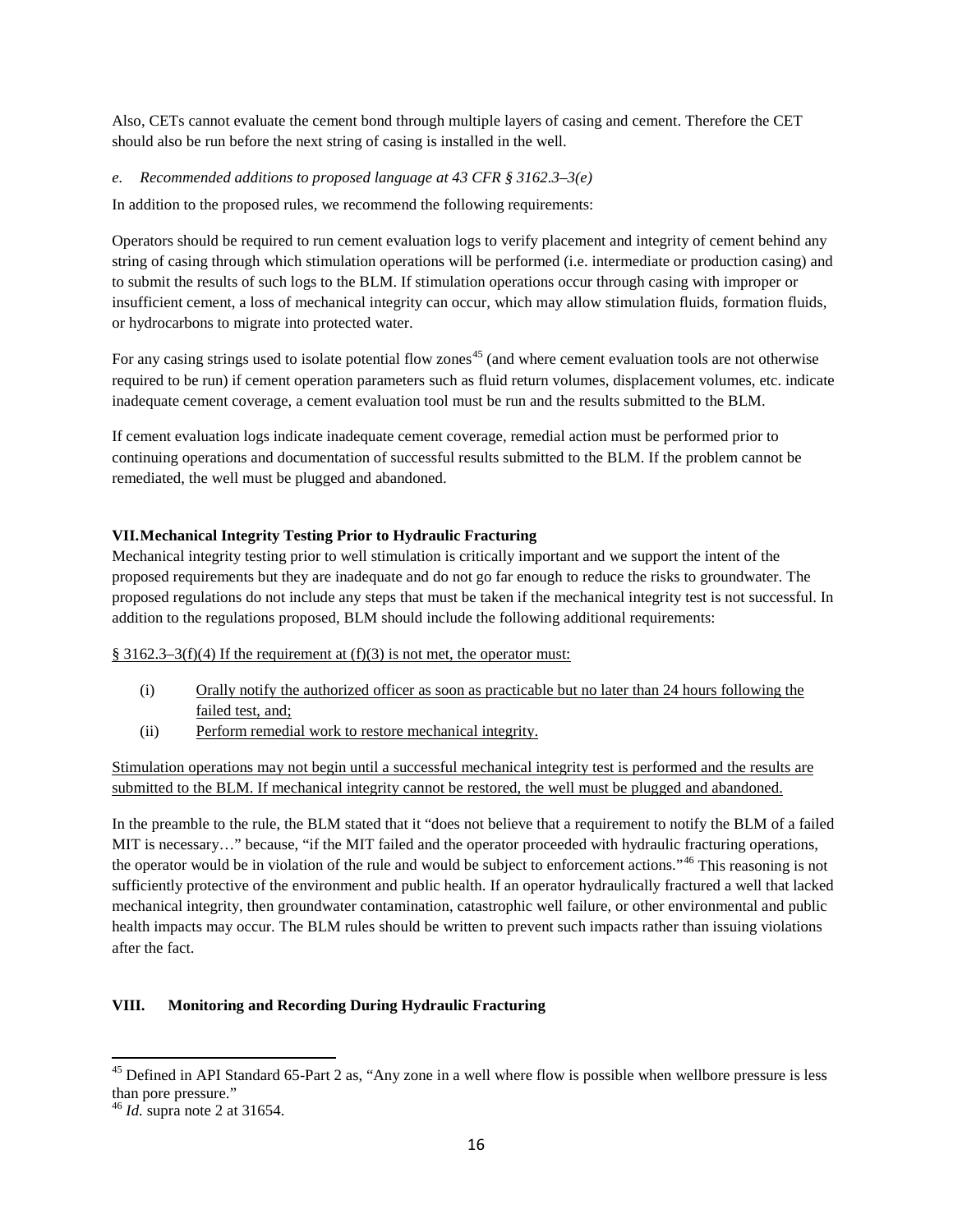We support the BLM's proposal to adopt requirements for monitoring and recording during hydraulic fracturing but, as proposed, they are inadequate and require the following revisions and additions:

## *a. Recommended revisions to proposed language at 43 CFR § 3162.3–3(g)(1)*

During any well stimulation hydraulic fracturing or re-stimulation refracturing operation, the operator must continuously monitor and record the pressures in each well annuli annulus pressure at the bradenhead. The pressure in the annulus between any intermediate casings and the production casing must also be continuously monitored and recorded. The operator must also continuously monitor and record surface injection pressure, slurry rate, proppant concentration, fluid rate, and sand or proppant rate. A continuous record of all monitored parameters the annulus **pressure** during the well stimulation fracturing operation must be submitted with the required Subsequent Report Sundry Notice (Form 3160–5, Sundry Notices and Reports on Wells) identified in paragraph (i) of this section.

These recommendations are consistent with API Guidance Document HF1, Hydraulic Fracturing Operations – Well Construction and Integrity Guidelines. The BLM should not be issuing any regulations that are weaker than the industry's own guidelines.

## *b. Recommended revisions to proposed language at 43 CFR § 3162.3–3(g)(2)*

If during any stimulation hydraulic fracturing or re-stimulation refracturing operation the annulus pressure: (i) increases by more than 500 pounds per square inch as compared to the pressure immediately preceding the stimulation, or (ii) exceeds 80% of the API rated minimum internal yield on any casing string in communication with the stimulation treatment the operator must take immediate corrective action and must orally notify the authorized officer immediately as soon as practicable, but no later than 24 hours following the incident. Within one week30 days after the stimulation hydraulic fracturing operations are completed, the operator must submit a report containing all details pertaining to the incident, including corrective actions taken, as part of a Subsequent Report Sundry Notice (Form 3160–5, Sundry Notices and Reports on Wells).

### *c. Recommended additions to proposed language at 43 CFR § 3162.3–3(g)*

We support the intent of BLM's proposed requirements for taking immediate corrective action and reporting pressure increases during well stimulation. However, the proposed regulations are inadequate and should include more details about the evaluation and corrective actions that may be required. In addition to the regulations proposed, BLM should include the following requirements:

(3) If at any point during the stimulation operation the monitored parameters indicate a loss or potential loss of mechanical integrity, if injection pressure exceeds the fracture pressure of the confining zone(s), or if there are any indications that injected fluids or displaced formation fluids have contacted a transmissive fault or fracture or improperly constructed or plugged well, or if communication occurs with an offset well<sup>47</sup>, the operation must immediately cease. If any of the preceding occurs, the operator must notify the regulator within 24 hours and must take all necessary steps to determine the presence or absence of a leak or migration pathways to USDWs. Prior to any further operations, mechanical integrity must be restored and demonstrated to the satisfaction of the regulator and the operator must demonstrate that the ability of the confining zone(s) to prevent the movement of fluids to USDWs has not been compromised. If a loss of mechanical integrity is discovered, if the integrity of the confining zone has been compromised, or if fluids have reached a transmissive fault or improperly constructed or plugged well operators must take all necessary steps to evaluate whether injected fluids or formation fluids may have contaminated or have the potential to contaminate any unauthorized zones. If such an assessment indicates that

<span id="page-16-0"></span> $47$  For additional information on managing subsurface integrity associated with hydraulic fracturing subsurface operations, in particular managing the risks of communication between offset wells during well stimulation, see Alberta Energy Board. (2013 May). Directive 083: Hydraulic Fracturing – Subsurface Integrity. 15p. available at [http://www.aer.ca/documents/directives/Directive083.pdf.](http://www.aer.ca/documents/directives/Directive083.pdf)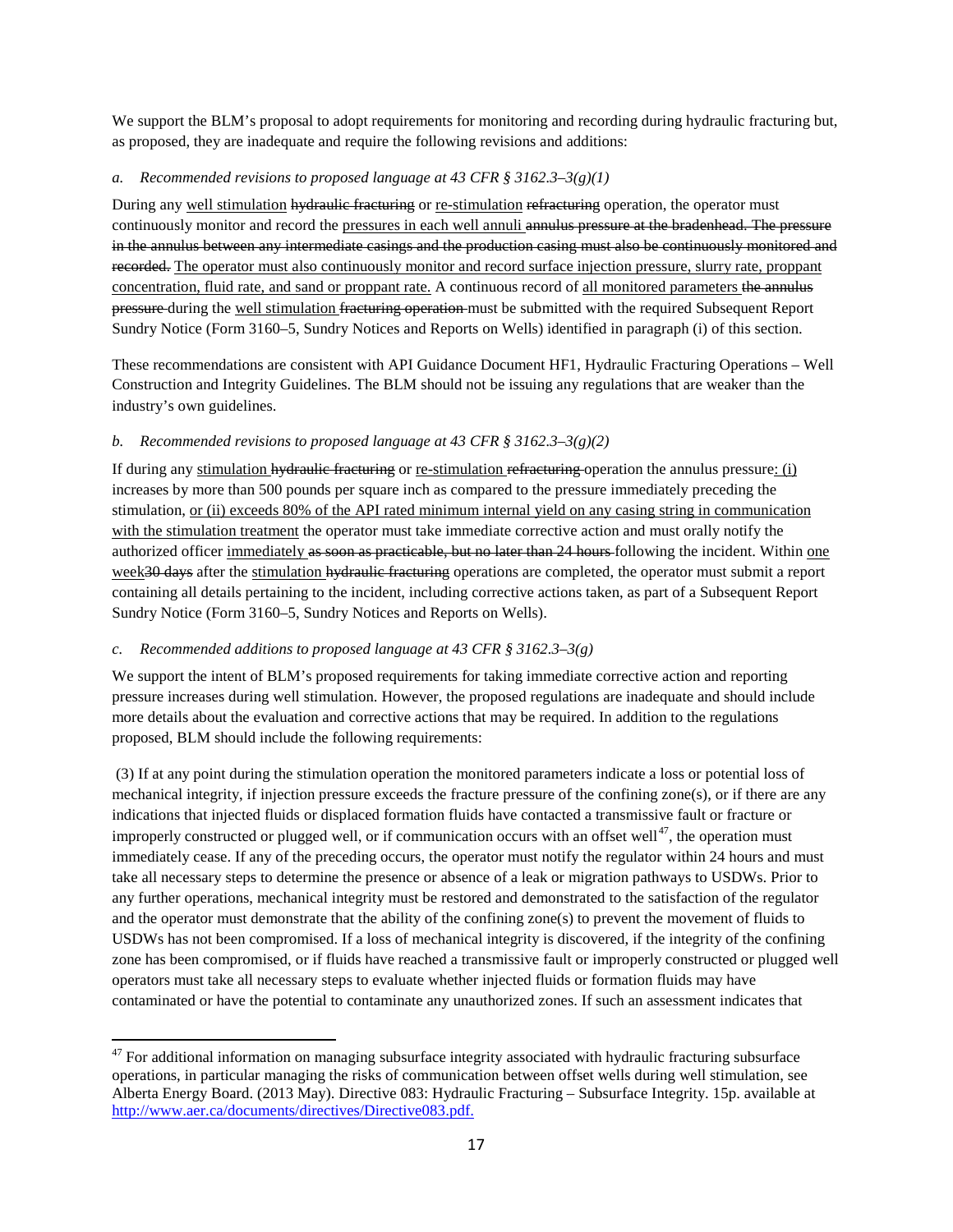fluids may have been released, or pose any risk of release into a USDW or any unauthorized zone, operators must notify the oil and gas and environmental regulators and FLM immediately, take all necessary steps to characterize the nature and extent of the release, and comply with and implement a remediation plan approved by the regulator. If such contamination occurs in a USDW that serves as a water supply, a notification must be placed in a newspaper available to the potentially affected population and on a publically accessible website and all known users of the water supply must be individually notified immediately by mail and by phone.

## <span id="page-17-0"></span>**IX. Storage of Recovered Fluids**

We continue to believe that storing flowback in open pits, whether lined or unlined, should be prohibited. As stated in our comments submitted in September 2012, pits have been identified as one of the most common sources of environmental pollution from oil and gas operations and are potential sources of water contamination and air pollution, and present significant risks to wildlife.

### *a. Distinguishing flowback water from produced water*

The BLM requested comment on how to distinguish flowback water from produced water. For the purposes of reducing the risks associated with handling flowback, an appropriate distinction is that flowback is the fluid produced from the well subsequent to well stimulation but prior to connecting the well to sales lines and/or storage equipment; produced water is the fluid produced from the well subsequent to connecting the well to sales lines and/or storage equipment. This flowback period as defined above is the period during which the recovered fluids may be directed to an open pit, in order to sufficiently "clean up" the well so that it may be connected to sales equipment.

The EPA's Oil and Natural Gas Sector New Source Performance Standards and National Emission Standards for Hazardous Air Pollutants Reviews rules state that, "The flowback period begins when material introduced into the well during the treatment returns to the surface immediately following hydraulic fracturing or refracturing. The flowback period ends with either well shut in or when the well is producing continuously to the flow line or to a storage vessel for collection, whichever occurs first."[48](#page-17-1)

# *b. Environmental and economic costs and benefits*

While we are not aware of any public data that quantifies the differences in cost, if any, between using tanks rather than pits to handle flowback, there are considerable data regarding the cost benefits of using tanks for produced water. NRDC's September 2010 petition to the Environmental Protection Agency (EPA) regarding the regulation of oil and gas wastes under the Resource Conservation and Recovery Act documents that alternative waste management technologies and practices are available and that the use of these safer practices has been proven to result in significant cost savings. Studies and federal and state agencies have found that the use of more environmentally sound disposal practices actually saves oil and gas companies money.[49](#page-17-2) In addition, see our comments submitted in September 2012 on the environmental benefits of containing flowback in closed tanks rather than open pits.

The BLM should prohibit flowback storage in open-air pits and ensure the most stringent requirements for management of this waste whether it is stored on wellpads or in centralized locations or tank farms, and whether it is transported by pipe or by truck across federal lands. Any new rule for well stimulation should include strong protections for transporting and storing waste under federal leases, including an inspection regime for all stages of

<span id="page-17-1"></span><sup>48</sup> 40 C.F.R. § 60.5430.

<span id="page-17-2"></span><sup>&</sup>lt;sup>49</sup> Natural Resources Defense Council, Petition for Rulemaking Pursuant to Section 6974(a) of the Resource Conservation and Recovery Act Concerning the Regulation of Wastes Associated with the Exploration, Development, or Production of Crude Oil or Natural Gas or Geothermal Energy. September 8, 2010. For details on documented cost savings, see pages 32-34.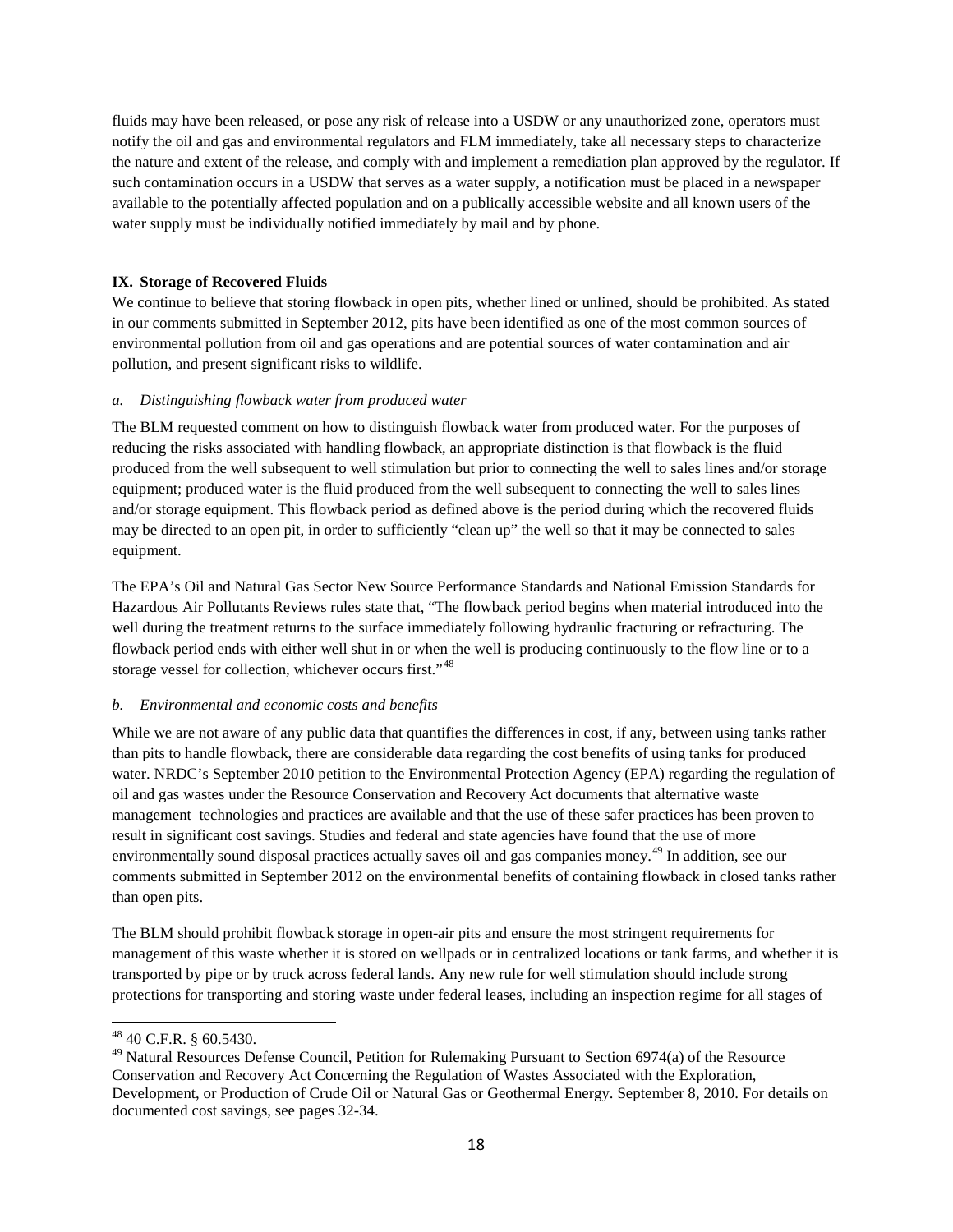the process, spill containment including secondary lined barriers around all tanks, tracking all truck volumes to ensure no leaks or spills go undetected, and air emissions protections. This may entail different rules for waste storage depending on volume.

### <span id="page-18-0"></span>**X. Chemical Disclosure**

The public must be informed of all chemicals used in well stimulation. BLM's proposed rules requiring disclosure to the public of information on the chemicals used in hydraulic fracturing treatments are an improvement over current requirements. However, the proposed rule contains significant gaps that BLM can and should close to ensure that the public will receive complete information about well stimulation events.

Well stimulation disclosure rules serve a number of vital purposes. Knowledge of the chemicals used in well stimulation helps those who might be exposed to the chemicals to determine what chemicals they may have been exposed to, who is at fault for any exposure, and the appropriate response. Nearby residents benefit from disclosure because it enables them to conduct appropriate baseline testing and is a basis for future monitoring of water quality. Local governments need to know the chemicals used to ensure that emergency responders have the training, personal protective equipment, and plans needed to respond to accidents, and that they are adequately protected from chemicals and not unwittingly exposed. Medical professionals need to know the chemicals used when diagnosing and treating exposure to the chemicals, and to study the public health effects of well stimulation. Disclosure of chemicals used facilitates a more thorough environmental review of the risks and consequences of well stimulation, and will likely incentivize drillers to use safer chemicals.

Because existing state and federal law does not provide for full and adequate disclosure, BLM rulemaking on this issue is necessary. BLM must require disclosure of chemicals, compounds, and amounts used in all well stimulation, not just hydraulic fracturing. Chemicals must be disclosed both before and after well stimulation. Public disclosure must be comprehensive, requiring identification by Chemical Abstract Service number of all constituents, without exemptions for purported trade secrets (or, at a minimum, such exemptions must be carefully cabined). And disclosure must be made in a manner that will ensure full public access to the information —which will not occur under the existing FracFocus database and without any requirement for affirmative notification. We explain each of these issues in greater detail below.

### *a. A BLM disclosure rule is necessary*

Several states have adopted disclosure rules, and federal law requires disclosure of some information in specific circumstances, but the existing patchwork of disclosure laws apply only to a small subset of BLM lands, and no existing law requires the comprehensive disclosures the public needs. Accordingly, BLM must reject suggestions that a BLM disclosure rule is unnecessary.

### i. State disclosure rules are absent and incomplete

Other commenters on the proposed rules have argued that the BLM public disclosure requirements are unnecessary because many states have disclosure requirements related to hydraulic fracturing. Closer analysis however, demonstrates the necessity for the BLM to promulgate minimum federal requirements for public disclosure of well stimulation on public and Indian lands. Every existing state disclosure requirement is incomplete, and many states have no disclosure requirements whatsoever. BLM must require disclosure to fill this gap.

Hydraulic fracturing is occurring in at least thirty-one states across the country. Each of these states contains federal mineral estate. At least twelve of these states have no fracturing disclosure requirements whatsoever. This fact alone justifies a decision by the BLM to institute its own public disclosure requirements. Even among the states that have some chemical disclosure requirements, no state requires the full set of necessary disclosures we outline below. The currently proposed BLM rule is a step in the right direction, as the proposal would fill some of the gaps in the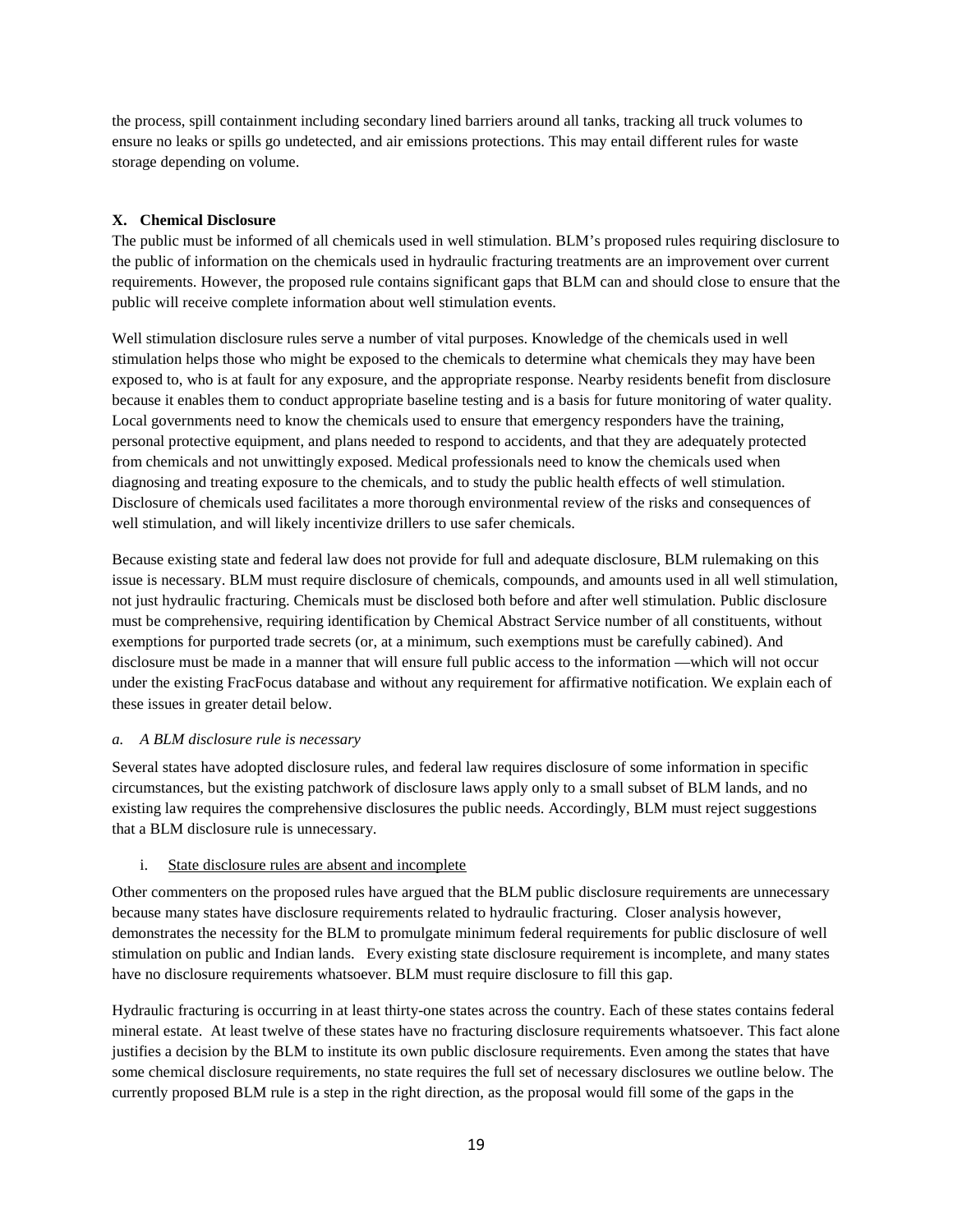patchwork of existing state rules.<sup>50</sup> Although the proposed rule would therefore be an improvement over the status quo, a more comprehensive rule is required.

### ii. EPCRA Is not a substitute for a BLM disclosure rule

Some commenters argue that the Emergency Planning and Community Right-to-Know Act (EPCRA) obviates the need for a BLM disclosure rule, at least insofar as medical professionals and emergency responders are concerned.<sup>[51](#page-19-1)</sup> BLM must reject this suggestion, because EPCRA does not provide the information necessary to adequately respond to emergencies or to diagnose and treat patients in the well stimulation context.

First, because EPCRA's chemical storage and reporting requirements rest on the Occupational Safety and Health Act's Material Data Safety Sheets (MSDSs), these requirements do not encompass all potentially harmful chemicals used in well stimulation. EPCRA requires facilities to maintain Material Safety Data Sheets (MSDSs) for chemicals stored on-site and to submit copies to state and local emergency planning committees and the local fire department.<sup>[52](#page-19-2)</sup> Additionally, each facility must prepare an annual inventory, estimating the maximum amounts of each chemical with an MSDS that is stored on-site in the past year and the average daily amounts. But it is likely that many chemicals used in well stimulation will not have an MSDS, falling outside the scope of these requirements.

MSDSs are required only for those chemicals deemed "hazardous chemicals" under OSHA regulations.<sup>[53](#page-19-3)</sup> Yet OSHA does not classify all dangerous chemicals as hazardous. OSHA requires that chemicals be identified as hazardous only if studies have shown that they are dangerous in a workplace setting. But many chemicals used in the hydraulic fracturing process have not been adequately studied. If chemicals have not been studied, they are not identified as hazardous. Even where chemicals are studied, the focus of studies under OSHA is generally acute exposure and exposure pathways likely to occur in a workplace context. Thus, a chemical may present a hazard for long term exposure or through exposure pathways that are not generally studied in the workplace context (as with contamination of drinking water sources, for example) but not be classified as hazardous under OSHA. Even for those chemicals for which an MSDS is required, OSHA does not ensure that the information provided is complete or accurate. While the regulations provide some guidelines concerning the contents of an MSDS, the rules do not require manufacturers to list all ingredients in a product or the amounts of hazardous chemicals in the product. Furthermore, companies can unilaterally withhold information from MSDSs as a trade secret.<sup>[54](#page-19-4)</sup>

Reviews of Material Safety Data Sheets clearly demonstrate that these concerns are real and widespread. Ingredients are often only identified by their general function (e.g. "biocide") without actually identifying the specific chemicals in the product. Certain chemical ingredients are also frequently listed simply as "proprietary." An analysis of MSDSs used in the oil and gas context found that of 944 products for which an MSDS was prepared,

<span id="page-19-0"></span> $50$  Each piece of information BLM proposes to require is required by at least one state. Thus, every aspect of BLM's proposal has been demonstrated in practice. Many of the additions environmental commenters recommend have also been demonstrated to be feasible by the states.

<span id="page-19-1"></span><sup>51</sup> *See* Pub. L. 99-499, codified at 42 U.S.C. §§ 11001-11050. For more information on the requirements of EPCRA, see Linda-Jo Schierow, Cong. Research Serv., RL 32683, *The Emergency Planning and Community Right-to-Know* 

<span id="page-19-2"></span><sup>&</sup>lt;sup>52</sup> Facilities storing certain quantities of chemicals deemed "extremely hazardous" by EPA must also report to local emergency planning committees that they are storing such chemicals and work with the local emergency planning committee to develop a response plan in case of emergency. *See* 42 U.S.C. § 11002(a)(2). This analysis focuses on the MSDS requirements, however, because the set of chemicals covered by the MSDS provisions is much broader.<br><sup>53</sup> *See* 29 C.F.R. §§ 1910.1200 & 1910.1200 App. A.<br><sup>54</sup> See part XXXX, below, for discussion of trade secrets.

<span id="page-19-4"></span><span id="page-19-3"></span>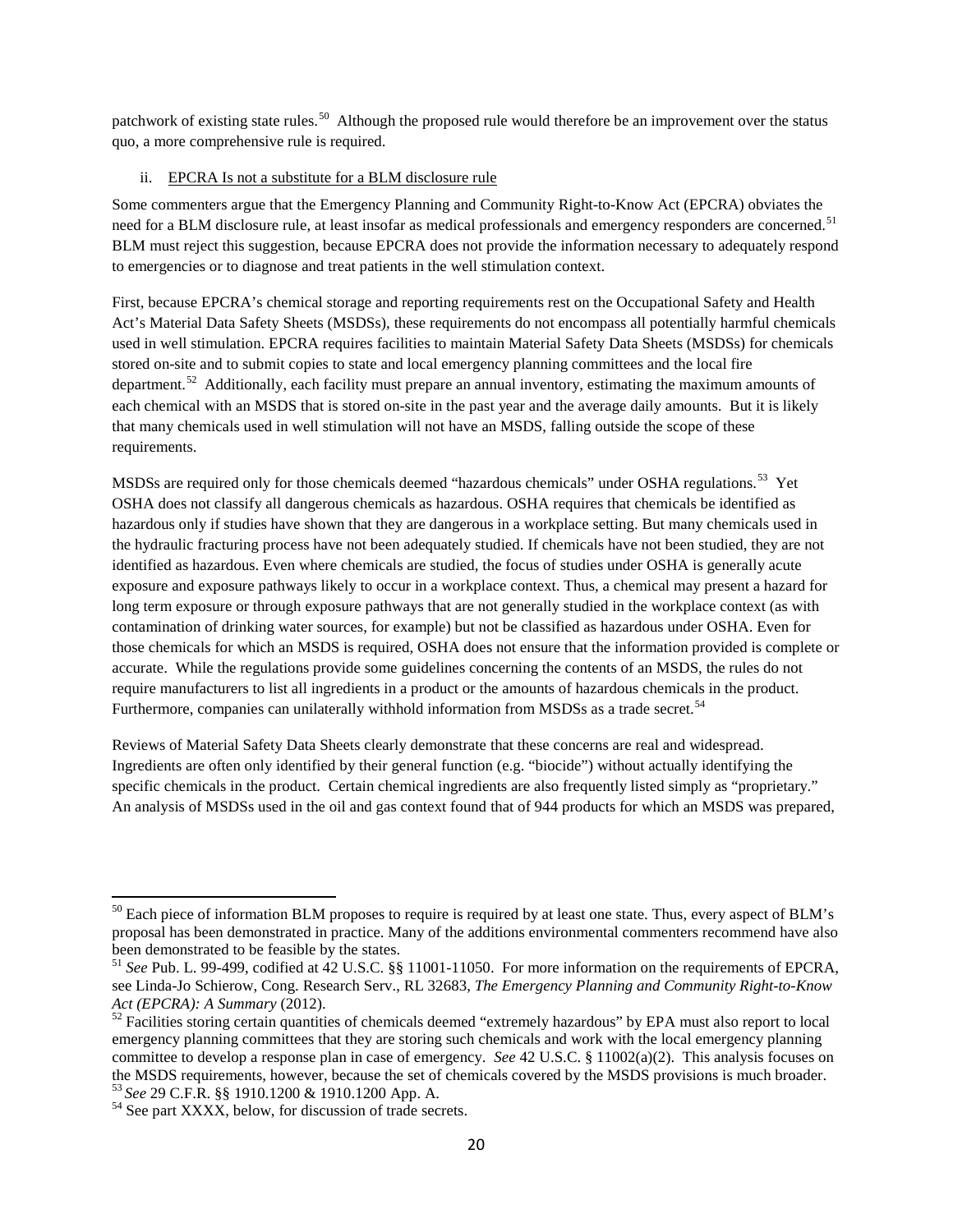43% reported less than 1% of the total composition.<sup>[55](#page-20-0)</sup> Only 14% of the MSDSs reviewed provided information on the complete contents of the product.<sup>[56](#page-20-1)</sup>

EPCRA's Toxic Release Inventory (TRI) is also an inadequate disclosure solution. Only certain classes of facilities, must report releases to the TRI, and reporting is only required for listed chemicals.<sup>57</sup> Oil and gas extraction facilities are not required to report releases to the TRI.<sup>[58](#page-20-3)</sup> In certain emergency situations, EPCRA also requires reporting of the release of chemicals deemed "extremely hazardous" by EPA or that are hazardous chemicals covered by the Comprehensive Environmental Response, Compensation, and Liability Act (CERCLA). However, this notification is only required if the amount released is above certain reporting thresholds and need not be provided where the release results in exposure to persons solely within the site on which the facility is located.<sup>[59](#page-20-4)</sup>

### *b. Chemical disclosure is necessary for all well stimulation events*

As discussed in section II above, BLM should apply the proposed rules to all well stimulation treatments. Because other well stimulation techniques, like acidizing, pose similar risks to hydraulic fracturing, there is no clear justification for exempting these processes from the rules. Protection of public health also requires information on all chemicals used in well stimulation events. Well stimulation fluids of all kinds are injected near groundwater supplies and some acidizing treatments are performed at high enough pressure to fracture the rock. The chemicals used in all well stimulation events must be transported to the well site and stored there. Flowback containing the chemicals must be stored at the well site, transported off site, and disposed of. Each of these processes poses risks of accidental spills or release into the environment. And there is increasing evidence that high-volume acidizing may become a commonly used technique to increase the permeability of formations like the Monterey Shale. There is little to no justification for treating these well stimulation techniques differently and failing to provide the public with information on the chemicals to be used.

### *c. When disclosure occurs: BLM must require full disclosure both before and after well stimulation in order to provide BLM, emergency professionals, residents, and the public with information on well stimulation chemicals*

BLM's proposed rule requires an important set of information to be disclosed prior to well stimulation. The proposed requirements, however, fail to require disclosure of the chemicals intended to be used prior to stimulation. In order to achieve BLM's goals of protecting public health and the environment, prior disclosure of chemicals is crucial to the purposes of a disclosure rule. BLM must revise its rule to require prior disclosure of chemical information. BLM must further ensure that prior disclosures are not only available, but are actually received by nearby residents and other key parties, by adding a requirement for affirmative notification.

Prior disclosure of chemical information serves several crucial purposes, enabling review of stimulation's potential impacts, establishment of clear baselines, and development of emergency response plans. BLM and other relevant federal agencies, such as the U.S. Forest Service, cannot evaluate the risks that a particular stimulation treatment poses to the lands and resources these agencies manage without knowing the anticipated chemicals and their concentrations. For example, many hydraulic fracturing chemicals are toxic.<sup>[60](#page-20-5)</sup> Some, like formaldehyde, are known

<span id="page-20-0"></span><sup>&</sup>lt;sup>55</sup> *See* Theo Colborn et al., *Natural Gas Operations from a Public Health Perspective*, 17 Hum. & Ecological Risk Assessment: An Int'l J. 1039, 1040, 1045.<br><sup>56</sup> *Id.* 

<span id="page-20-2"></span><span id="page-20-1"></span><sup>&</sup>lt;sup>57</sup> See 42 U.S.C. § 11023(b)(1)(A) (applying the requirement to report to the TRI to facilities covered by Standard Industrial Classification [SIC] codes 20-39).<br><sup>58</sup> Oil and gas extraction facilities are classified under SIC code 19. *See* http://www.naics.com/free-code-

<span id="page-20-3"></span>search/sictwodigit.html?minsic=10&maxsic=14. EPA is given authority under EPCRA to add or remove SIC codes for which reporting is required, but has not done so for oil and gas extraction facilities.<br><sup>59</sup> See 42 U.S.C. § 11004(a)(4).

<span id="page-20-5"></span><span id="page-20-4"></span><sup>&</sup>lt;sup>60</sup> See Theo Colborn et al., *Natural Gas Operations from a Public Health Perspective*, 17 Hum. & Ecological Risk Assessment: An Int'l J. 1039,1040, 1045-46.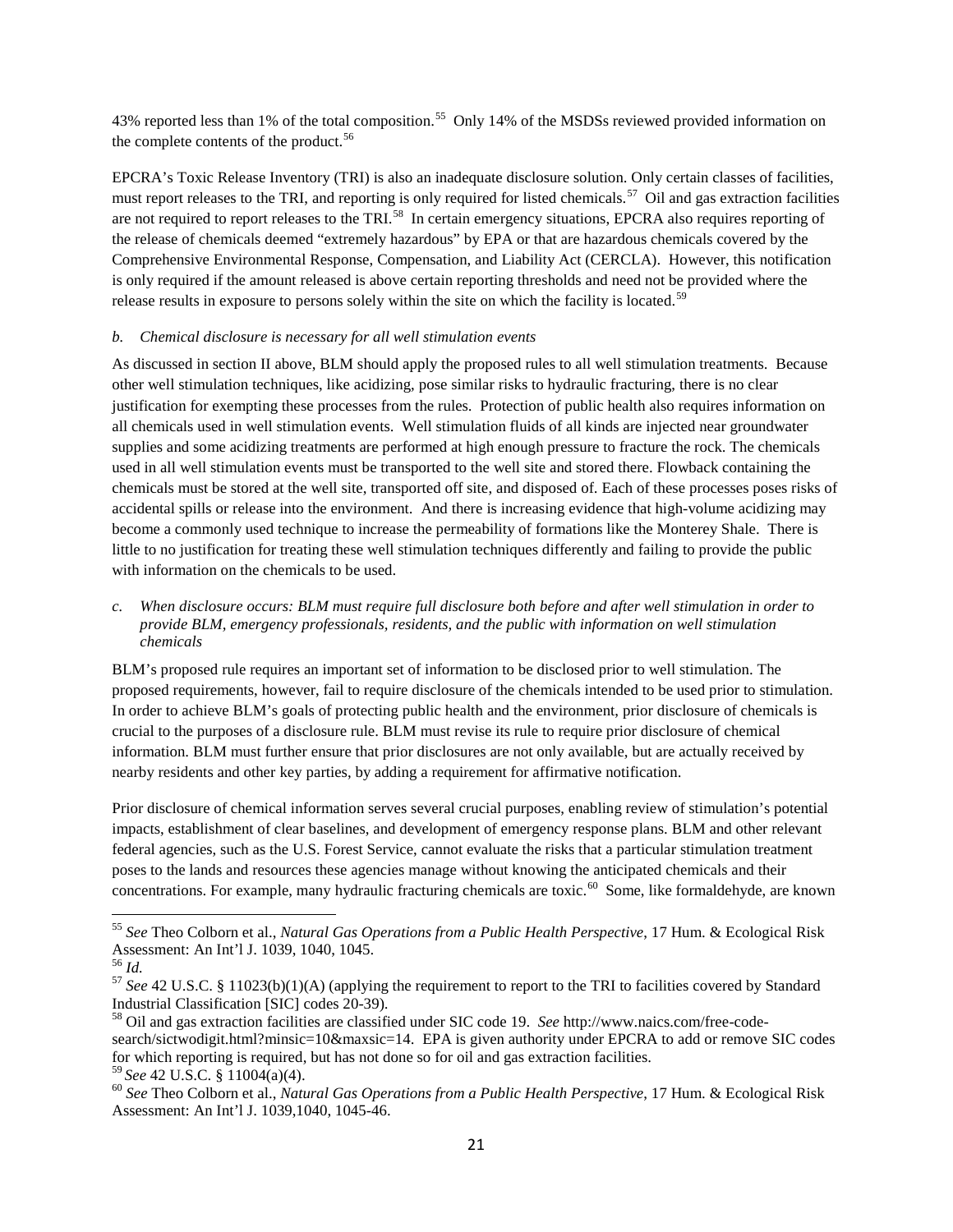carcinogens.<sup>[61](#page-21-0)</sup> Blow-outs, which can send thousands of gallons of stimulation fluids spewing from the well, have occurred during numerous hydraulic fracturing operations.<sup>[62](#page-21-1)</sup> And spills of hydraulic fracturing fluids and other chemicals have polluted streams and lakes.<sup>[63](#page-21-2)</sup> The BLM cannot adequately plan for or manage these risks without requiring permittees to report the chemicals they anticipate using in each stimulation treatment. Additionally, the information is necessary in order for the BLM, other relevant agencies, private landowners and Public Water Systems to document baseline conditions, including air, water, and soil quality.<sup>[64](#page-21-3)</sup> Finally, advance disclosure of the chemicals used in stimulation enables emergency responders to develop plans for responding to accidents that occur in the delivery of chemicals to the site, storage of chemicals onsite, or during the stimulation process.

BLM's reasons for failing to require prior disclosure ring hollow. In the re-proposed rule's response to prior comments, BLM first stated that prior disclosure was unnecessary because the impacts of stimulation would be performed as part of the NEPA analysis, and that this analysis would simply presume that all fluids used were hazardous.<sup>[65](#page-21-4)</sup> While on face this appears to be a cautionary approach, the BLM cannot determine the risks posed by specific chemicals in specific circumstances by simply presuming that well stimulation fluids are hazardous. The BLM's approach also ignores many of the other purposes of prior disclosure, such as facilitating baseline testing and formation of adequate emergency response plans. Disclosure of specific chemicals to be used enables baseline testing for those chemicals, rather than requiring testing for every conceivable chemical. A general presumption that fluids are "hazardous" is inadequate to ensure emergency response, because responders must be prepared to deal with the specific hazards present at a site. Thus, BLM's response disregards the other purposes of prior disclosure not related to NEPA. Even as to NEPA itself, the law requires consideration of particular hazards and the severity thereof; merely assuming that all chemicals used are hazardous is inadequate. It is not clear how BLM and other surface management agencies can fulfill the requirements of NEPA without advance disclosure of all well stimulation chemicals, as well as requiring that all information be submitted to the agency regardless of trade secret claims, as discussed further at Section  $X(d)(iii)(1)$ .

BLM staff has also argued that prior disclosure of chemicals is unnecessary because information regarding chemicals to be used is available even without prior disclosure. BLM contends that companies generally use the same well stimulation plan within a given field, so local residents who want to conduct baseline tests and others interested in advance information can simply refer to the reports for first stimulation treatment that was conducted and disclosed. Of course, this is of no use in areas where stimulation has not yet occurred. Moreover, BLM's assumption of homogeneity is unfounded. Industry has argued that it customizes stimulation fluids and treatment for each well and often changes recipes based on unique circumstances.<sup>[66](#page-21-5)</sup> Indeed, companies have opposed some prior disclosure proposals on the ground that companies must have the freedom to make such adjustments. Even if an individual operator consistently used the same formulation in a given formation, different operators may use

<span id="page-21-0"></span><sup>&</sup>lt;sup>61</sup> *See Id.* at 1050, tbl.2; International Agency for Research on Cancer, List of Classifications by CAS Number Registry, available at http://monographs.iarc.fr/ENG/Classification/index.php.

<span id="page-21-1"></span>Registry, available at [http://monographs.iarc.fr/ENG/Classification/index.php.](http://monographs.iarc.fr/ENG/Classification/index.php) 62 *See, e.g*., Andrew Maykuth, *Pa. Investigating Marcellus Well Blowout*, Philadelphia Inquirer (Jan. 26, 2011); s*ee, also.,* Martin Kidston, *5 Years After Gas Well Blow Out, Clark Residents Vent Frustrations,* Billings Gazette (Aug. 4, 2011).

<span id="page-21-2"></span><sup>63</sup> *See, e.g*., Laura Legere, *Natural Gas Well Suffers Blowout, Releasing Fluids in Bradford County*, The Times-Tribune (Apr. 21, 2011).

<span id="page-21-3"></span> $<sup>64</sup>$  As discussed further in section 12(b), BLM should require operators to perform comprehensive baseline</sup> characterization of all usable ground water and all surface water within a designated area of review. Even with such a requirement, BLM must enable landowners, government agencies, and others to conduct independent baseline testing, both to verify operators' water quality data as well as to establish baselines in other media, such as soil and air quality.<br> $^{65}$  *See* supra note 2 at 31,649-650.

<span id="page-21-4"></span>

<span id="page-21-5"></span><sup>&</sup>lt;sup>66</sup> See, e.g., U.S. Shale Gas, White Paper, Halliburton, Page 2. Available at: [http://www.halliburton.com/public/solutions/contents/shale/related\\_docs/H063771.pdf.](http://www.halliburton.com/public/solutions/contents/shale/related_docs/H063771.pdf)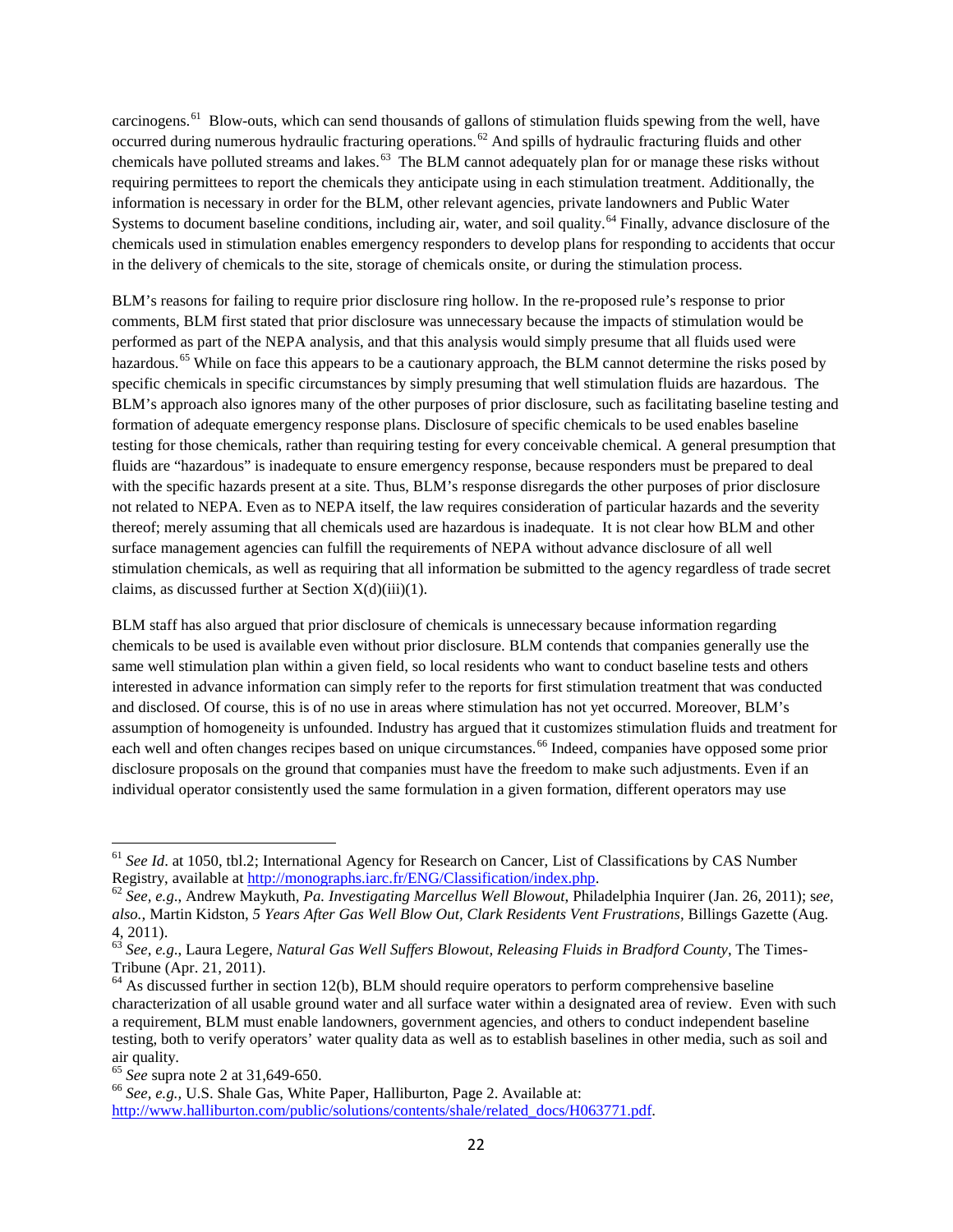different formulations: in North Dakota's Bakken Formation, over 3,000 new wells have been drilled in the past five years with over 80 companies leasing, drilling and hydraulically fracturing in the area.

On the other hand, advance disclosure of anticipated stimulation chemicals imposes minimal costs on the oil and gas industry and has been shown to be feasible. For instance, the state of Wyoming implemented a requirement for prior disclosure of all well stimulation chemicals in September of 2010.<sup>[67](#page-22-0)</sup> These rules were supported by members of the oil and gas industry.[68](#page-22-1) Two years after these rules were implemented, the Wyoming oil and gas industry continues to flourish. Advance disclosure will not delay the permitting process to any meaningful degree. Because prior disclosure of stimulation chemicals provides important public benefits while imposing minimal cost on industry and BLM, BLM should require such disclosure in its final rule.

To implement prior disclosure, BLM should require the sundry notice to include a statement of the maximum concentration of each individual chemical that will be used, identified by Chemical Abstract Service number, as described below. Operators should be prohibited from using chemicals in excess of those reported on this sundry notice. If, for any reason, an operator concludes that a departure from the previously disclosed chemicals is necessary, a new sundry notice should be required, restarting the public notice period. This prior disclosure is in addition to, and cannot replace, the requirement to file a report after hydraulic fracturing is completed of the chemicals actually used. To ensure that operators provide good faith estimates in their initial disclosures, operators must be required to provide an explanation whenever the volumes of chemicals actually used diverge significantly from the prior disclosures. This process for prior disclosure is similar to a law recently adopted in Illinois.<sup>[69](#page-22-2)</sup>

BLM must also take steps to ensure that affected persons receive actual notice of these disclosures. Nearby landowners (including surface estate owners where BLM owns the mineral estate), non-owner residents, and public water systems<sup>[70](#page-22-3)</sup> should be notified of upcoming stimulation treatments at least 30 days prior to the treatment. The parties notified should also include owners of land within ½ mile of any part of the wellbore, non-owner residents living in this region, and public water systems in this area. The pending rule must address this issue because existing rules do not provide a surface owner with notice prior to well stimulation. BLM currently requires notice to surface owners before leasing<sup>[71](#page-22-4)</sup> and requires that oil and gas lessees contact a surface owner before entry onto land and engage in good faith efforts to secure a surface use agreement.<sup>72</sup> But well stimulation, including fracturing or refracturing, can occur a significant time after an area is leased and a well is drilled. Additionally, no existing provisions protect nearby landowners or non-owning residents.

Providing this notice would not be burdensome because the BLM and lessees already have contact information for surface landowners, and several states have demonstrated the feasibility of requiring notice to adjacent landowners and public water systems in the area. Colorado's rules also provide for notification of hydraulic fracturing to landowners within 500 feet of a well to be hydraulically fractured.<sup>[73](#page-22-6)</sup> The notice sent to landowners instructs them to notify non-owner residents. In Idaho, new rules require companies to notify all home owners, water well owners and

<span id="page-22-2"></span><sup>69</sup> *See See* Illinois Public Act 098-0022 section 1-77 available at http://www.ilga.gov/legislation/publicacts/98/PDF/098-0022.pdf.

<span id="page-22-0"></span>67 Wyoming Oil and Gas Conservation Commission Rules, Chapter 3 § 45. The section took effect on September 15, 2010 and applied to all well stimulation performed after the effective date of the rule.

<span id="page-22-1"></span><sup>68</sup> *See, e.g.*, Jim Magill, Wyoming E&P in Fracking Probes, Intl. Gas R. (Sept. 27, 2010) (quoting a spokesman for Encana, an oil and gas company, noting that the company had "supported the [Wyoming] regulation"); see also Inside the EPA, New Hydraulic fracturing Rules Could Aid Industry Opposition to EPA Oversight, (June 18, 2010) (quoting an industry source calling the Wyoming rules "workable").

<span id="page-22-4"></span><span id="page-22-3"></span><sup>&</sup>lt;sup>70</sup> As defined by the Safe Drinking Water Act, 42 U.S.C. § 300g.<br><sup>71</sup> Instruction memorandum 2009-184.<br><sup>72</sup> Onshore Oil and Gas Order #1, Part VI.<br><sup>73</sup> Colorado Oil and Gas Conservation Commission Rule 305(e).

<span id="page-22-5"></span>

<span id="page-22-6"></span>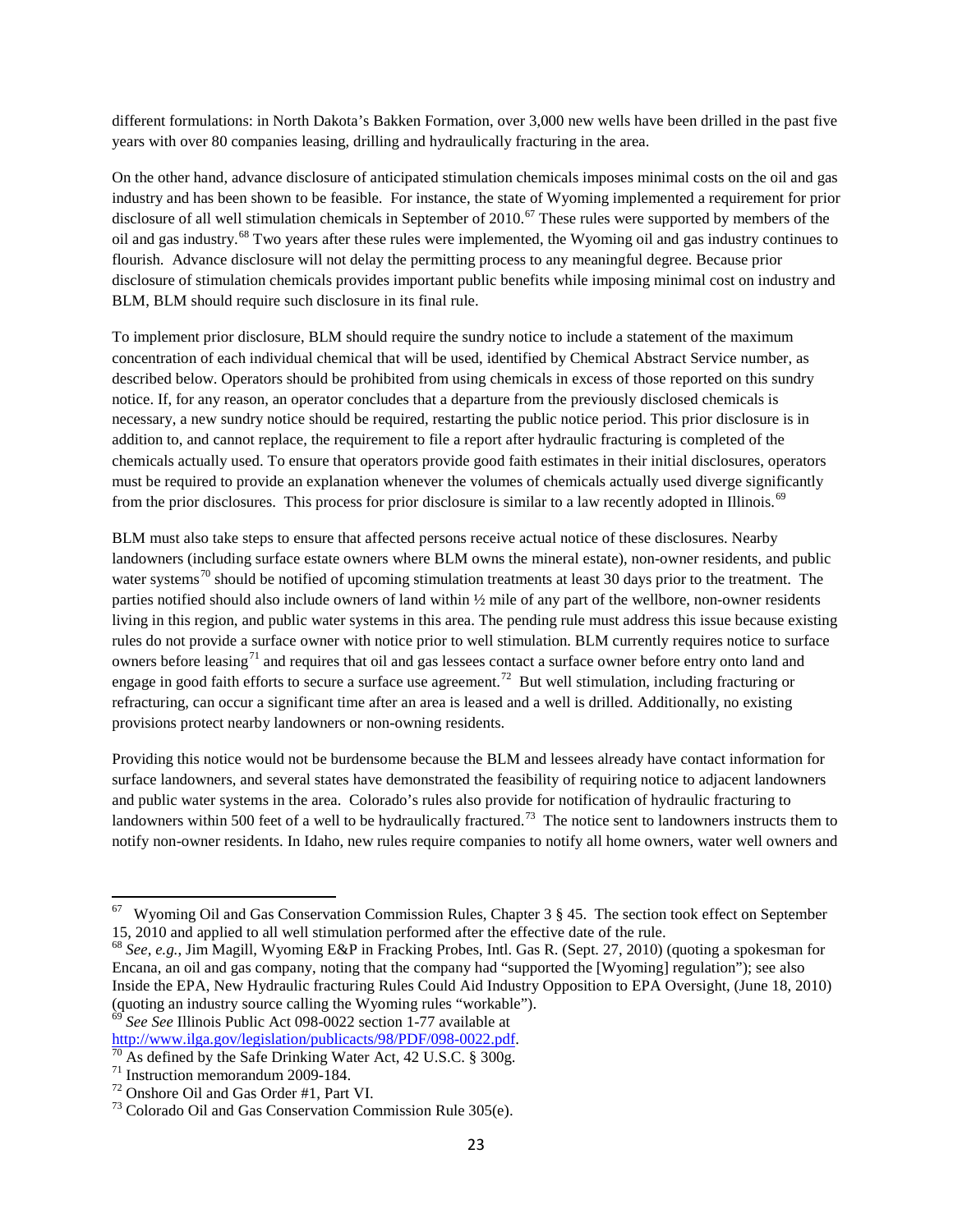owners of public drinking water systems located within ¼ mile of an oil and gas well of proposed well treatments.<sup>[74](#page-23-0)</sup> Illinois requires notice be provided to owners of real property within 1,500 feet of the site at which hydraulic fracturing will take place, as well as requiring public notice by publication of the notice in a local newspaper, when an operator applies for a permit to conduct hydraulic fracturing. [75](#page-23-1)

Given the minimal costs of an advance notice requirement and the clear benefits of allowing parties to assess prestimulation conditions, there is little justification for not including an advance notice requirement.

## *d. Disclosures must encompass all chemicals used, identified by chemical abstract service number, with no exceptions for trade secrets*

i. The chemical information disclosed to the public in the proposed rule provides important information and the existing proposed requirements should be maintained

The proposed rule rightly requires information about hydraulic fracturing fluids, including trade name, purpose, and chemical constituent identities (including Chemical Abstract Service (CAS) numbers and concentrations). Information on the fluid names and purposes provides important information about the additives used. Chemical Abstract Service numbers are unique numerical identifiers for each chemical assigned by the American Chemical Society. CAS numbers are the global standard for authoritative identification of chemicals and allow each chemical constituent to be unambiguously identified, which is essential to provide an accurate record of the substances used in each well stimulation treatment.

Without CAS numbers, uncertainty can arise as to the precise chemical being identified, its physical and chemical characteristics, and the health effects from exposure. For example, if provided the chemical name "dichlorobenzene," it is impossible to know if the substance is 1,2 dichlorobenzene, 1,3 dichlorobenzene, or 1,4 dichlorobenzene. 1,4 dichlorobenzene is considered a carcinogen but the other two are not. Separate CAS numbers exist for each type of dichlorobenzene, plus one for mixed dichlorobenzene, so that if CAS numbers are required, the chemical can be precisely identified. Unfortunately, only about half of states with disclosure rules currently require all chemical additives in fracturing fluid to be identified by their CAS numbers. In order to ensure that the public can unambiguously identify the chemicals being used in well stimulation events on public and Indian lands, BLM should maintain the requirement that all CAS numbers must be provided.

# ii. BLM must not allow withholding of chemical information on the basis of trade secrecy

The proposed rule allows companies to identify information which they believe should be exempt from public disclosure and withhold it from BLM and the public.<sup>[76](#page-23-2)</sup> This provision should be deleted. Instead, BLM should require public disclosure of all relevant information, including the composition, concentration, and chemical identities of all stimulation fluids that are collected under the rules.

Complete disclosure of all chemicals and techniques used in well stimulation is required to adequately protect the environment and public health. For instance, if the identities of certain chemicals are withheld, physicians may be unaware of certain chemicals to which a patient may have been exposed. This may make it difficult or impossible to accurately diagnose and treat the patient, or to understand the interactive effects that chemicals can have on a patient's health. Because complete information is necessary to "ensure that acute exposures are handled appropriately and to ensure that surveillance programs are optimized," the Pediatric Environmental Health Specialty

<span id="page-23-0"></span><sup>74</sup> IDAPA 20.07.02 – 055.01.m. <sup>75</sup> *See* Illinois Public Act 098-0022 section 1-40(c) available at

<span id="page-23-1"></span>[http://www.ilga.gov/legislation/publicacts/98/PDF/098-0022.pdf.](http://www.ilga.gov/legislation/publicacts/98/PDF/098-0022.pdf) Note that the Illinois law applies only to "highvolume hydraulic fracturing" or hydraulic fracturing which uses more than 80,000 gallons per stage or more than 300,000 gallons total of hydraulic fracturing fluid and proppant.

<span id="page-23-2"></span> $76$  Note that BLM would be able to request information claimed to be a trade secret specifically but would not receive the information as a matter of course.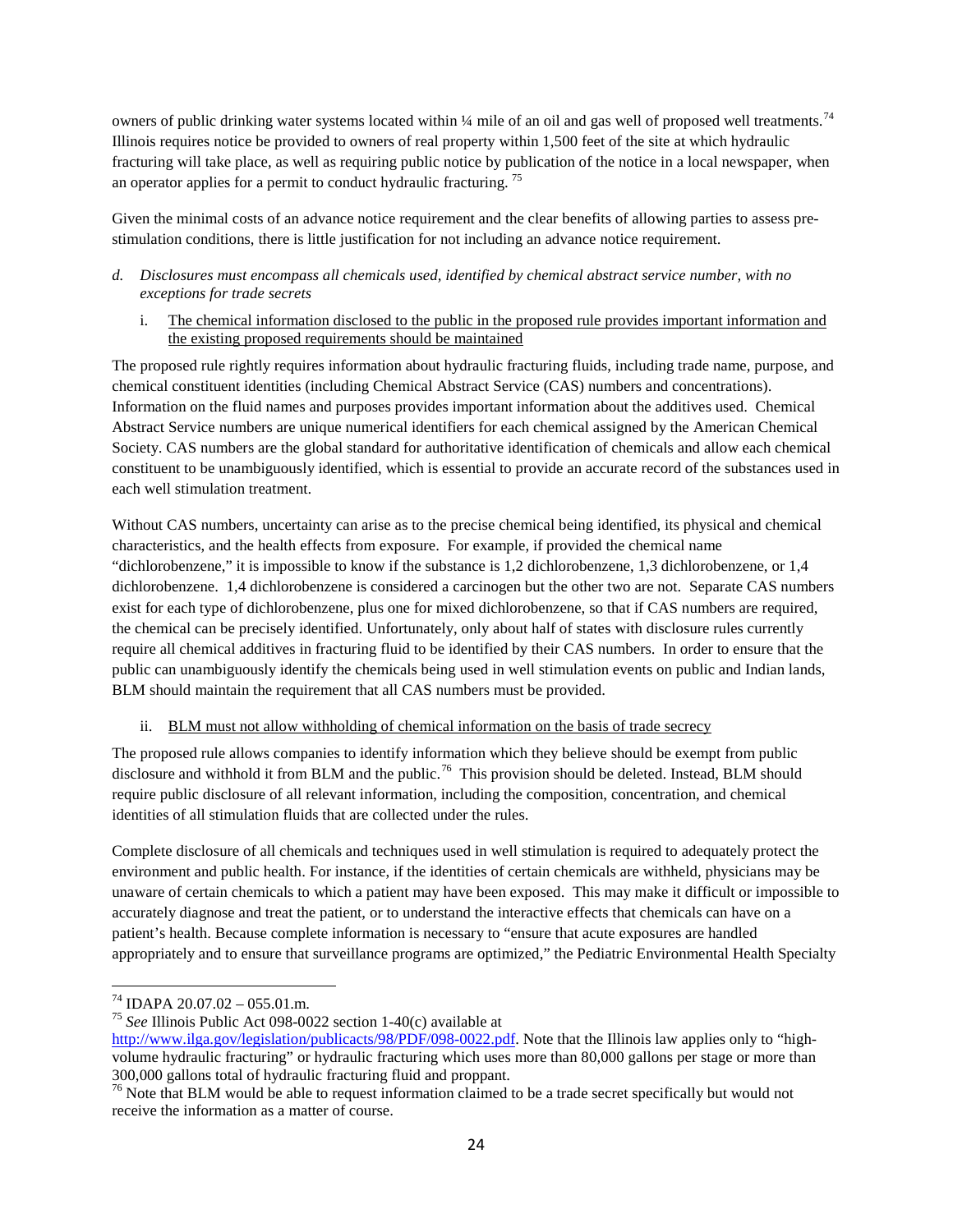Units, a network of experts in children's environmental health, have recommended full disclosure of all chemical information.<sup>77</sup> Beyond care of individual patients, epidemiologists and other public health researchers require knowledge of the full suite of chemicals used in order to evaluate the risks posed by well stimulation, and these researchers must be able to freely share information about stimulation chemicals. Chemical information is also needed by BLM to evaluate the hazards posed by these chemicals in advance of well stimulation. Information on chemicals used also encourages industry to create safer products and allows parents and community leaders to protect families from unnecessary toxic exposures. Trade secret exemptions undermine these purposes and put public health at risk. BLM should eliminate any exemption for disclosure of trade secret information in the proposed rule.

Requiring disclosure of all stimulation chemicals, regardless of claims of trade secrecy, prior to use of chemicals on federal land is consistent with the policy established by other environmental statutes. The public has a right to know the identities and details of chemicals introduced into the environment. For example, both the Clean Air Act and the Clean Water Act explicitly disavow trade secret protections when it comes to reporting of chemicals discharged into the environment, whether as air emissions or water effluent.<sup>[78](#page-24-1)</sup> Use of chemicals in the federal mineral estate is a similar introduction into the environment, especially in light of the risks of contamination of ground or surface water.

BLM has the authority to require disclosure of ingredients. BLM has asserted that the Trade Secrets Act, 18 U.S.C. § 1905, prevents BLM from requiring disclosure of trade secret information submitted to the agency to any party.<sup>[79](#page-24-2)</sup> However, contrary to these assertions, the Trade Secrets Act (TSA) does not prevent BLM from promulgating a rule that would require public disclosure of information that qualifies for common law trade secret protection. The Trade Secrets Act prohibits disclosure of information that is a trade secret only if that disclosure is not "authorized by law."<sup>[80](#page-24-3)</sup> The Act was not meant to prevent agencies from promulgating rules within their statutory authority that require disclosure, but to "forestall casual or thoughtless divulgence – disclosure made without first going through a deliberative process – with an opportunity for input from concerned parties."<sup>[81](#page-24-4)</sup> A disclosure may be authorized by a properly promulgated rule if it meets two criteria: first, the rule must be a substantive rule implementing a statute, and second, the rule must be authorized by a Congressional grant of authority. $82$  The first criterion is satisfied as long as the regulation creates substantive rules, rather than merely being interpretive, or a general statement of agency policy or practice.<sup>[83](#page-24-6)</sup> The pending proposed rule clearly fulfills that criterion. As to the second criterion, BLM has appropriate authority under the Federal Land Policy and Management Act, 43 U.S.C. § 1701 *et seq.*, (FLPMA) and the Mineral Leasing Act, 30 U.S.C. § 181 *et seq.*, (MLA), and perhaps other statutes.

Both FLPMA and the MLA stand in marked contrast with statutes that have been held not to authorize disclosure of trade secrets, such as the Freedom of Information Act. These statutes each provide sufficient authority to allow the BLM to promulgate a rule requiring full public disclosure in this context. In a similar context, although the Outer Continental Shelf Lands Act makes no mention of public disclosure or trade secrets, a federal appeals court held that this statute provided authority for the Department of Interior to require public release of trade secret data submitted

<span id="page-24-0"></span><sup>77</sup> Pediatric Environmental Health Specialty Units, *PEHSU Information on Natural Gas Extraction and Hydraulic Fracturing for Health Professionals* 3 (Aug. 2011) *available at*

<span id="page-24-1"></span> $\frac{\text{aoec.org/pehsu/documents/hydraulic\_fracturing\_and\_children\_2011\_health\_prof.pdf.}}{78\,42\,U.S.C. \frac{8}{9}\,7414(c)$  (Clean Air Act); 33 U.S.C. § 1318(b) and 40 C.F.R. § 122.7 (Clean Water Act).<br>  $^{79}\,See$  supra note 2 at 31,660.<br>  $^{81}\,CAN\,Financial\, Corp. \,v. \,Donovan, \,830\,F.2d\,1$ 

<span id="page-24-2"></span>

<span id="page-24-3"></span>

<span id="page-24-4"></span>

<span id="page-24-5"></span>

<span id="page-24-6"></span>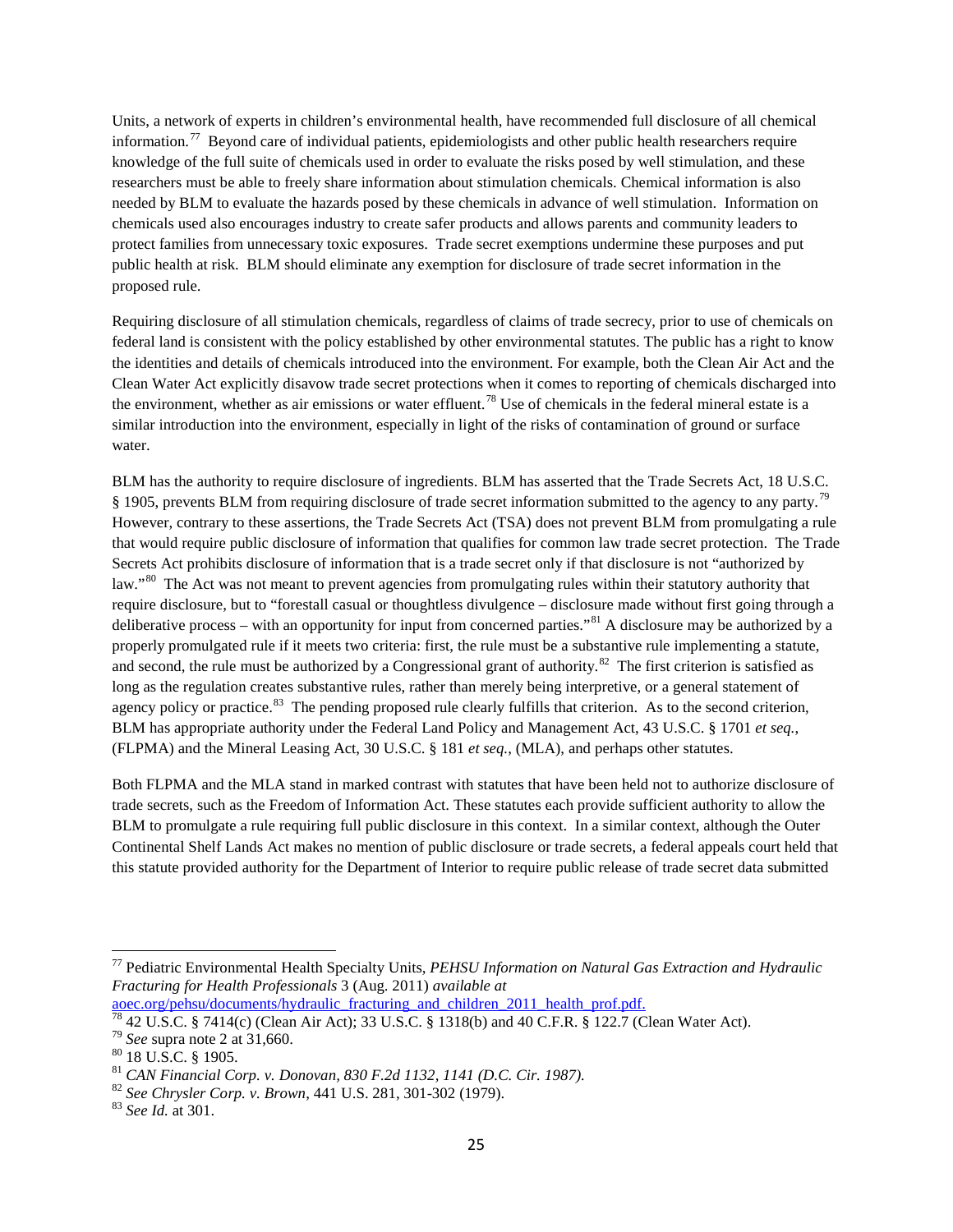by applicants for permits to conduct geophysical and geological exploration of the outer continental shelf.<sup>[84](#page-25-0)</sup> Likewise, a regulation promulgated by the Occupational Safety and Health Administration was upheld which required employers to provide employees and designated employee representatives with trade secret information concerning the medical and exposure histories of employees exposed to toxic substances or harmful physical agents.<sup>[85](#page-25-1)</sup> In that case, the court found that the rules had been promulgated under a statute which required employers to maintain records and make them available to the Secretary, and under the agency's general authority to "prescribe such rules and regulations as [the Secretary] may deem necessary to carry out [his] responsibilities under this chapter."[86](#page-25-2) This authority was found sufficient to enable OSHA to disclose trade secret information publicly based on its stated goal of public health protection and the reasonable relation of the rule to the underlying statute.

Collection of trade secret information regarding stimulation chemicals used or to be used on federal lands, and release of this information to the public, is consistent with the goals of FLMPA and the MLA, and the BLM's authority under these statutes. FLPMA requires the Secretary to "manage the public lands under principles of multiple use and sustained yield."<sup>[87](#page-25-3)</sup> This includes "coordinated management of the various resources without permanent impairment of the productivity of the land and the quality of the environment."<sup>[88](#page-25-4)</sup> Additionally, one of the purposes of FLPMA is that "the public lands be managed in a manner that will protect the quality of scientific, scenic, historical, ecological, environmental, air and atmospheric, water resource, and archeological values . . . and will provide for outdoor recreation and human occupancy and use."<sup>[89](#page-25-5)</sup> The Secretary is directed by statute to promulgate rules and regulations to carry out the purposes of FLPMA.<sup>90</sup> Because public disclosure of trade secret information is clearly related to the purposes of protecting health, the environment, and public resources, and is necessary to protect and provide for those resources, FLPMA provides sufficient authority to BLM to promulgate rules requiring disclosure of all information it collects under the rule, including information claimed to be a trade secret.

The Mineral Leasing Act also provides sufficient authority to the BLM to require disclosure of all information, including trade secrets. The MLA provides the BLM with authority to lease lands for oil and gas development, to regulate and permit activity that occurs on these lands, and to require "statements, representations, or reports" to fulfill these purposes.<sup>[91](#page-25-7)</sup> Additionally, the Act provides the Secretary with authority to "prescribe necessary and proper rules and regulations and to do any and all things necessary to carry out and accomplish the purposes of [the Act]."<sup>92</sup> Because public disclosure of information about hydraulic fracturing on public lands is clearly related to the purposes of evaluating and permitting activity on public lands, and protecting public lands and resources, the MLA alone provides sufficient authority for BLM to promulgate requirements that all information related to well stimulation on public lands be disclosed publicly. The Mineral Leasing Act also clearly provides the authority to disclose trade secret information to medical and public health professionals and emergency responders when the information is needed to diagnose or treat a patient or respond to an accident or other emergency, as these activities clearly relate to the regulation of oil and gas development on public lands, including ensuring that such development does not jeopardize human health and that first responders can adequately address emergencies on federal lands. Likewise, 25 U.S.C. §§ 396d and 2107 provide similar authority for BLM to require public disclosure of all information relating to well stimulation on Indian lands and to provide trade secret information to medical and

<span id="page-25-0"></span><sup>84</sup> *United States v. Geophysical Corp. of Alaska*, 732 F.2d 693, 699 (9th Cir. 1984), *See* 43 U.S.C. § 1352 (a)(1)(A) (Requiring lessees and permittees to "provide the Secretary access to all data and information . . . obtained from [any exploration for, or development or production of, oil or gas]").<br><sup>85</sup> Louisiana Chem. Ass'n v. Bingham, 550 F. Supp. 1136 (W.D. La. 1982).

<span id="page-25-3"></span><span id="page-25-2"></span><span id="page-25-1"></span><sup>&</sup>lt;sup>86</sup> See *Id.* at 1138-39, 1143 (quoting 29 U.S.C. § 657(c)(1), (g)(2) (1976)). <sup>87</sup> 43 U.S.C. § 1732(a). <sup>88</sup> 43 U.S.C. § 1702(c).

<span id="page-25-4"></span>

<span id="page-25-5"></span> $89$  43 U.S.C. § 1701(a)(8).

<span id="page-25-6"></span><sup>90</sup> 43 U.S.C. § 1740.

<span id="page-25-7"></span> $91$  30 U.S.C. §§ 190, 226.

<span id="page-25-8"></span><sup>&</sup>lt;sup>92</sup> 30 U.S.C. §189.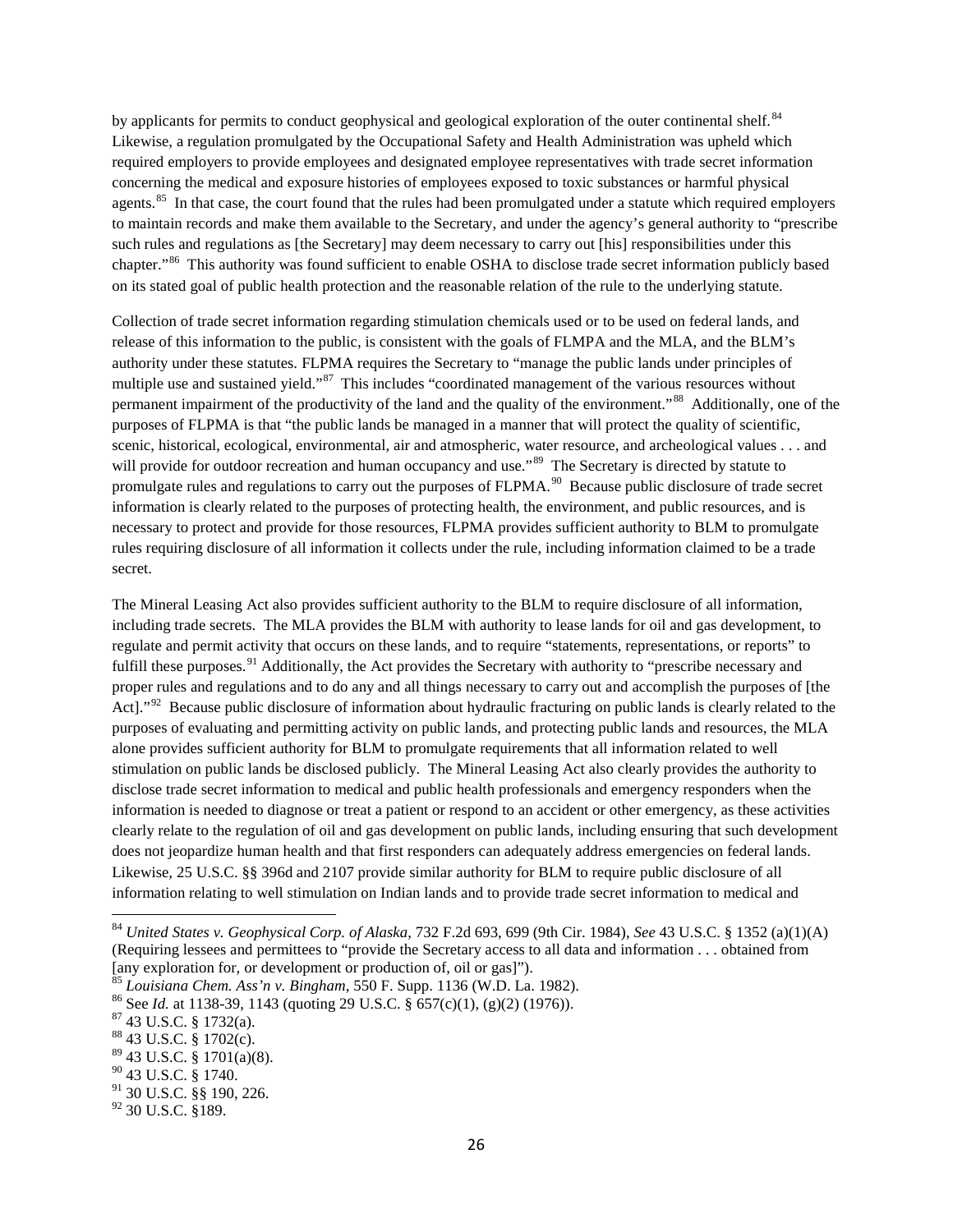public health professionals and emergency responders, providing statutory authorization for the BLM to regulate oil and gas operations and to promulgate rules and regulations to carry out those tasks.

The Trade Secrets Act does not constrain BLM's ability to require public disclosure of all information that the agency collects related to well stimulation on public and Indian lands. Therefore, based on the clear benefits that these additional disclosures would provide for the protection of human health and the environment, BLM should eliminate the trade secret exemptions included in the proposed rule.

## iii. If BLM adopts a trade secret exemption to public disclosure requirements, this exemption must be narrowly tailored

If BLM nonetheless declines to remove all trade secret protections in the proposed rule, BLM must revise its handling of trade secrets to provide a robust and transparent system for evaluating and, when necessary, challenging claims of trade secrecy, and for protecting the public's interest in disclosure.

1. BLM must collect trade secret information

BLM's initial proposal required operators to provide all chemical information to BLM; designating information as trade secrets would merely prevent BLM from making this information public. The revised proposed rule alters this regime, proposing to allow operators to unilaterally withhold chemical information from the agency rather than requiring that the agency be provided with all chemical information claimed to be a trade secret. Under the revised proposal, operators must maintain records of withheld information for six years, and BLM has the right to request the information during this period. This revision eliminates safeguards to ensure that claims of trade secret status are legitimate, and must be rescinded.

Requiring operators to submit purported trade secrets to BLM helps ensure, among other things, that claims of trade secrecy are warranted. BLM justifies its proposal not to require this process on the basis that the previous proposed rule would "increase paperwork burdens on operators, and custodial requirements for the BLM."<sup>[93](#page-26-0)</sup> According to BLM, "[b]ecause the BLM could not reveal trade secret information, the benefits of requiring operators to submit all such information would be limited."<sup>[94](#page-26-1)</sup> However, this faulty justification assumes that all information claimed to be a trade secret does, in fact, qualify for the exemption from withholding. In actuality, the change to the proposed rule would indicate to operators that there is little or no risk to claiming trade secrets even when such claims are suspect and encourage claims of trade secret when operators simply do not want the public to know certain information. The "honor system" adopted by the proposed rule has proven to be unreliable and inconsistent: for example, a study by Harvard University Law School noted that trade secret claims by companies in the hydraulic fracturing context were inconsistent across states, finding that in numerous instances companies claimed that a hydraulic fracturing fluid additive was a trade secret in one state despite having disclosed its ingredients in another.<sup>[95](#page-26-2)</sup>

BLM collection and retention of information, even if it is withheld from the public, serves other important benefits. Should emergency responders, government officials, public health officials, medical professionals, or other appropriate persons need specific chemical information, BLM retention of the information would provide them with a way to access this information if companies are not cooperative or are unresponsive. This could be critical in case of an immediate health or safety need.

In addition, BLM records retention avoids the data retention problems likely to arise when BLM seeks previouslywithheld information years after well stimulation has occurred. The revised proposal requires operators to maintain

<sup>&</sup>lt;sup>93</sup> Supra note 2 at 31,660.

<span id="page-26-1"></span><span id="page-26-0"></span><sup>94</sup> *Id.*

<span id="page-26-2"></span><sup>95</sup> Kate Konschnik, Harvard Law School Environmental Law Program Policy Initiative*, Legal Fractures in Chemical Disclosure Laws: Why the Voluntary Chemical Disclosure Registry FracFocus Fails as a Regulatory Compliance Tool* 9 (April 23, 2013)*.*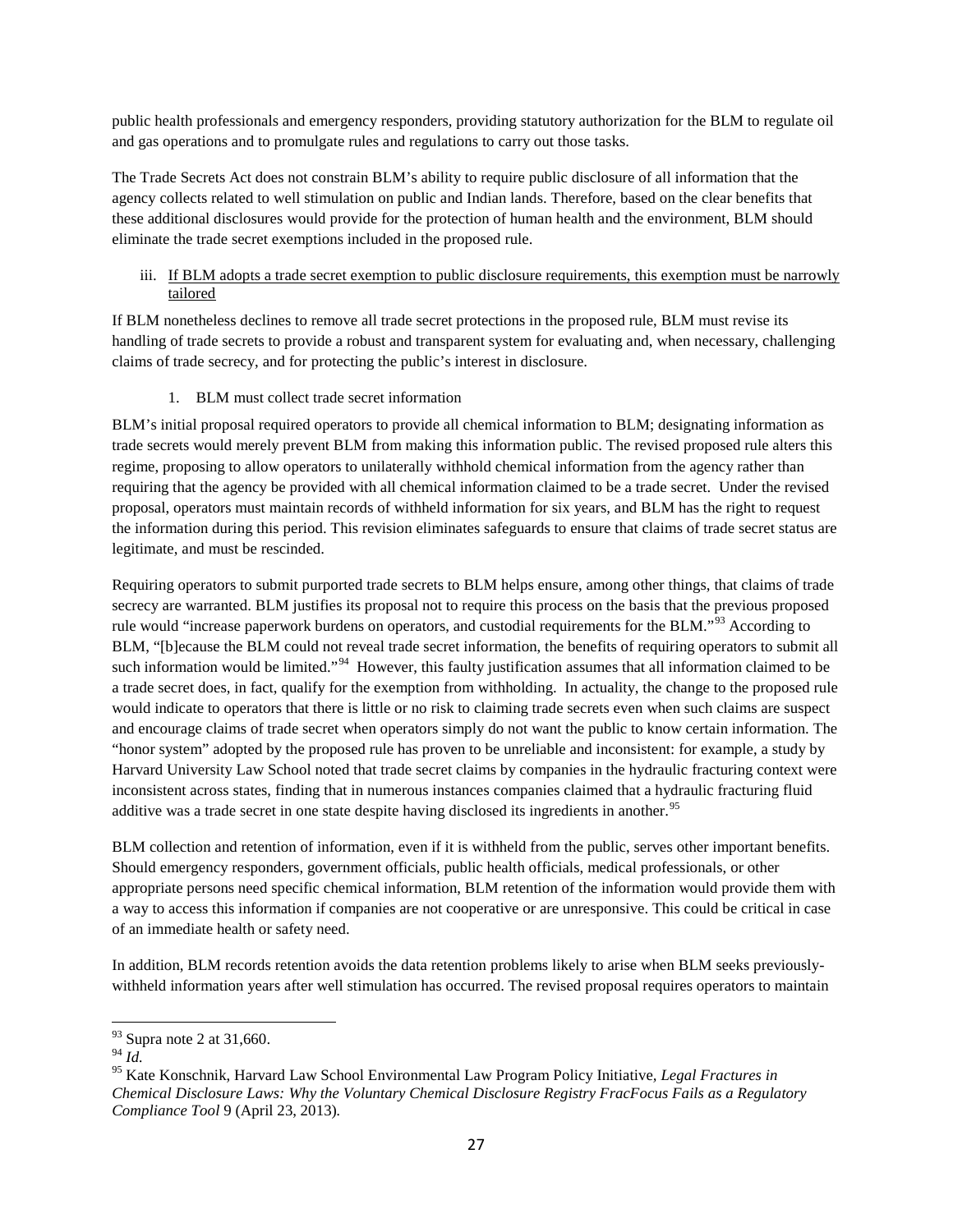information for six years. Geological modeling of hydraulic fracturing indicates that fracturing could cause groundwater contamination more than six years after well stimulation.<sup>[96](#page-27-0)</sup> Even if BLM were to extend the period for which private operators were required to maintain this information, with time it becomes increasingly likely that operators will fail to do so. Collecting this information up front, and maintaining it within BLM pursuant to federal data retention standards, avoids this problem. BLM collection of information also facilitates a system for public challenges to trade secret designations via the Freedom of Information Act, as explained below.

Even industry-friendly states like Wyoming and Pennsylvania require that companies submit trade secret information so that the validity of companies' claims that information is proprietary can be evaluated.<sup>97</sup> BLM should follow their lead here, and collect all purported trade secret information, as provided in BLM's initial proposal.

2. BLM must require justification for claims of trade secrecy and weigh individual claims of trade secrecy against the public's interest in disclosure

As explained in part X(d)(ii) above, BLM should categorically determine that the public's interest in full disclosure of chemicals used in well stimulation on public lands, and hence at risk of being discharged into the environment, outweighs any legitimate industry interest in maintaining the secrecy of the chemicals used. If BLM refuses to make this categorical determination in favor of disclosure, BLM must require a full and strong showing of an operator's claim to trade secrecy in every individual case, and must weigh the operator's interest in maintaining secrecy of particular chemicals against the public's interest in disclosure of those chemicals.

The mere affirmations required by the proposed rule are insufficient to ensure that claims of trade secrecy are genuine. The proposed rule allows operators to simply identify the relevant statute or regulation, and affirm that i) the information is not publicly available, ii) the information is not required to be publicly available under any applicable law, iii) the release of information would likely harm the operator's competitive position, and iv) the information is not readily apparent through reverse engineering. BLM states that Colorado provides a model for the type of affidavit to be required.<sup>[98](#page-27-2)</sup> However, experience with the Colorado disclosure rule teaches that this system is inadequate to ensure that trade secret claims are valid. The Harvard Law study cites 10 wells in Colorado where trade secret claims have been made that are obviously unjustified, because the information has been disclosed elsewhere on FracFocus.<sup>[99](#page-27-3)</sup> All of these disclosures were made subject to Colorado's disclosure rules, and thus required that such an affirmation be made.<sup>100</sup> While the public can hope to identify whether the affiant has correctly stated that information has not been previously disclosed, under BLM's proposed rule, without further information the public will likely lack the tools to evaluate the other three required affirmations (and BLM will lack these tools unless it specifically requests the withheld information). Where there is little chance of challenge to or review of assertions of trade secrecy, there is little risk or downside to an operator asserting that the criteria are met in the affirmation, even if the claim is highly suspect.

Accordingly, BLM should require a more extensive showing of the basis for claims of trade secrecy. BLM should follow the lead of states like Wyoming and Illinois, which require operators to submit up-front factual justification of trade secret claims. This system helps ensure that the integrity of the disclosure system is not undermined by illegitimate claims.

<span id="page-27-0"></span><sup>&</sup>lt;sup>96</sup> Myers, T. (2012), Potential Contaminant Pathways from Hydraulically Fractured Shale to Aquifers. Ground Water, 50: 872–882. doi: 10.1111/j.1745-6584.2012.00933.x

<span id="page-27-3"></span><span id="page-27-2"></span>

<span id="page-27-1"></span><sup>&</sup>lt;sup>97</sup> Wyo. Admin. Code OIL GEN Ch. 3 § 45(f), 58 Pa. Cons. Stat. § 3222.1(b), (d).<br><sup>98</sup> Supra note 2 at 31659.<br><sup>99</sup> See Kate Konschnik, Harvard Law School Environmental Law Program Policy Initiative, *Legal Fractures in Chemical Disclosure Laws: Why the Voluntary Chemical Disclosure Registry FracFocus Fails as a Regulatory Compliance Tool* 9 (April 23, 2013) *at* 9, 15 note cxiii.<br><sup>100</sup> The first fracture iob reported at these wells on FracFocus was on April 11, 2012, after the April 1, 2012 effective

<span id="page-27-4"></span>date of Colorado's disclosure rules.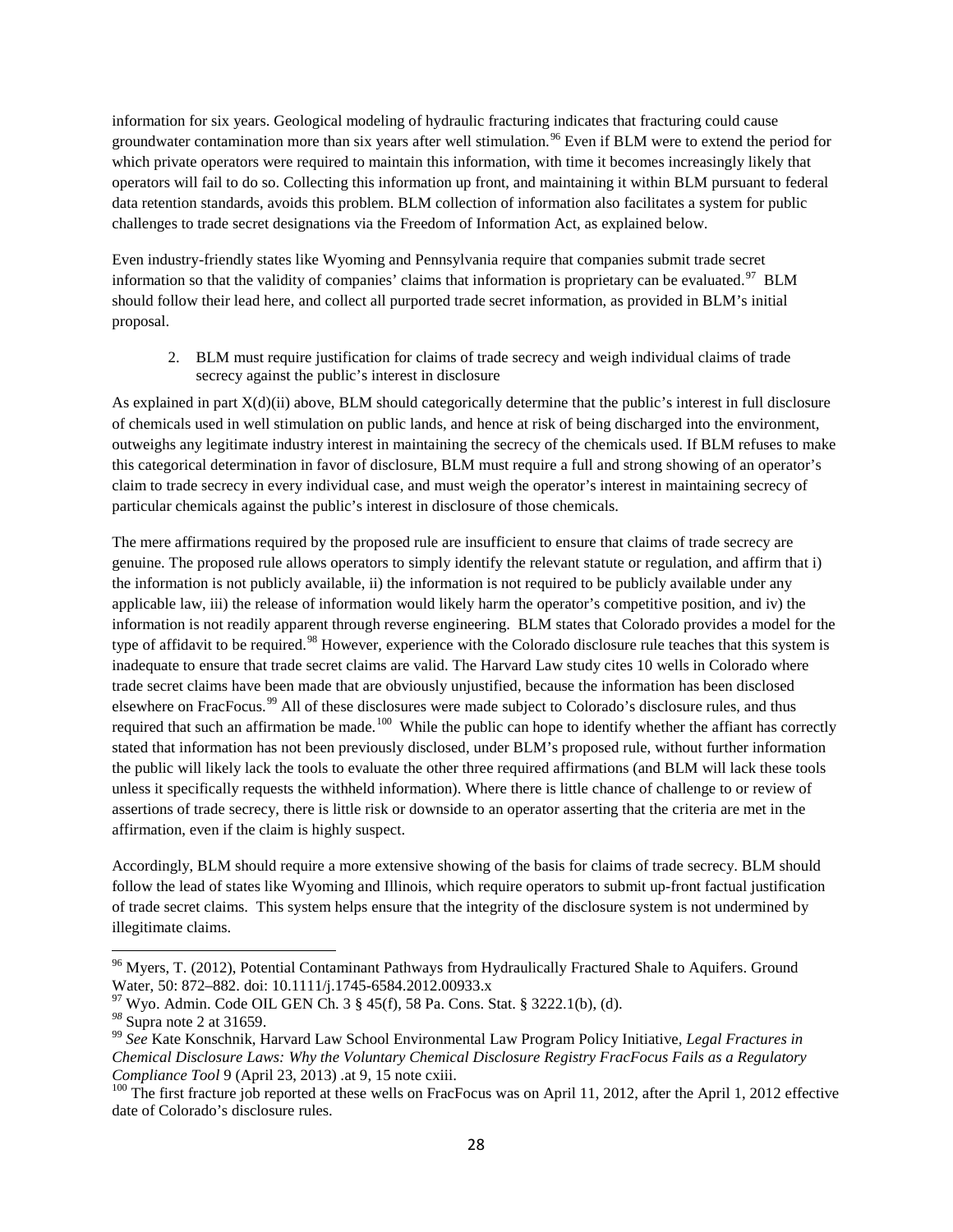Where an operator shows that stimulation chemical information meets the criteria for a trade secret, BLM should then weigh the operator's interest in preservation of this secret with the public's interest in disclosure of information regarding use of the chemicals at issue on the public lands. Although the public has an interest in all disclosure of all information for all stimulation, the public will have an even greater interest in disclosure where, for example, the chemicals at issue are particularly hazardous, where geological or other conditions elevate the chance of release, or where areas are particularly sensitive and harm will be greater if a release does occur. BLM must reject the assumption implicit in the proposed rule that any interest in trade secrecy will always outweigh the public's interest in disclosure. The proper course of action is to recognize that the public's interest in disclosure of chemicals used to stimulate production on public lands categorically outweighs industry's interest in preserving the secrecy of chemicals used in this situation, just as other numerous laws categorically require disclosure of all data regarding chemicals introduced into the environment. At minimum, BLM must weigh these competing interests on a case-by-case basis, as some states have done under other public records and disclosure regimes.<sup>[101](#page-28-0)</sup>

### 3. BLM must ensure that there is a process for public challenges of trade secret claims

If BLM maintains trade secret exemptions in the final rule, it should ensure that there is a process for public challenges of trade secret claims. A public challenge process works in tandem with a requirement that trade secret claims be accompanied by factual justification to create assurances that the information claimed as a trade secret qualifies for withholding. However, even if BLM were to decide that requiring up-front factual justification of trade secret claims by operators is too burdensome, there is an independent benefit to BLM collecting trade secret information and allowing the public to challenge any withholding via the standard process under the Freedom of Information Act (FOIA). For instance, Pennsylvania does not require justification of trade secret claims to be submitted initially, but allows members of the public to challenge withholding under the state Open Records Act. This provision provides the pubic with assurances that they can challenge suspect claims to trade secret status but has proven workable for the oil and gas industry to comply with. BLM should, at minimum, adopt a system whereby it collects trade secret information and allows FOIA requests so that the legitimacy of the withholdings can be tested.

Federal agencies collect trade secrets from many industries and maintain the confidentiality of legitimate trade secrets while providing a standardized process for dealing with public claims that the information should be released. There is also significant legal precedent laying out the contours of the exemption for trade secrets under the Freedom of Information Act. The increased "custodial requirements" that BLM claims would result from the submission of trade secrets are minimal and there is no reason to afford the oil and gas industry special treatment by allowing them to unilaterally determine that information is confidential when it is clear that the process by which trade secrets are protected under the Freedom of Information Act has successfully minimized reporting burdens while also ensuring that an avenue exists to prevent bogus claims of confidentiality.

### 4. BLM must require immediate disclosure to medical professionals and first responders

Medical and public health professionals require full access to information on what patients may have been exposed to, and in what concentrations, for diagnosis and treatment. First responders similarly need immediate access to all information related to well stimulation to appropriately respond to accidents and emergencies with proper protective equipment. A number of state hydraulic fracturing rules include provisions which allow medical professionals and first responders to obtain trade secret information. These states include Arkansas, Colorado, Montana, Ohio, Pennsylvania and Texas. BLM must also ensure that all information is accessible to medical and public health professionals and first responders regarding well stimulation on public lands.

<span id="page-28-0"></span><sup>&</sup>lt;sup>101</sup> See, e.g., 18 Alaska Admin. Admin Code § 31.015 (allowing state agency to disclose private trade secrets when "disclosure is in the interests of public health and consumer protection."), California Government Code § 6254, *Black Panther Party v. Kehoe*, 42 Cal. App. 3d 645, 656 (Ct. App. 1974) (state agencies have discretion to disclose public records containing trade secrets "when some dominating public interest favors disclosure.").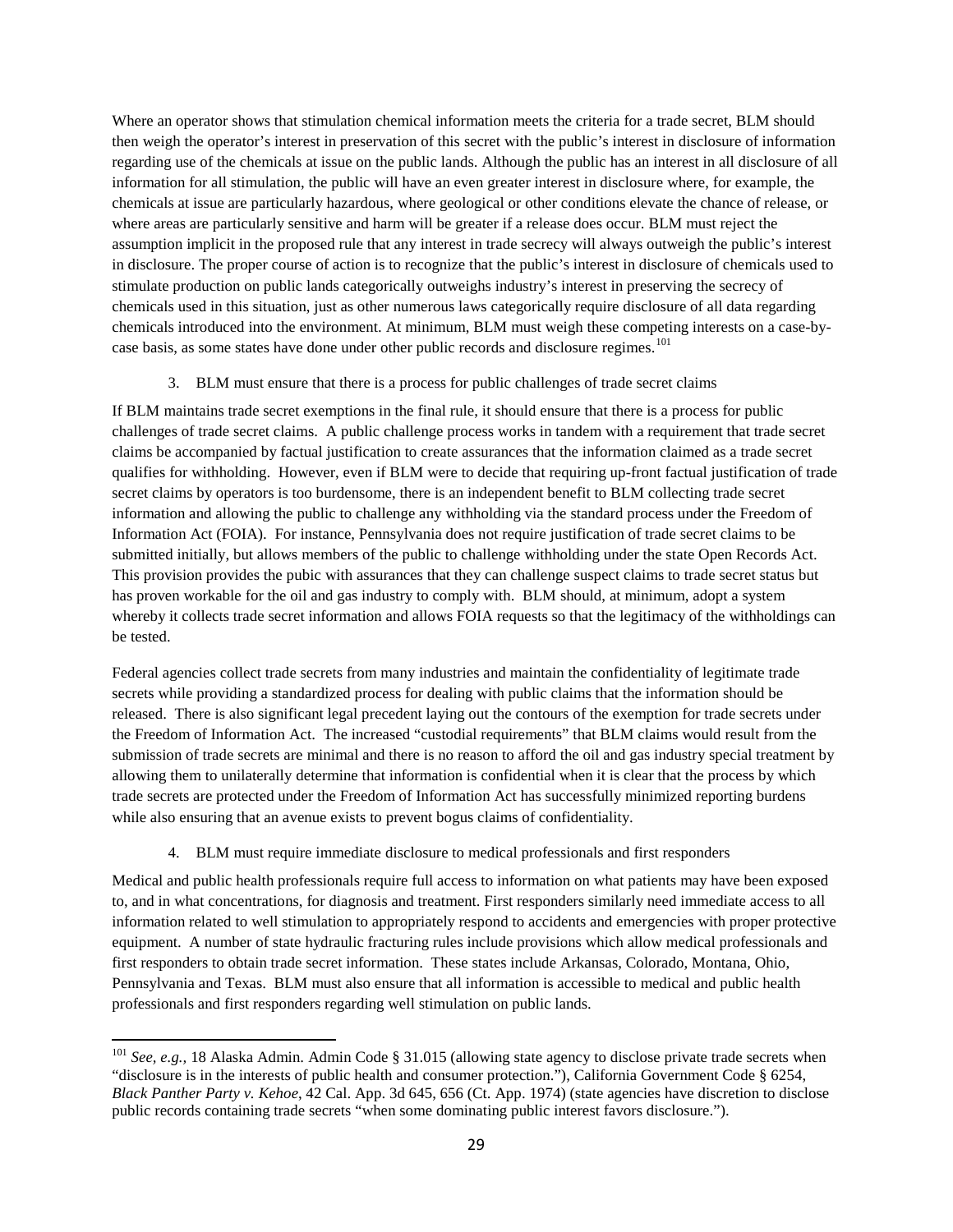As stated above, BLM should require disclosure of all chemicals without trade secret protection. If BLM ultimately decides to allow companies to keep some chemicals secret, given that BLM is not prevented by the Trade Secrets Act or any other law from requiring disclosure of trade secret information,<sup>[102](#page-29-0)</sup> it must ensure that first responders and medical and public health professionals have access to that information upon demand. There should be a clear process that also ensures they can receive the information immediately in the event of an emergency. To ensure that the information is provided without delay, they should be able to obtain the information immediately from both BLM and the company.

5. BLM must require that the chemical family be disclosed for chemicals whose identity is withheld from the public

If BLM continues to allow exemptions from public disclosure for information on chemical identities in the final rule, it should at least require that the chemical family of the substance is identified. This basic information does not implicate an operator's trade secrets, but provides at least some information about what types of chemicals were used by the operator in well stimulation. Such a rule is clearly feasible. A number of states require that the chemical family be disclosed where a chemical's identity is withheld as a trade secret, including: Arkansas, Colorado, Louisiana, Pennsylvania, and Texas.

*e. Method of disclosure: FracFocus does not provide an adequate platform for public disclosure of information on well stimulation chemicals on public lands*

In the proposed rule, BLM states that the information disclosed will be submitted to and published on the FracFocus website, which is already used by several states for reporting information on chemical disclosure. We have serious concerns about using this third party website for reporting of data on well stimulation operations required by BLM under this rule.

BLM claims in the proposed rule that using FracFocus as the vehicle for public disclosure would be more costeffective for the agency and less burdensome for oil and gas companies. We are not convinced that use of the website would truly result in significant cost savings. The proposed rule does not require companies to report through the FracFocus.org website, it allows the use of the site and encourages companies to use it for supposed ease of use and other benefits. However, the BLM acknowledges that drilling companies could also submit the information directly to the agency. This means that BLM will have to establish an internal process to receive and manage reported data regardless of the use of FracFocus. This raises questions about how much of a cost savings the use of FracFocus could really be for the BLM. Moreover, it is not clear how cost savings result to companies for reporting the same chemical information to FracFocus instead of BLM, given that companies already have systems in place to report information to BLM.

However, even if the cost savings were real, we would contend that the government's primary obligation to protect public health and the environment demands that BLM collect, review, and post the well stimulation data required under this rule.

BLM's decisions regarding the method of disclosure will impact the accessibility, accuracy, and completeness of information. BLM must ensure that the information disclosed to the public is accurate and complete, easily accessible, continues to be available when needed, and is easy to search and aggregate. BLM should not adopt the use of FracFocus unless the agency can ensure the site is improved to ensure full, accurate and complete access to all disclosed information and its aggregation capabilities are improved.

1. Use of FracFocus violates President Obama's Open Data Order

<span id="page-29-0"></span><sup>102</sup> *See supra* at section X(d)(ii).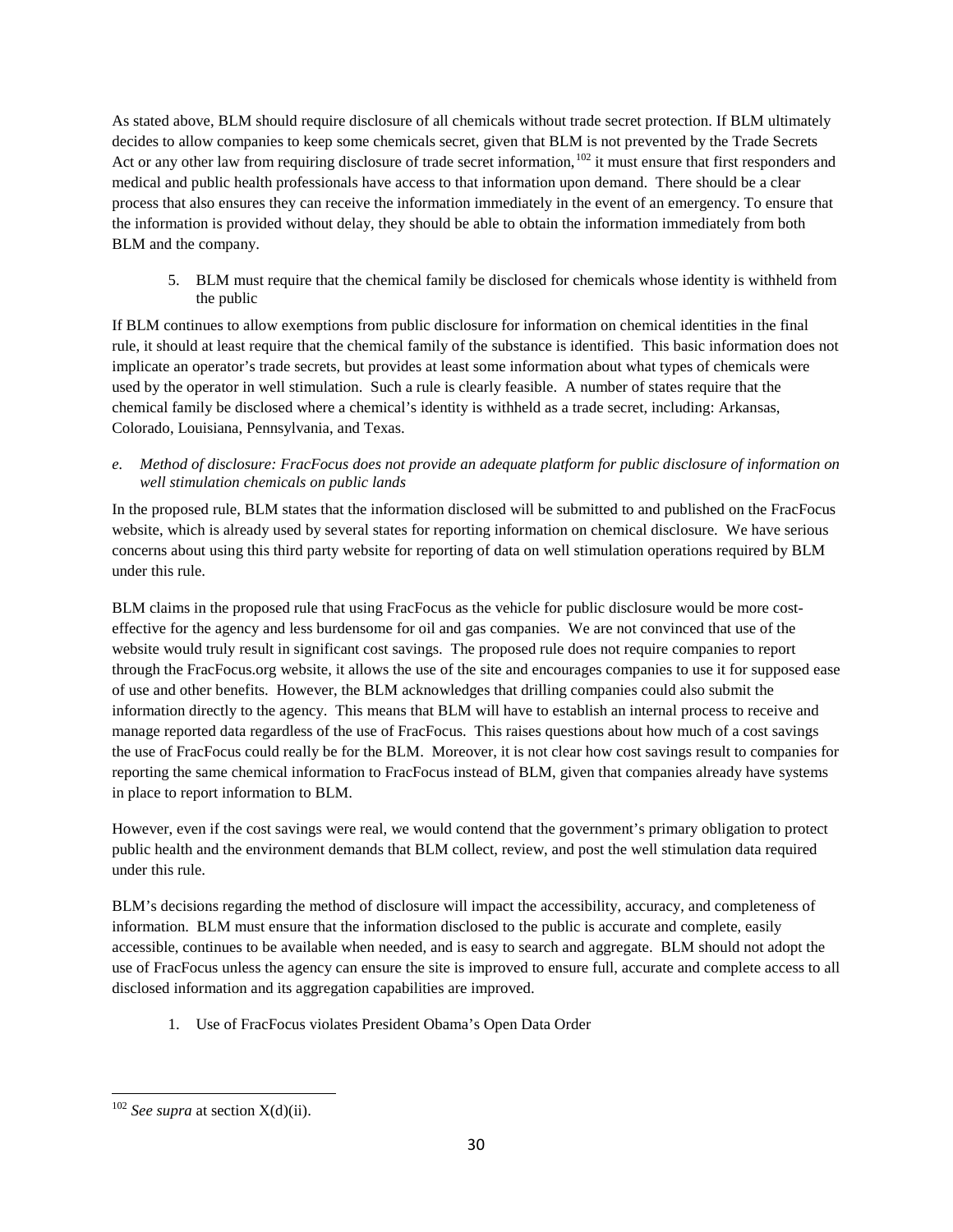Using FracFocus would violate the executive order President Obama signed on May 9, 2013 requiring new government information to be made available to the public in open, machine-readable formats.<sup>103</sup> According to the executive order, "Openness in government strengthens our democracy, promotes the delivery of efficient and effective services to the public, and contributes to economic growth." By signing the executive order, President Obama sent a clear statement that open and machine readable data should be "the default state of new and modernized Government information resources."<sup>104</sup>

Concurrently, the Office of Management and Budget (OMB) released an Open Data Policy designed to make previously unavailable government data accessible to entrepreneurs, researchers, and the public. OMB's memo on Open Data Policy makes it clear that that the requirements of the new policy applied "to all new information collection, creation, and system development efforts as well as major modernization projects that update or re-design existing information systems."<sup>105</sup> The information reporting proposed in the BLM rule clearly qualifies as a "new collection" and therefore must comply with the Open Data Policy.

Currently, the FracFocus website only allows users to download PDF files of reports, which are not machinereadable. This clearly violates the new policy's requirement that "agencies must use machine-readable and open formats for information as it is collected or created." Because the PDF files are not machine-readable, the site makes it very difficult for the public to use and analyze data on wells and chemicals that the government would require companies to collect and make available.

Americans from many different sectors, including scientific researchers, health professionals, concerned citizens, local policymakers, public interest groups, and industry, would need to undertake redundant, very costly efforts to obtain the data in a usable form, or simply do without the information. For instance, scientific researchers would find it extremely cumbersome to use FracFocus to study regional patterns and trends in the use of chemicals, or to measure and better understand the impacts of well stimulation activity on public health, safety, and environmental indicators.

Many uses of this information require aggregating and analyzing the chemical information obtained from numerous individual well stimulation operations. The Natural Gas Subcommittee of the Secretary of Energy Advisory Board, which was directed by the President to make recommendations about improving the safety and environmental performance of hydraulic fracturing, recommended that regulators ensure that disclosures are "posted on a publicly available website that includes tools for searching and aggregating data by chemical, well, by company, and by geography."[106](#page-30-3)

However, FracFocus prevents aggregation, which unnecessarily restricts full public access and use of the information. The Natural Gas Subcommittee noted this issue when it explained that one significant "limitation of FracFocus is that the information is not maintained as a database. As a result, the ability to search for data is limited and there are no tools for aggregating data." $107$ 

The Open Data Policy requires that agency Chief Information Officers validate that new information systems meet minimum standards and "must be scalable, flexible, and facilitate extraction of data in multiple formats and for a

<span id="page-30-0"></span><sup>&</sup>lt;sup>103</sup> Exec. Order 13642 of May 9, 2013. [http://www.whitehouse.gov/sites/default/files/omb/memoranda/2013/m-13-](http://www.whitehouse.gov/sites/default/files/omb/memoranda/2013/m-13-13.pdf) [13.pdf.](http://www.whitehouse.gov/sites/default/files/omb/memoranda/2013/m-13-13.pdf)<br><sup>105</sup> *Id.*<br><sup>105</sup> Memorandum: Open Data Policy – Managing Information as an Asset, May 9, 2013. Sylvia M. Burwell, Steven

<span id="page-30-2"></span><span id="page-30-1"></span>VanRoekel, Todd Park, Dominic J. Mancini.

<span id="page-30-3"></span>[http://www.whitehouse.gov/sites/default/files/omb/memoranda/2013/m-13-13.pdf.](http://www.whitehouse.gov/sites/default/files/omb/memoranda/2013/m-13-13.pdf)<br><sup>[106](http://www.whitehouse.gov/sites/default/files/omb/memoranda/2013/m-13-13.pdf)</sup> Natural Gas Subcommittee of the Secretary of Energy Advisory Board, 90-Day Report, 24 (Aug. 18, 2011) available at [http://www.shalegas.energy.gov/.](http://www.shalegas.energy.gov/) 107 *Id.*

<span id="page-30-4"></span>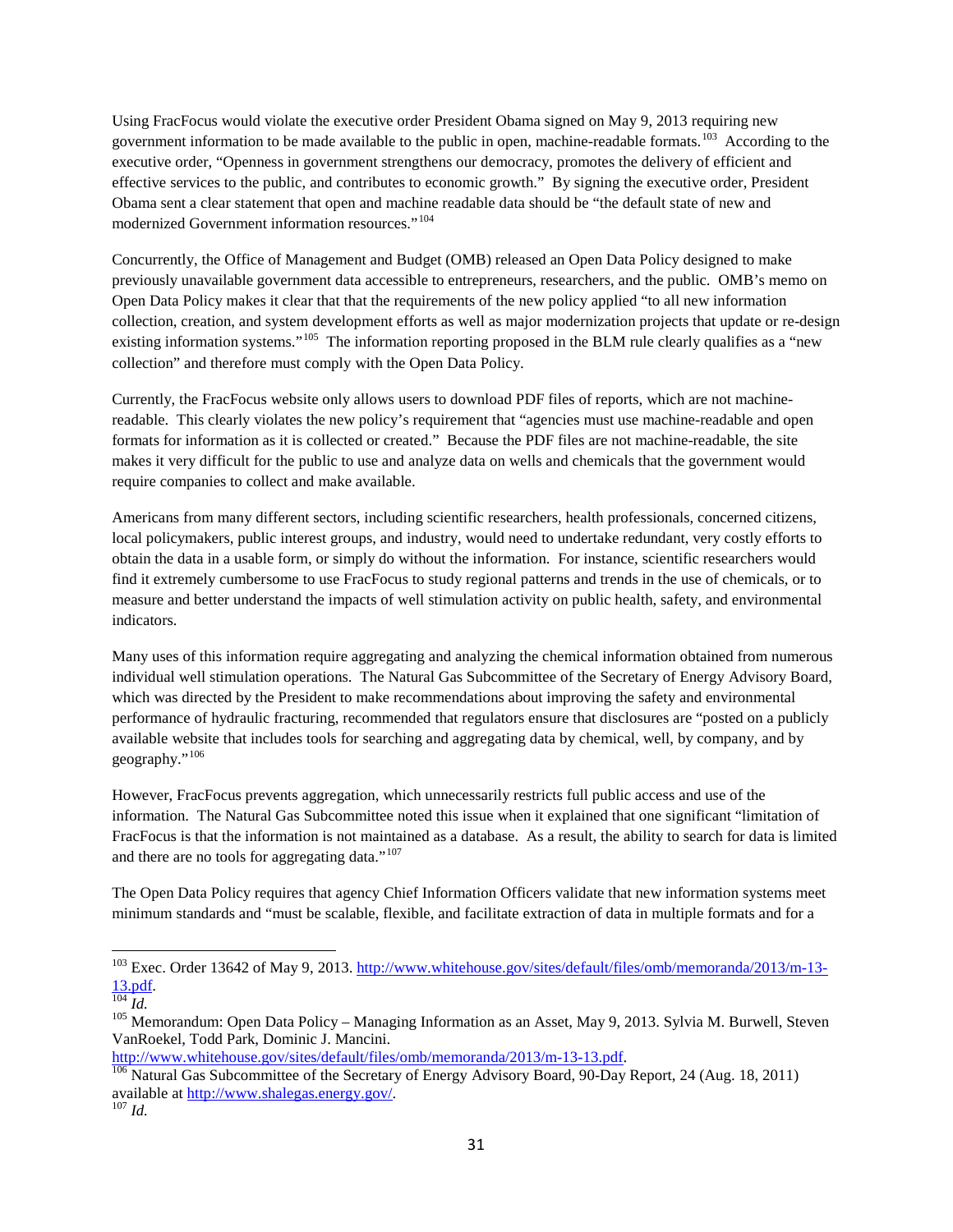range of uses as internal and external needs change." The significant limitations on searching, downloading, and aggregating data on FracFocus make it clear that it does not meet the standards of being flexible or facilitate the extraction of data in multiple formats.

On June 1, FracFocus improved some of its search features and upgraded to version 2.0. In its proposed rule, BLM indicates that the agency plans to work with the Groundwater Protection Council and the Interstate Oil and Gas Compact Commission to further improve the website's capabilities. While this is an important improvement, the website still only allows data to be read in individual PDF files, and does not provide data in any aggregated format. And BLM makes no assurances that the improvements of the website it will work to secure will allow for the data to be machine-readable or that functionality allowing aggregation will be added. BLM should not use FracFocus in the data collection and dissemination for this rule. BLM should establish its own reporting and dissemination process that ensures full public access to the data collected. If the BLM rule were to maintain FracFocus as a reporting option, it should include provisions to ensure the site be brought into compliance with the Open Data Policy and specifically include minimum functionality on searching, sorting, downloading, and other mechanisms to make complex data usable.

2. FracFocus's limited quality control procedures are inadequate

FracFocus has limited quality assurance procedures to ensure accuracy. In most federal reporting programs, the overseeing agency is able to establish procedures to review submissions, identify outlier filings, and work with filers to correct obvious errors. For instance the Toxic Releases Inventory (TRI) managed by the Environmental Protection Agency has several steps to review and confirm filed information with the submitting facilities. The TRI program has even been able to develop program-specific software, with data quality checks built in, to help filers submit information more quickly and with fewer errors.

FracFocus does not review submissions and does not provide a process for the government to do so either. A recent study by Harvard University Law School highlights the numerous inaccuracies that have been found with the data.<sup>[108](#page-31-0)</sup> For example, the registry is supposed to indicate automatically when certain pieces of information (i.e., an invalid date, API number, or latitude or longitude values that places a well outside of North America) are incorrect on a newly completed form. Nevertheless, incorrect latitude and longitude values are often posted, showing the location of wells listed in U.S. states in the ocean or Canada. In addition, the registry does not seem to reject incorrect Chemical Abstract Services (CAS) numbers, which are intended to identify chemicals. A recent review of FracFocus found that 29% of CAS numbers reported at Texas wells in July 2012 did not exist.<sup>109</sup> In addition, concentration ranges were frequently observed even when a state's rules did not allow the ranges, but required the exact amounts. In other instances, required information is simply omitted from the disclosure.

BLM must create a plan to ensure that each submission is reviewed by BLM for full compliance with the agency's disclosure requirements. There are electronic tools that BLM can use to streamline and even partially automate such data quality checks. But it is the responsibility of the BLM to ensure such a process occurs and that problems are reported back to submitters quickly with a clear requirement to correct the information. If BLM decides to use FracFocus or any other third-party website for disclosure purposes, submissions should be forwarded to BLM for review to ensure that accurate information is provided to the public.

3. FracFocus fails to meet minimum federal standards for managing government records

<span id="page-31-0"></span><sup>108</sup> Kate Konschnik, Harvard Law School Environmental Law Program Policy Initiative*, Legal Fractures in Chemical Disclosure Laws: Why the Voluntary Chemical Disclosure Registry FracFocus Fails as a Regulatory Compliance Tool* 9 (April 23, 2013).<br><sup>109</sup> Konschnik, at 7; Scott Anderson, *A Red Flag on Disclosure of Hydraulic Fracturing Chemicals*, EDF: Energy

<span id="page-31-1"></span>Exchange (Dec. 12, 2012)[, http://blogs.edf.org/energyexchange/2012/12/12/a-red-flag-on-Disclosure-of-hydraulic](http://blogs.edf.org/energyexchange/2012/12/12/a-red-flag-on-Disclosure-of-hydraulic-fracturing-chemicals/)[fracturing-chemicals/.](http://blogs.edf.org/energyexchange/2012/12/12/a-red-flag-on-Disclosure-of-hydraulic-fracturing-chemicals/)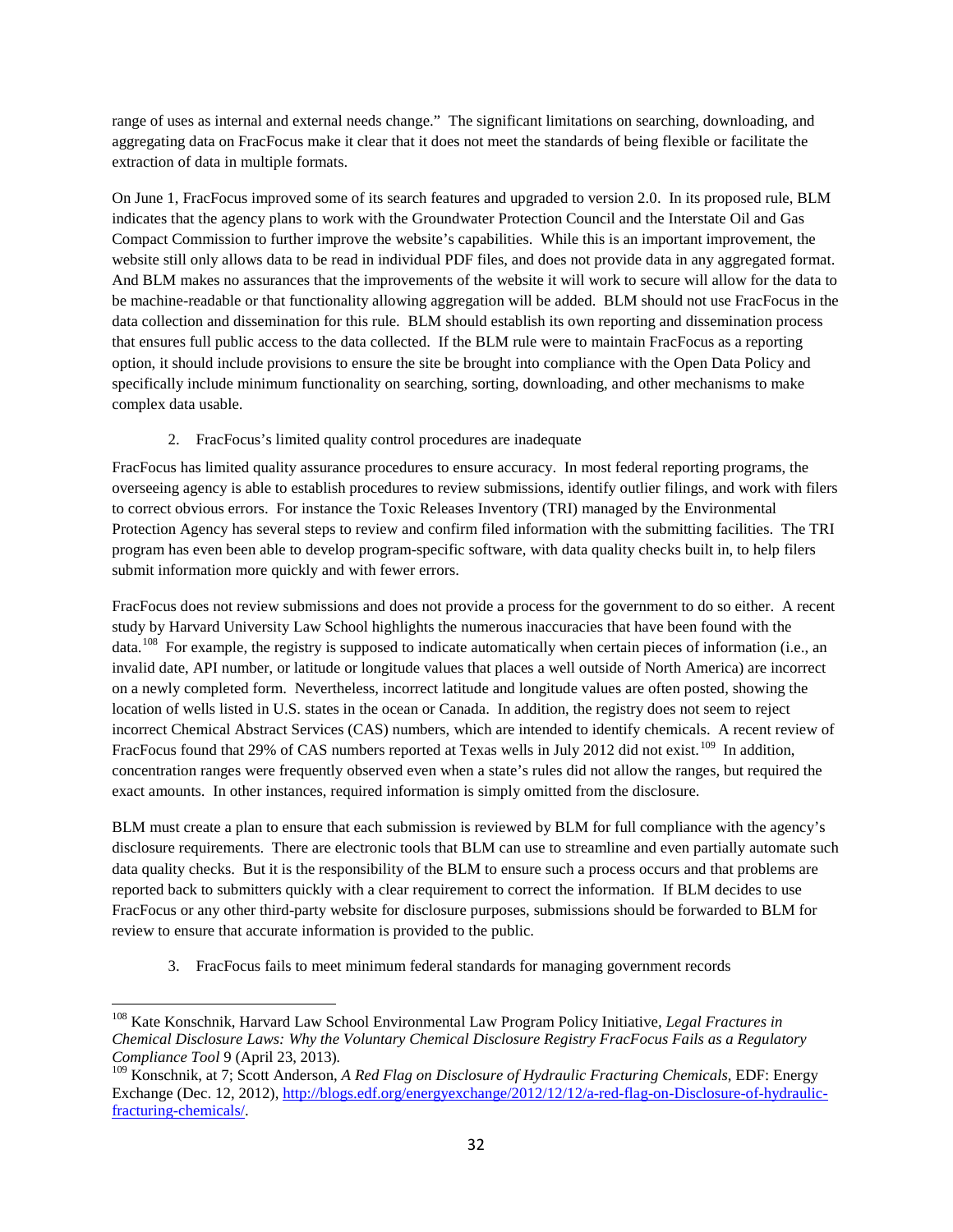Government agencies' systems for managing electronic records must generally meet certain minimum standards.<sup>[110](#page-32-0)</sup> FracFocus fails to meet those standards. For instance, federal regulations require protections against unauthorized alteration or deletion, and controls such as audit trails to ensure records are complete and unaltered.<sup>[111](#page-32-1)</sup>

FracFocus records contain no publication date, and operators have full access to change records at any time. And when changes are made to records on FracFocus, the original record is not publically preserved and there is no indication that additions or deletions have occurred. FracFocus even explicitly states that it "assume[s] no responsibility for the timeliness, deletion, misdelivery, or failure to store any" information.<sup>[112](#page-32-2)</sup> If data on the site were lost, corrupted or deleted, neither the government nor the public would have any recourse.

In the proposed rule, well operators are required to disclose chemical information "within 30 days after the hydraulic fracturing operations are completed for each well." If the BLM chooses to use FracFocus, the agency should require each well completion record to include the publication date, so that BLM can track compliance with the reporting deadlines. BLM should also require the operators to send copies of their FracFocus disclosure forms to the agency. The agency should review the form to ensure that it was published on FracFocus by the deadline, and penalize companies for late submittal or failure to submit.

As observed in states that use FracFocus for their mandatory disclosure requirements, states are unable to enforce timely disclosure requirements.<sup>[113](#page-32-3)</sup> FracFocus does not notify a state when it receives a disclosure from a company operating in that state, and most states are not able to determine when a disclosure is made. Reports indicate that FracFocus 2.0 may have resolved this issue by notifying states when a submission has been made, but it is unclear whether the BLM would be notified as well.

In addition, BLM should ensure in the final rule that any subsequent changes to an original submission should create a new record to preserve a full history of the information disclosed on separate occasions. BLM should also require a system which ensures that data will be properly backed up and that public records will not be lost if a problem occurs with a third party website.

There are also no stated privacy protections for visitors to the FracFocus website, and it is not clear how information about the site's visitors could be used or shared with interested parties. There appears to be nothing that would prevent the managers of the site from conveying information to operators about website visitors who view their disclosures, for instance.

4. Information provided by the FracFocus disclosure form is insufficient

In the proposed rule, the chemical disclosure data required to be reported exactly match the information included on the FracFocus submission form, indicating that the BLM is structuring its data requirements around the information already reported to FracFocus. The BLM has apparently adopted the FracFocus form to save well operators any additional burdens, rather than objectively and independently determining what data on hydraulic fracturing operations would be most informative and needed by officials, researchers, and the public.

<span id="page-32-0"></span><sup>&</sup>lt;sup>110</sup> 36 C.F.R. § 1236.10(b),(c). Available at: [http://www.gpo.gov/fdsys/pkg/CFR-2010-title36-vol3/pdf/CFR-2010-](http://www.gpo.gov/fdsys/pkg/CFR-2010-title36-vol3/pdf/CFR-2010-title36-vol3-sec1236-10.pdf)<br>title36-vol3-sec1236-10.pdf.

<span id="page-32-1"></span> $\frac{111}{111}$  $\frac{111}{111}$  $\frac{111}{111}$  36 C.F.R. § 1236.10(b),(c). Available at: [http://www.gpo.gov/fdsys/pkg/CFR-2010-title36-vol3/pdf/CFR-2010](http://www.gpo.gov/fdsys/pkg/CFR-2010-title36-vol3/pdf/CFR-2010-title36-vol3-sec1236-10.pdf) [title36-vol3-sec1236-10.pdf.](http://www.gpo.gov/fdsys/pkg/CFR-2010-title36-vol3/pdf/CFR-2010-title36-vol3-sec1236-10.pdf) 112 See Website Terms and Conditions of Use §2 available at<http://fracfocus.org/terms-of-use> (accessed Aug. 5,

<span id="page-32-2"></span><sup>2013).</sup> 

<span id="page-32-3"></span><sup>113</sup> Kate Konschnik, Harvard Law School Environmental Law Program Policy Initiative*, Legal Fractures in Chemical Disclosure Laws: Why the Voluntary Chemical Disclosure Registry FracFocus Fails as a Regulatory Compliance Tool* 9 (April 23, 2013)*. See also* Mike Soraghan, EnergyWire, *One-fifth of FracFocus reports in Colo., Pa. were late in 2012* (June 7, 2013).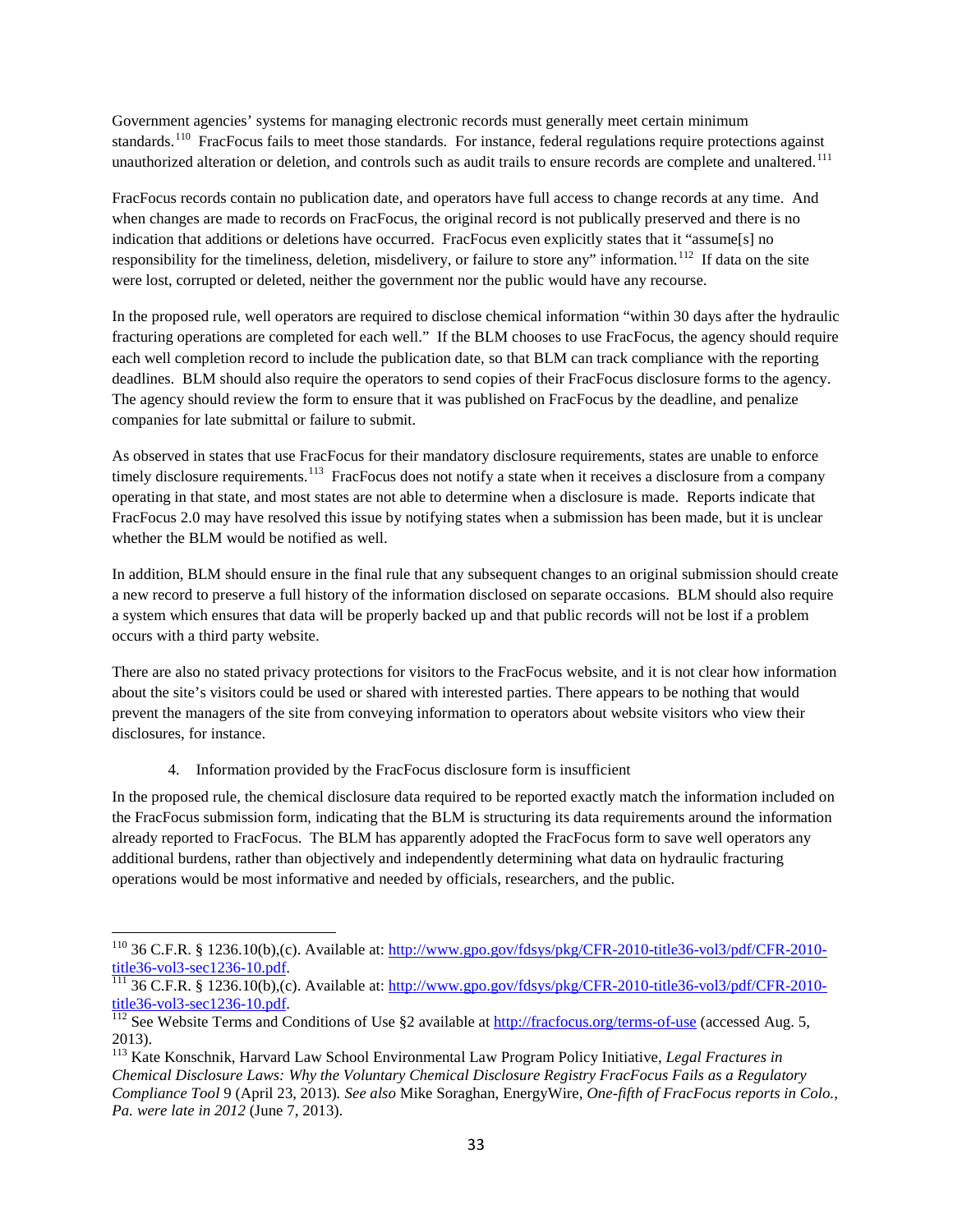FracFocus provides an insufficient source of information needed to ensure public health and the environment. The FracFocus form discloses a limited amount of information: true vertical depth of the well, total water volume used, and for each chemical used (including the base fluid) the trade name, supplier, purpose, ingredients, CAS number, maximum ingredient concentration in the additive, and maximum ingredient concentration in the fracturing fluid.

The public should have access to all of the information regarding hydraulic fracturing on public lands, not just a limited amount of information determined by an existing website designed to encourage voluntary disclosure. For instance, FracFocus fails to include any data on the volume, handling or disposal of recovered fluids, or its management. It also fails to include any information on any potential risks to water and air quality. FracFocus does not allow for pre-disclosure, which, as discussed in section X(c) above, should be required by the final rule. Nor does FracFocus require disclosure of much of the information that we believe should be added to post-disclosure forms, such as base fluid source and type, or actual concentrations in the additive and in the fracturing fluid (rather than the maximum).

BLM must engage in a careful process to identify the best information needed to protect public health and the environment, instead of adopting a pre-determined list developed by a non-governmental source to ease the burden of well operators.

For these reasons, among others, we strongly oppose the use of FracFocus as the vehicle for public disclosure under this rule.

### <span id="page-33-0"></span>**XI. Requesting a Variance**

We oppose the BLM's currently proposed variance provision, § 3162-3.3(k).

The BLM proposes to allow variances that would waive any of the obligations imposed by the new section 3162-3.3 where "the proposed alternative meets or exceeds the objectives of the regulation for which the variance is being requested." Proposed § 3162-3.3(k)(2). We agree that a variance from a requirement would never be appropriate where the proposed alternative was less effective in meeting the goals of the requirement in question. This standard will be difficult to apply in practice, however, and the BLM has not provided adequate assurances in this regard. For example, the BLM has not clearly specified the "objectives" of the individual provisions. These objectives must include—at least—protection of groundwater in the vicinity of the well, informing the public and ensuring public participation, and developing the BLM's and the public's knowledge regarding well stimulation in general. Without a clear statement of these objectives, or of the process by which they will be determined, the BLM cannot ensure the efficacy or appropriateness of this standard. Any variance rule must further ensure that a variance is approved only when the alternative meets or exceeds the pertinent requirement with regard to *all* objectives at issue. For example, if an applicant sought a variance from a reporting requirement, the BLM would be required to reject an alternative that would provide identical information to the BLM but less information or less timely information to the public.

Another deficiency in the proposed variance provision is the lack of detail regarding the variance application process, especially regarding public participation. Any variance provisions should provide an opportunity for public participation in the variance application process, and an opportunity to challenge a variance approval prior to any action pursuant to the variance.

These uncertainties regarding the variance provision are especially worrisome in light of the BLM's proposal to consider variances on statewide, basin-wide, or field-wide variances. Although some efforts at cooperative federalism have been successful, such programs must be carefully designed. Here, the BLM has not addressed many important questions. In evaluating whether a state regulatory framework provides an equally protective alternative to a BLM regulation, the BLM must consider not only the text of the state regulation, but the state's record of enforcement. On some matters, state frameworks must not be allowed to replace federal requirements. The BLM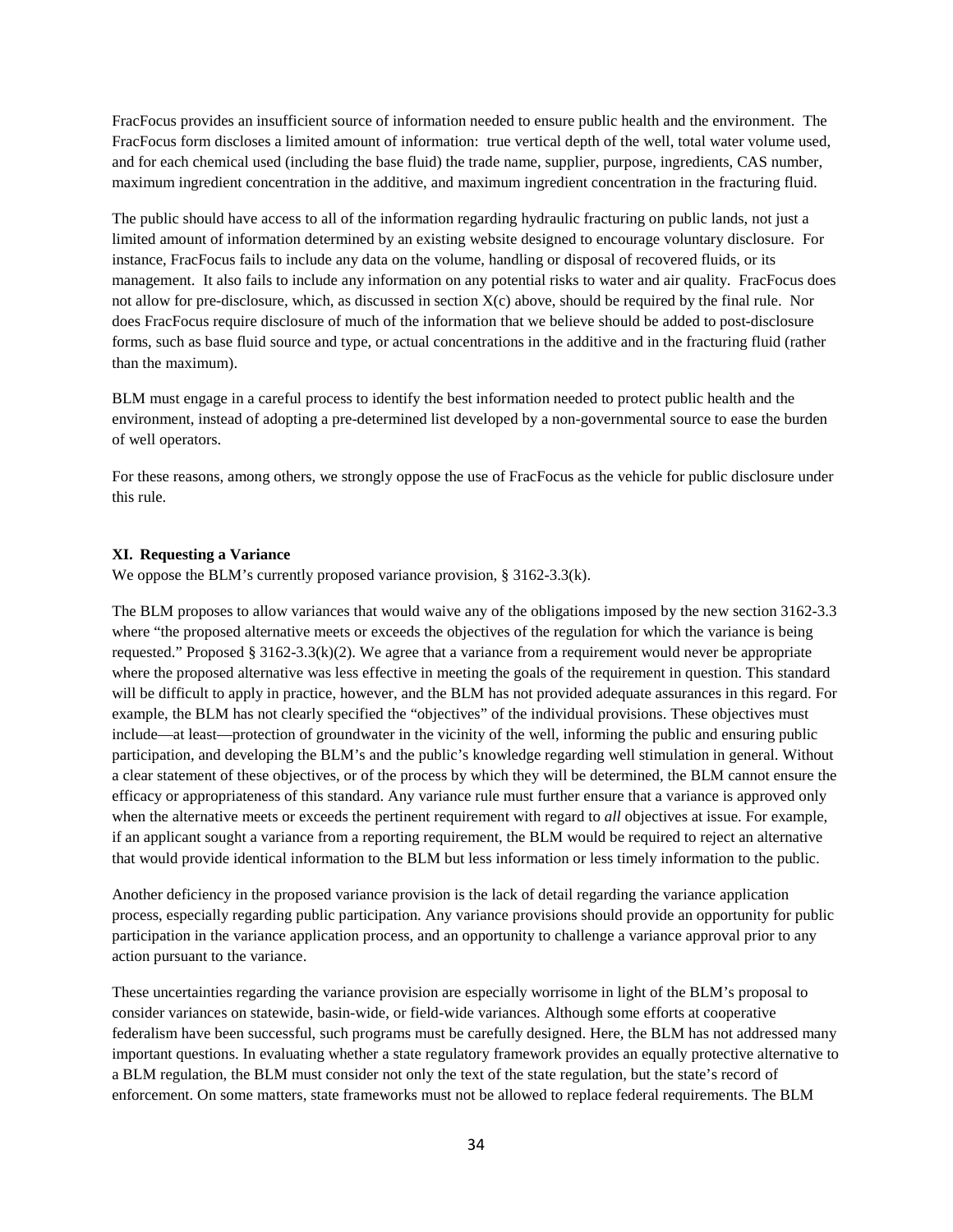must also consider the public participation and procedural protections afforded to federal action, such as approval of well stimulation (whether applied for in an application for permit to drill or sundry notice). Similarly, the BLM must ensure that, if it grants a variance to one of its regulations, the BLM retains enforcement authority over the matters within the scope of that regulation. The BLM preserve its role in overseeing production activity on federal lands, and BLM cannot adopt a variance provision that would waive these safeguards.

These are important issues. Because the BLM has not provided full information about how the variance provision will be enacted or the impacts of the provision and an opportunity to comment thereon, the BLM cannot finalize its proposed variance provision.

### <span id="page-34-0"></span>**XII.Areas of Related Risk**

#### *a. Geologic site characterization*

The BLM proposed rules do not provide sufficient protection of public lands or groundwater because they fail to include adequate site characterization requirements in the permit application or notice of intent sundry.

BLM must take "*any action necessary* to prevent unnecessary or undue degradation" of public lands (emphasis added).[114](#page-34-1)Drilling before conducting a thorough investigation of the subsurface and existing penetrations defies common sense and introduces unnecessary and unacceptable risk of such degradation into hydraulic fracturing operations. BLM's rules should incorporate a "look before you drill" provision in the rules requiring establishing an area of review and subsequent site characterization as a cornerstone of minimizing risk to public lands and resources during – and after – hydraulic fracturing. Moreover, BLM should develop rules to mitigate the risk of communication between offset wells during will stimulation (referred to in the press as a "frack hit") by requiring operators of wells to be stimulated to: (a) communicate with operators of adjacent wells about well stimulation plans; and (b) monitor potentially affected adjacent wells identified in the area of review (AoR) *prior to and during* hydraulic fracturing.<sup>[115](#page-34-2)</sup> Communication between offset wells during stimulation is a serious problem, risking blow outs in adjacent wells and/or aquifer contamination during hydraulic fracturing.<sup>[116](#page-34-3)</sup>

To ensure protection of groundwater sufficient to prevent such degradation, BLM must amend 43 C.F.R. § 3162.3- 3(d) so that the following requirements are included in a Notice of Intent Sundry:

- 1. An analysis of the regional structural and stratigraphic geology, hydrogeology and seismicity.
- 2. A map showing the three-dimensional area of review (AoR) surrounding the well where water may be endangered by drilling, hydraulic fracturing, and production operations. AoR volume should be delineated from the wellhead to the toe of the well, extending outward by a radius greater than the maximum predicted height and length of hydraulic fractures but no less than one quarter mile. One AoR may incorporate multiple wells from a single pad.
- 3. An analysis of the subsurface geology within the AoR identifying stratigraphic and complicating structural features such as folds and potentially transmissive faults and fractures that transect the well or could be intercepted by hydraulic fracturing.
- 4. Identification of an independent overlying impermeable confining zone that will protect sources of water above the zone to be fractured and produced from vertical migration of injected fluids and associated brines.

<span id="page-34-2"></span><span id="page-34-1"></span><sup>&</sup>lt;sup>114</sup> 43 U.S.C. § 1732(b).<br><sup>115</sup> See, e.g. Alberta Energy Board. (2013 May). Directive 083: Hydraulic Fracturing – Subsurface Integrity. 15p. available at [http://www.aer.ca/documents/directives/Directive083.pdf.](http://www.aer.ca/documents/directives/Directive083.pdf) <sup>116</sup> See, e.g. Vaidyanathan, Gayathri. "Canada steps up well monitoring to avoid 'frack hits'". *EnergyWire*. 8 August

<span id="page-34-3"></span><sup>2013:</sup> n.p. *E&E News.* Web. 23 August 2013.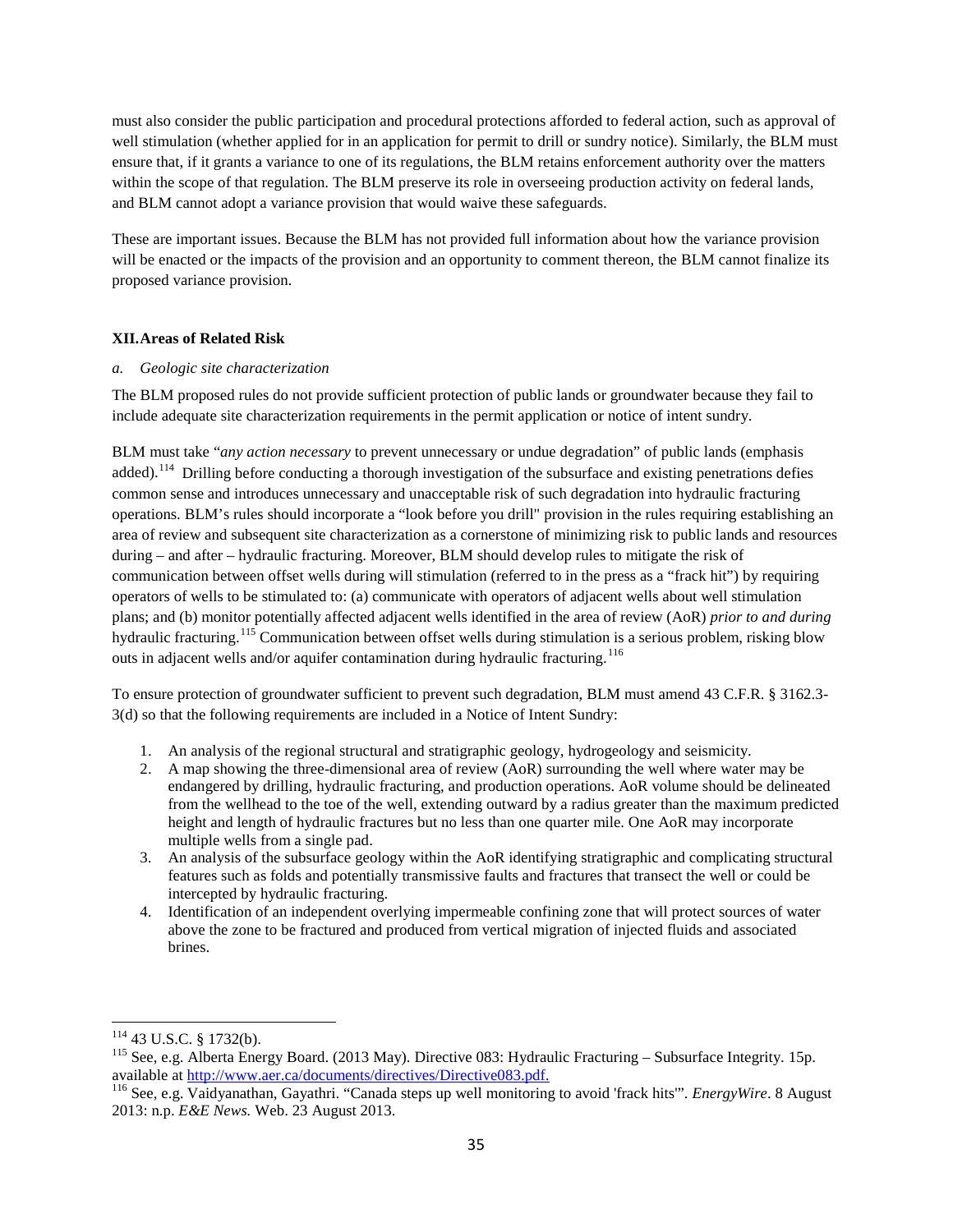- 5. Identification of all active and abandoned wells in the AoR that penetrate the confining zone identified in (4) or that are intersected by transmissive faults or fracture zones identified in (3) that also intersect the well to be drilled.
- 6. How corrective action will address wells that present risk as a result of being inadequately plugged and abandoned, or affected by faulting and fracturing such that they present a communication risk to the injection well as identified in (5).
- 7. An analysis of the risk of induced seismicity and, if necessary, a plan describing how the operator will mitigate that risk.
- 8. A list of adjacent active wells and operators within the AoR including contacts for mandatory notification, shut-in and Bradenhead monitoring prior to hydraulic fracturing.

See our comments submitted in September 2012 for additional information about geologic site characterization.

## *b. Baseline water testing and ongoing monitoring*

Water contamination is one of the most significant environmental and public health risks from oil and gas development. Oil and gas production activities are the suspected cause of groundwater contamination in many communities in which development is occurring. However determining the actual source(s) of water contamination is challenging and subject to significant uncertainty due to a lack of baseline water quality data.

Neither existing nor proposed BLM rules require operators to perform baseline characterization of usable ground water and surface water. In the preamble to the rule, as justification for not requiring baseline testing the BLM stated, "the BLM cannot authorize operators to enter non- Federal land to conduct baseline water testing..."<sup>[117](#page-35-0)</sup> This reasoning is not supported and has not prevented states from requiring baseline water testing, including in  $Colorado<sup>118</sup>$  $Colorado<sup>118</sup>$  $Colorado<sup>118</sup>$  and Idaho.<sup>[119](#page-35-2)</sup> Wyoming has proposed rules requiring baseline water testing as well.<sup>[120](#page-35-3)</sup>

The BLM should require operators to perform baseline characterization of all usable ground water, all surface water, and soil within an appropriately determined radius of the production well, including testing for hydrocarbons and all proposed chemicals, before any activity begins. Such testing should follow consistent, established protocols and be designed to capture multiple samples that reflect seasonal fluxes and variability in water chemistry. For example, methodologies are currently being investigated and developed as part of a RPSEA funded project.<sup>[121](#page-35-4)</sup> Baseline evaluation must be followed by ongoing monitoring at designated testing intervals dictated by the local conditions.

See our comments submitted in September 2012 for additional details.

# *c. Well construction*

Proper oil and gas well construction is paramount in protecting groundwater. The layers of steel casing and cement are what isolate usable water from hydrocarbons and any injected or naturally occurring contaminants. Mechanical integrity refers to an absence of leakage pathways through the casing and cement. Testing for mechanical integrity can reveal problems but only sound well design and construction can ensure that mechanical integrity is achieved in the first place. Improper well construction is frequently cited as a confirmed or potential cause of groundwater contamination.

While the BLM's proposed rules for mechanical integrity testing are important, mechanical integrity issues cannot be meaningfully addressed without addressing well construction. The BLM's well construction rules are outdated

<span id="page-35-1"></span><span id="page-35-0"></span><sup>&</sup>lt;sup>117</sup> *Id.* supra note 2 at 31649.<br><sup>118</sup> 2 Colo. Code Regs. § 404-1:609.

<span id="page-35-2"></span><sup>&</sup>lt;sup>119</sup> IDAPA 20.07.02 – 055.07.c.<br><sup>120</sup> See proposed rules at

<span id="page-35-3"></span>[http://wogcc.state.wy.us/downloads/Groundwater%20Baseline%20Sampling%20and%20Monitoring%20-](http://wogcc.state.wy.us/downloads/Groundwater%20Baseline%20Sampling%20and%20Monitoring%20-%20DRAFT%20Rule%20(6-6-13).pdf)<br>%20DRAFT%20Rule%20(6-6-13).pdf.

<span id="page-35-4"></span><sup>&</sup>lt;sup>121</sup> See: [http://www.gwpc.org/sites/default/files/event-sessions/Smith\\_AnnOpening.pdf](http://www.gwpc.org/sites/default/files/event-sessions/Smith_AnnOpening.pdf)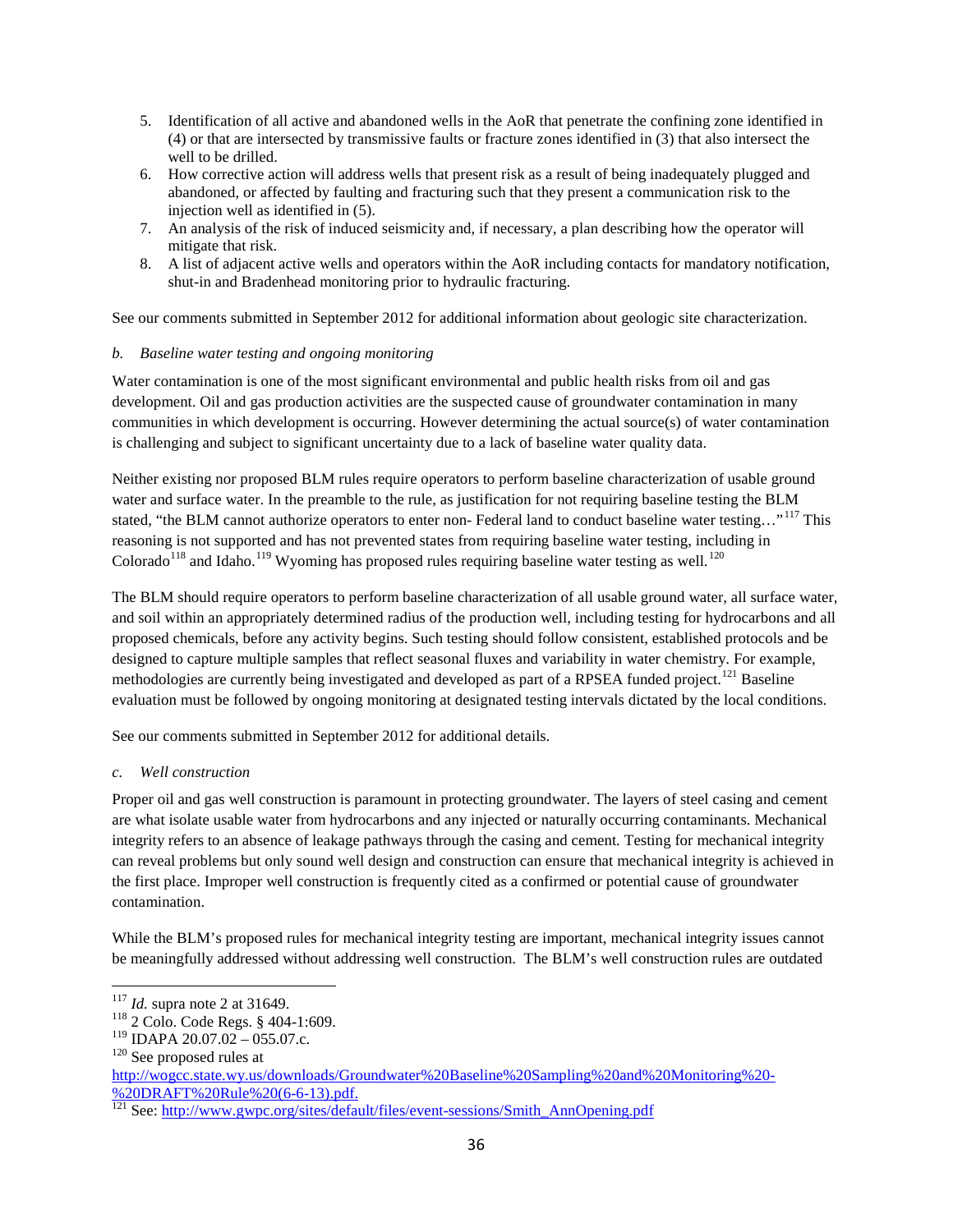and inadequate. The BLM must revise and update its well construction rules to reflect technological advancements in oil and gas extraction techniques. See our comments submitted in September 2012 for additional details.

### *d. Air and climate impacts*

Well stimulation and unconventional production of federal oil and gas causes significant air pollution, which adversely affects federal lands and the broader environment. Oil and gas production enabled by well stimulation, and processes involved in well stimulation in particular, cause emissions of conventional pollutants, hazardous air pollutants, and greenhouse gases. Under FLMPA and the MLA, BLM has the obligation and authority to address these emissions. Several environmental commenters raised air issues in comments on BLM's initial proposed rule. BLM did not respond to these comments in its announcement of the reproposed rule. Air pollution remains a critical issue regarding well stimulation and unconventional production. See our comments submitted in September 2012 for additional details.

### <span id="page-36-0"></span>**XIII. Descriptions of Organizations Submitting These Comments**

The **Allegheny Defense Project** is dedicated to the protection and restoration of the Allegheny National Forest, the only national forest in Pennsylvania. Through grassroots organizing and forest watch activities, the Allegheny Defense Project strives to be a voice for the wildlife species that call the Allegheny home and citizens that depend on the Allegheny for remote recreation opportunities. We also work to ensure that the Allegheny is managed first and foremost for watershed protection, the primary purpose for creating the Allegheny in 1923.

**American Rivers** is the leading organization working to protect and restore the nation's rivers and streams. Rivers connect us to each other, nature, and future generations. Since 1973, American Rivers has fought to preserve these connections, helping protect and restore more than 150,000 miles of rivers through advocacy efforts, on-the-ground projects, and the annual release of *America's Most Endangered Rivers®*.

**Biodiversity Conservation Alliance** is based in Laramie, Wyoming, with a mission to protect wild places and wild species in Wyoming and surrounding states, primarily on public lands. We have been actively tracking oil and gas activity in the biodiversity-rich Red Desert and its spectacular landscapes, including Adobe Town, the Powder Rim, and the the Ferris Dunes.

The **Buckeye Forest Council** (BFC) is a membership-based, grassroots organization dedicated to protecting Ohio's native forests and their inhabitants. We seek to instill in Ohioans a sense of personal connection to and responsibility for Ohio's native forests and to challenge the exploitation of land, wildlife and people.

**Californians for Western Wilderness** is an unincorporated citizens group founded to secure protection for the remaining wilderness areas and other public lands in the western United States. The organization works to encourage and facilitate direct citizen democracy through participation in administrative and legislative actions.

The **Center for Effective Government** is a nonprofit organization dedicated to building an open, accountable government that advances the priorities defined by an informed citizenry.

**Clark Resource Council** is a grassroots organization in Northern Wyoming whose members are heavily impacted by groundwater contamination caused from oil and gas development. The Windsor Energy, LLC development includes conventional wells that have been stimulated multiple times using hydraulic fracturing. The Wyoming state run investigation that began in 2006, includes over 100 monitor points, 25 private drinking water wells, six springs that flow into Line Creek, and five points on the creek.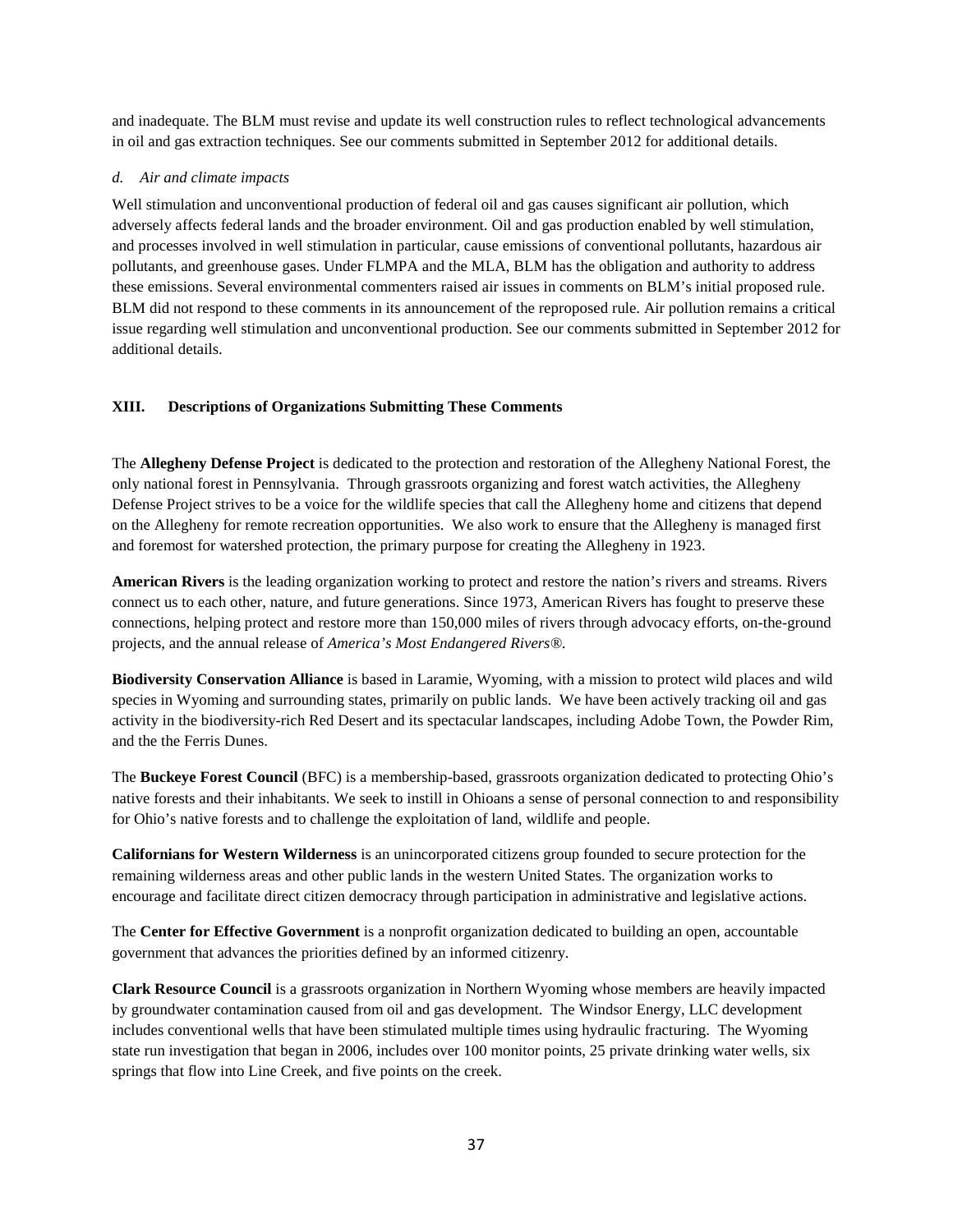**Clean Air Task Force** is a nonprofit organization dedicated to reducing atmospheric pollution through research, advocacy and private sector collaboration, and is actively involved in state and federal efforts to reduce environmental and climate impacts from oil and gas operations.

**Clean Water Action** is a national citizens' organization, founded in 1972, of over 1million members and is active in over a dozen states. Clean Water Action works for strong public health and environmental protections with an emphasis on those that impact water resources.

**Delaware Riverkeeper Network** is a private, non-profit organization with over 12,000 members working to defend and restore the river and its watershed to secure the rights of our communities to a Delaware River and tributary streams that are free-flowing, clean and healthy in the four states that flow to the Delaware River: Pennsylvania, New York, New Jersey and Delaware.

**Earthjustice** is a non-profit public interest law firm originally founded in 1971. Earthjustice works to protect natural resources and the environment, and to defend the right of all people to a healthy environment. Earthjustice is actively addressing threats to air, water, public health and wildlife from oil and gas development and hydraulic fracturing in the Marcellus Shale and Rocky Mountain regions.

**Earthworks** is a nonprofit organization dedicated to protecting communities and the environment from the impacts of irresponsible mineral and energy development while seeking sustainable solutions. The organization fulfills its mission by working with communities and grassroots groups to reform government policies, improve corporate practices, and influence investment decisions. Earthworks has been working specifically on hydraulic fracturing issues for more than a decade.

**EcoFlight** educates and advocates for the protection of remaining wild lands and wildlife habitat through the use of small aircraft. The aerial perspective and our educational programs encourage an environmental stewardship ethic among citizens of all ages.

**Environment America** is a federation of state-based, citizen funded environmental advocacy organizations, with affiliates in many states with public land that is vulnerable to fracking  $-e.g.,$  Environment Colorado. From the Grand Canyon to the Great Lakes to the Chesapeake Bay, we work to protect America's natural heritage and the water, air, and health of our citizens. We also are in the forefront of advocating for clean energy – including wind, solar, clean cars, and energy efficiency. [www.environmentamerica.org](http://www.environmentamerica.org/)

**Environmental Defense Center** (EDC) is a California public benefit, non-profit corporation and law firm with offices in Santa Barbara and Ventura. The EDC represents itself and other organizations in protecting coast and ocean resources, open spaces and wildlife, and human and environmental health within its service area of Santa Barbara, Ventura, and San Luis Obispo Counties.

**Georgia ForestWatch** Inc. is a 501 (c) 3, not-for-profit forest conservation organization, now in its 26th year of operation. Georgia ForestWatch's overall mission is to promote sustainable management that leads to naturallydiverse and healthy forests and watersheds within the 867,000 acres of Chattahoochee-Oconee National Forests in Georgia; to engage and educate the public to join in this effort; and to promote preservation of this legacy, particularly wild and scenic areas, for future generations.

**Grassroots Coalition** (GC) has been engaged in oil/gas field activities and protection to the public and environment for over 20 years. GC has a lengthy library on dangerous and proven deleterious effects--including acidization techniques-- of oil/gasfield practices.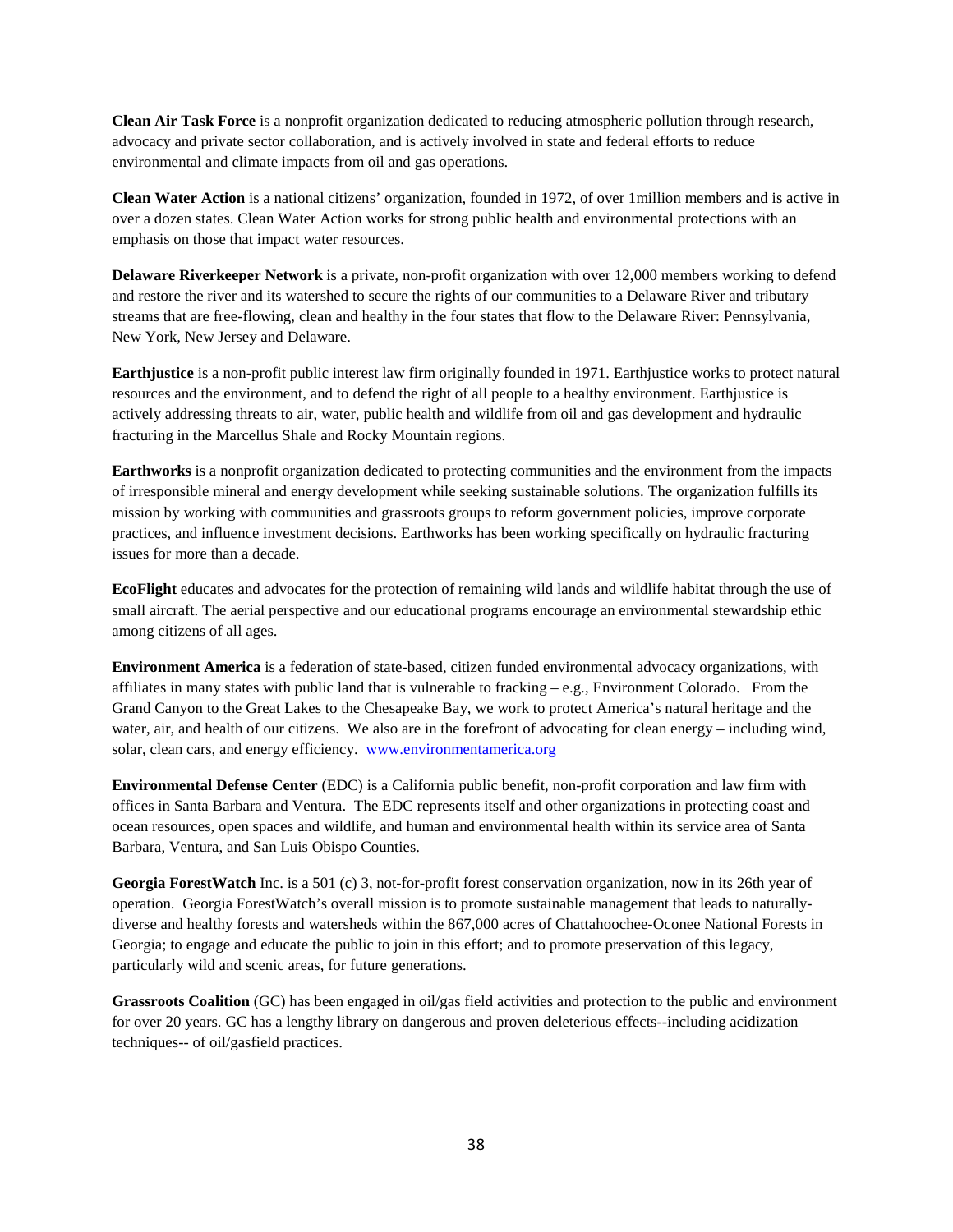**Heartwood** is a cooperative network of grassroots groups, individuals, and local businesses working to protect and sustain healthy forests and vital human communities in the nation's heartland, from the Appalachian Mountains to the river valleys of the Great Plains, and from the Great Lakes to the Deep South.

**Los Padres ForestWatch** is a nonprofit conservation organization working to protect public lands along California's central coast, including the Los Padres National Forest, the Carrizo Plain National Monument, and the Hopper Mountain National Wildlife Refuge. More than 300 active oil and gas wells occur in and adjacent to these public lands, with hydraulic fracturing occurring with increased frequency. ForestWatch uses legal advocacy, scientific collaboration, and community awareness to ensure responsible oil development practices, and advocates for a complete moratorium on fracking until sufficient regulatory oversight exists to ensure that this controversial oil extraction technique does not pose adverse hazards to the environment.

The **Natural Resources Defense Council** (NRDC) is a non-profit environmental membership organization with more than 565,000 members throughout the United States. NRDC members use and enjoy public lands across the country. NRDC members use and enjoy these lands for a variety of purposes, including: recreation, solitude, scientific study, conservation of natural resources, and sources of clean drinking water. NRDC has had a longstanding and active interest in the protection of public lands and national forests, the responsible development of oil and gas resources, and the protection of public health from environmental threats.

**Northern Plains** is a grassroots conservation and family agriculture group that organizes Montana citizens to protect our water quality, family farms and ranches, and unique quality of life.

The **Ouachita Watch League** is a conservation coalition for oversight and protection of resources of the Ouachita National Forest of Arkansas & Oklahoma.

**Pavillion Area Concerned Citizens** is a grassroots organization in central Wyoming, located within the boundaries of the Wind River Reservation. The Pavillion area development is owned and operated by EnCana Oil and Gas Corporation, and has been under investigation to identify groundwater contamination since 2008; first conducted by the EPA, the investigation was turned over to the State of Wyoming this year.

The **People's Oil & Gas Collaborative - Ohio** (POGCO) formerly known as NEOGAP from 2008-2011 represents the original Ohio grassroots movement focusing 100% on oil and gas issues. Our multi-tiered approach involves people who are directly affected by the impacts of oil and gas development working in a nonpartisan effort for reform at local, state and federal levels. We utilize public education, legislative initiatives and community partnerships in our mission to provide surface owners, oil and gas employees and citizens living near operations fair and equal treatment under the law with regard to health, safety and property rights. [www.ohiogasdrilling.com](http://www.ohiogasdrilling.com/)

The **Powder River Basin Resource Council** (PRBRC) was founded in 1973 by ranchers and citizens dedicated to ensuring the viability of Wyoming's agricultural heritage and rural lifestyle. The Council, along with its over 1,000 members throughout the state, is dedicated to promoting the responsible development of Wyoming's valuable mineral resources.

**Riverkeeper** is a member-supported watchdog organization dedicated to defending the Hudson River and its tributaries and protecting the drinking water supply of nine million New York City and Hudson Valley residents. Riverkeeper is actively involved in litigation, advocacy, and public education surrounding the issue of shale gas extraction and ancillary activities, particularly because of the potential impacts on New York State's drinking water supplies.

The **San Juan Citizens Alliance** organizes people to protect our water and air, our lands, and the character of our rural communities in the San Juan Basin.